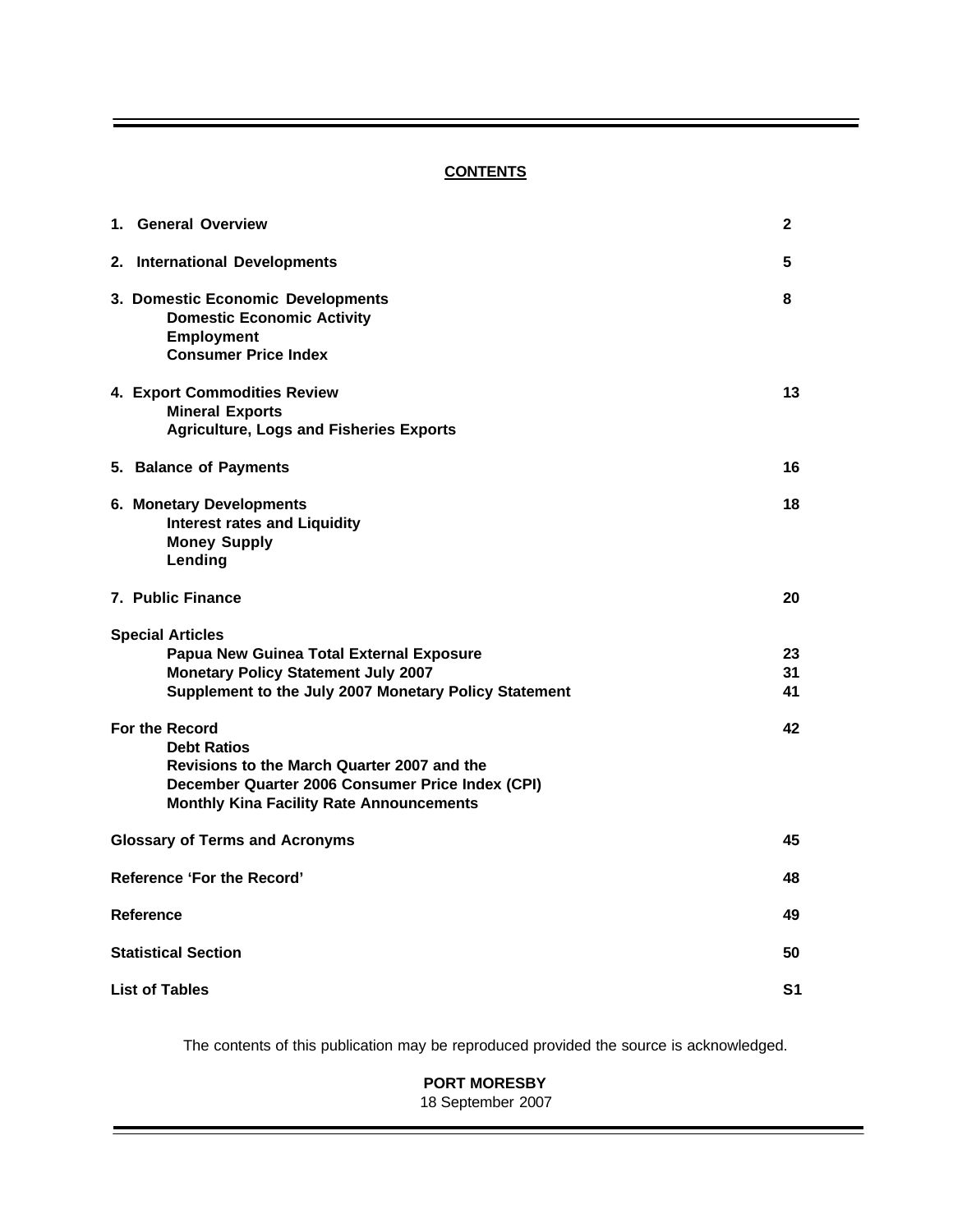## **1. GENERAL OVERVIEW**

Economic indicators available to the Bank of Papua New Guinea (BPNG) showed that economic activity continued to grow in the first half of 2007. The growth reflected the high international commodity prices, increased government expenditure and lending to the private sector. As a result of these developments and the continued high international prices, there were surpluses in the Government's fiscal operations and the balance of payments. Employment continued to increase in all sectors and in most regions. Lending to all sectors also increased as a result of low interest rates and confidence in the private sector. The headline inflation rate remained low, although there are signs of underlying inflationary pressures stemming from the depreciation of the kina against the Australian dollar. In view of the fiscal surpluses, the Government should fast track the implementation of major development policies contained in the Medium Term Development Strategy as well as removing impediments to investments in order to broaden the economic base and sustain higher economic growth.

Data obtained from the Bank of Papua New Guinea's Business Liaison Survey (BLS), indicated that total nominal value of sales of the private sector increased by 14.9 percent in the March quarter of 2007, compared to the December quarter of 2006. The increase was across all sectors, except the manufacturing, retail and transportation sectors. By region, the increase was in the Southern and Island. Over the year to March 2007, nominal sales increased by 28.8 percent.

According to the Bank's Employment Index, the level of employment in the formal private sector, excluding the mineral sector, increased by 3.6 percent in the June quarter of 2007, compared to an increase of 4.1 percent in the March quarter of 2007. The level of employment increased in all industries and regions, except National Capital District (NCD). Over the year to June 2007, the level of employment excluding the mineral sector increased by 9.5 percent, compared to 9.9 percent over the year to March 2007.

The annual headline inflation rate was 1.0 percent in the June quarter of 2007, the same as the revised outcome for the March quarter of 2007<sup>1</sup>. This outcome

was due to increased prices in all expenditure groups, except the 'Drinks, tobacco and betelnut' and 'Household equipment and operations' groups. By region, all urban areas except Port Moresby, recorded higher prices.

Annual exclusion-based inflation was 8.0 percent in the June quarter of 2007, compared to the revised 6.0 percent in the March quarter of 2007. The annual trimmed mean inflation was 2.9 percent, compared to the revised 2.5 percent in the March quarter of 2007. The high inflationary pressures as indicated by the exclusion-based measure mainly reflected the depreciation of the kina against the Australian dollar.

In the June quarter of 2007, the daily average kina exchange rate appreciated against the US dollar and Japanese yen while it depreciated against the Australian dollar, Euro and pound sterling. The average kina exchange rate appreciated against the US dollar and yen by 1.9 percent and 7.4 percent, respectively. The kina depreciated by 8.4 percent against the Australian dollar, 5.0 percent against the Euro and 6.3 percent against the pound sterling. These movements resulted in the quarterly average Trade Weighted Index (TWI) depreciating by 4.3 percent in the June quarter.

Higher international prices for mineral, most agricultural commodities and log exports resulted in a 12.8 percent increase in the weighted average kina price of Papua New Guinea's exports in the June quarter of 2007, compared to the corresponding quarter of 2006. There was a 9.9 percent increase in the weighted average kina price of mineral exports, with higher prices for gold, copper and crude oil. For the agricultural, forestry and marine product exports, the weighted average kina price increased by 41.2 percent and was attributed to higher kina export prices of coffee, cocoa, palm oil, copra oil, copra, rubber and logs, which more than offset the declines in export prices of tea and marine products.

The overall surplus in the balance of payments was K400 million for the first six months of 2007, compared to a higher surplus of K675 million in the corresponding period of 2006. This outcome was the result of a lower surplus in the current account, which more than offset an improvement in the capital and financial accounts.

<sup>&</sup>lt;sup>1</sup> See for the Record on page 41 for details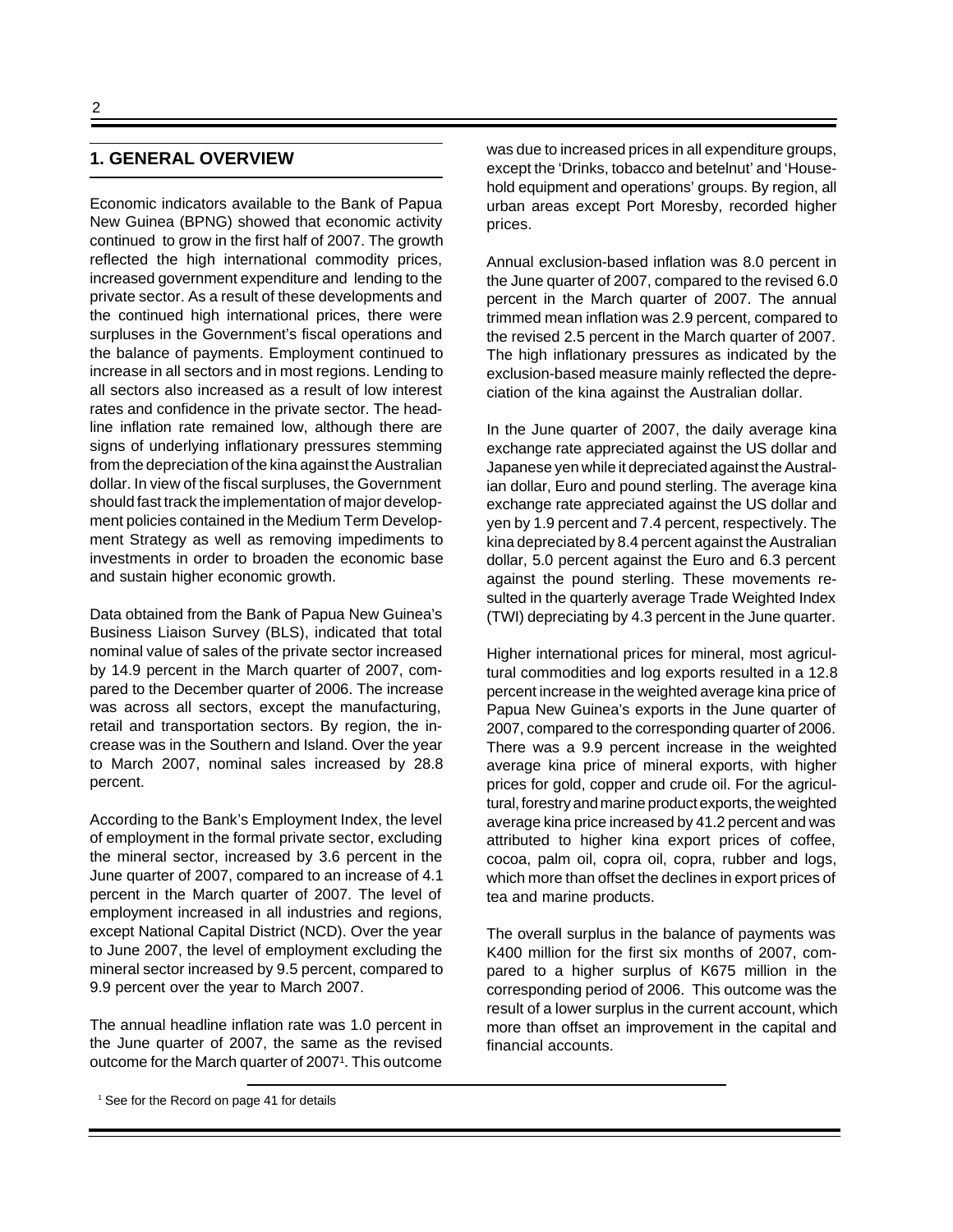The current account recorded a surplus of K304 million in the first six months of 2007, compared to a surplus of K1,059 million in the corresponding period of 2006. This outcome was the result of a lower trade account surplus, combined with higher net service payments, which more than offset lower net income payments and higher net transfer receipts.

The capital account recorded a net inflow of K81 million in the first six months of 2007, an increase of 17.4 percent from the corresponding period of 2006, reflecting higher capital transfers<sup>2</sup>.

The financial account recorded a surplus of K21 million in the first six months of 2007, compared to a deficit of K382 million in the corresponding period of 2006. This outcome was due to a higher net inflow in direct investments, reflecting sale of shares in the Lihir mine, provision of equity capital for the Frieda River project and the placement of shares by a mineral company to raise capital. These net inflows more than offset higher net outflows for portfolio investments, reflecting purchase of short-term money market instruments and a build-up in both net foreign assets of commercial banks and foreign currency account balances of resident mineral companies.

The level of gross foreign exchange reserves at the end of June quarter 2007 was K4,725.4 (US\$1,579.6) million, sufficient for 7.6 months of total and 10.4 months of non-mineral import covers.

The Bank of Papua New Guinea maintained a neutral monetary policy stance during the June quarter of 2007. The Kina Facility Rate (KFR) was kept unchanged at 6.00 percent, while the dealing margin for the Repurchase Agreements (Repo) was retained at 150 basis points on the buy and sell side of the KFR. The Central Bank Bill (CBB) rates increased over the June quarter reflecting higher issuance of CBBs to sterilise excess liquidity and realign short-term interest rates to the KFR. Domestic interest rates for loans and deposits depicted mixed trends over the quarter.

The Bank utilised its Open Market Operation (OMO) instruments in the conduct of monetary policy over the June quarter of 2007. The Central Bank issued additional CBBs and utilised Reverse Repos to sterilise excess liquidity as a result of the Government retiring maturing Treasury bills. The Cash Reserve Requirement (CRR) and the Minimum Liquid Assets Ratio (MLAR) of commercial banks were maintained at 3.0 percent and 25.0 percent, respectively, over the June quarter.

The average level of broad money supply (M3\*) increased by 8.5 percent in the June quarter of 2007, compared to a revised increase of 7.5 percent in the March quarter of 2007. The outcome was due to increases of 13.2 percent in average net foreign assets of the depository corporations (DCs) and 10.2 percent in average net private sector credit, which more than offset a decline of 8.4 percent in average net claims on the Central Government. The average level of monetary base increased by 6.0 percent in the June quarter of 2007, compared to 6.6 percent in the March quarter.

Total domestic credit extended by DCs to the private sector, public non-financial corporations, Provincial and Local Level Governments, and other financial corporations, increased by K376.8 million to K3,638.4 million in the June quarter of 2007, compared to a revised increase of K225.2 million in the March quarter of 2007. Growth in lending to the private sector totaling K376.2 million was mainly to the agriculture, other business, retail, building and construction, and transport and communication sectors. The annualised growth in domestic credit, excluding Central Government and advances under the Agricultural export commodity price support scheme was 31.1 percent over the six months of 2007.

Preliminary estimates of the fiscal operations of the National Government over the six months to June 2007 showed an overall surplus of K420.6 million, compared to a surplus of K363.0 million in the corresponding period of 2006. This represents 2.4 percent of nominal GDP. The surplus resulted from higher revenue, which more than offset a significant increase in development and recurrent expenditures.

Total revenue, including foreign grants, during the first six months of 2007 was K2,744.2 million, 20.3 percent higher than the receipts in the corresponding period of 2006. This represents 50.6 percent of the budgeted revenue for 2007. The increase was attributed to higher tax receipts and foreign grants, which more than offset lower non-tax receipts.

<sup>&</sup>lt;sup>2</sup> See 'For the Record' on page 35 of the December 2006 Quarterly Economic Bulletin.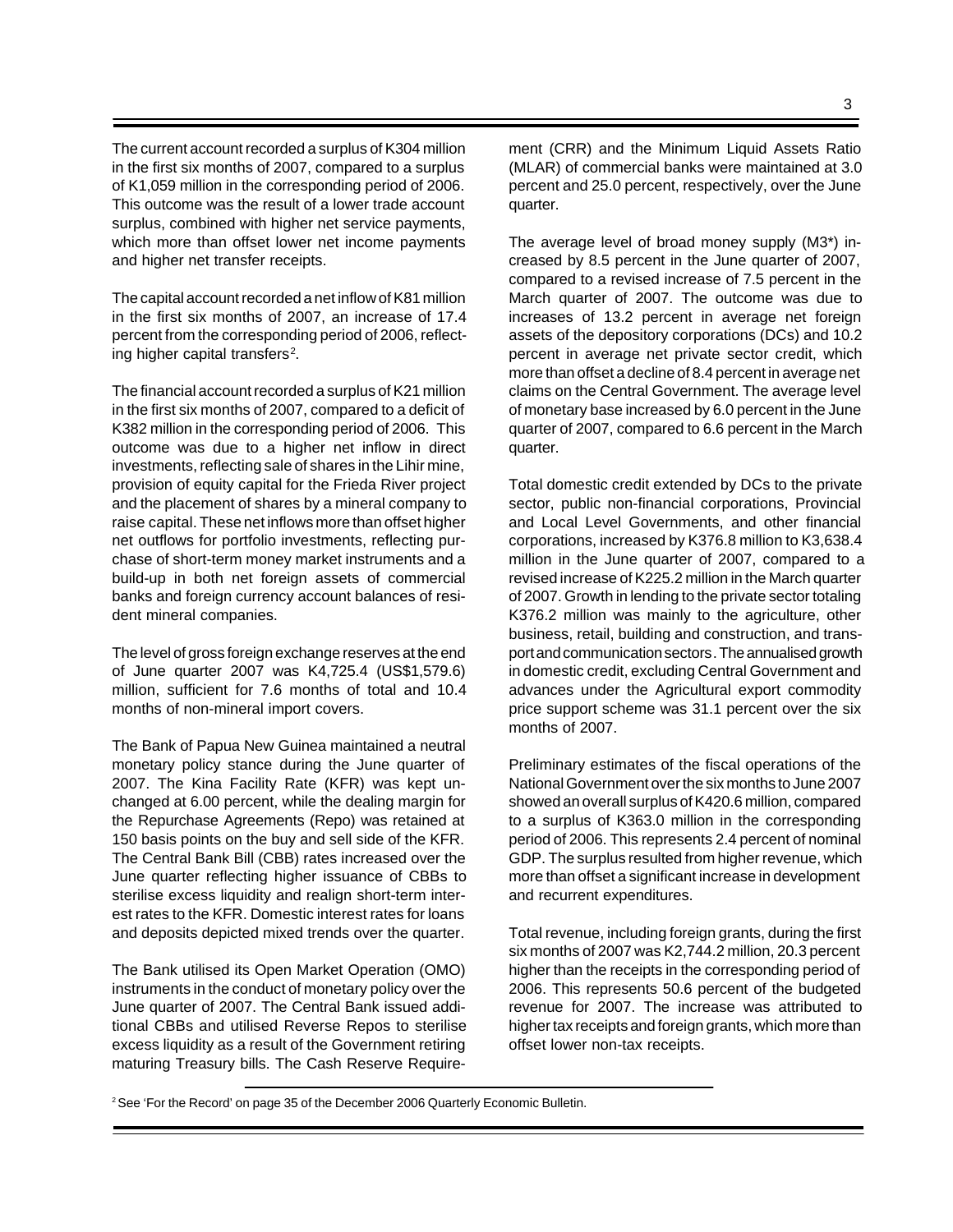Total expenditures over the six months to June 2007 was K2,323.6 million, 21.1 percent higher than in the corresponding period of 2006, and represents 42.6 percent of the budgeted expenditure for 2007. The increase was due to higher development and recurrent expenditures.

As a result of these developments in revenue and expenditure, the Government recorded a budget surplus of K420.6 million. The budget surplus was used to make net overseas loan repayments of K72.1 million and net negative domestic financing of K348.5 million. The net overseas loan repayments comprised of K40.3 million to concessionary, K7.8 million to commercial and K24.0 million to extraordinary sources. Negative domestic financing of K322.8 million was related to the settlement of cheques issued in 2006 to other resident sectors, combined with a net repayment of K25.7 million to the financial corporations sector reflecting an increase in Government deposits with depository corporations.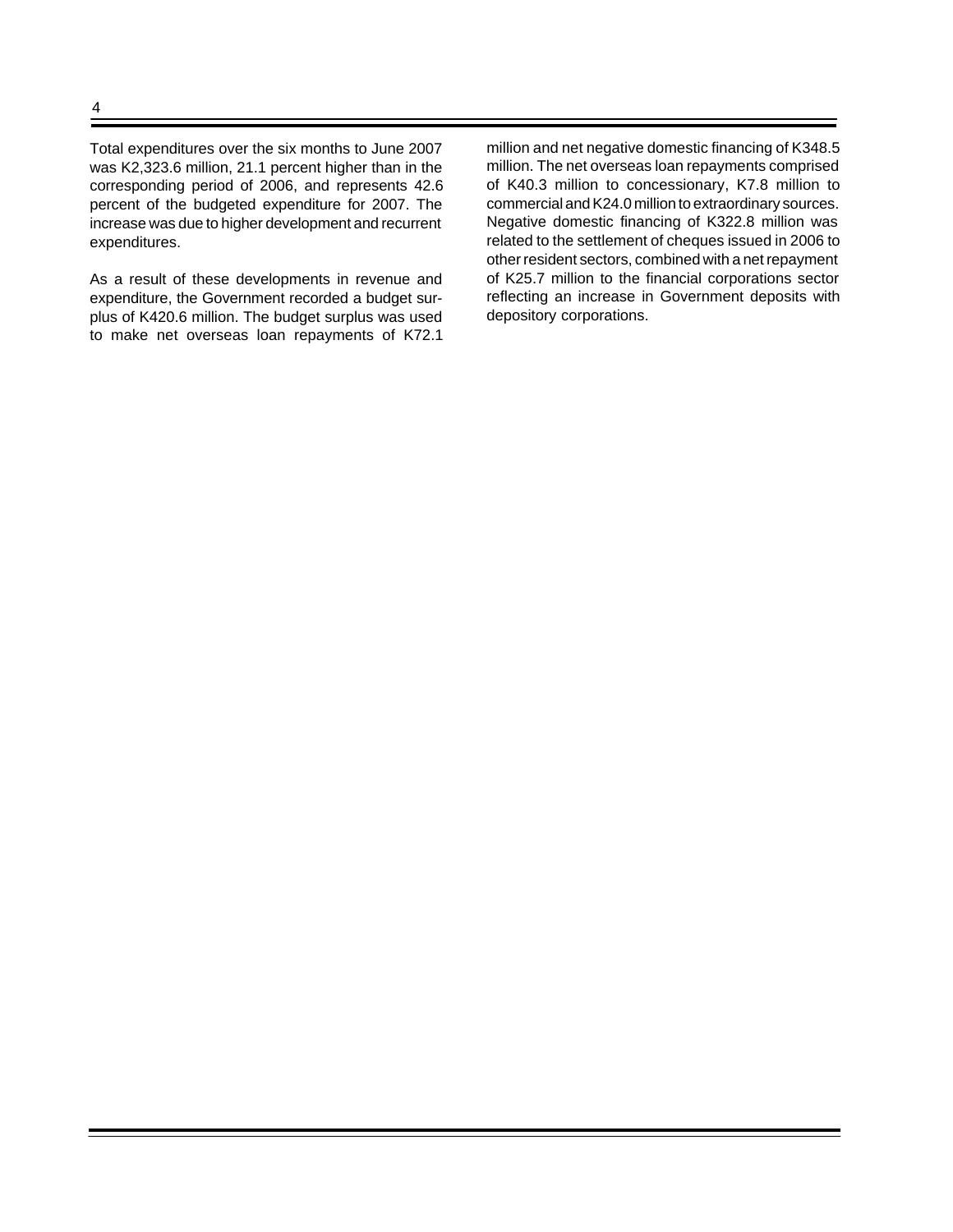## **2. INTERNATIONAL DEVELOPMENT**

The world economy continued to experience strong growth in the first half of 2007 and is projected to continue. The International Monetary Fund (IMF) World Economic Outlook (WEO) Update made in July 2007, is for real Gross Domestic Product (GDP) to grow by 5.2 percent in 2007, compared to 5.4 percent in 2006. This is an upward revision from 4.9 percent made in the April 2007 WEO. Growth in the first half of 2007 was broad-based across the industrialised and emerging market economies. In the United States (US), growth regained momentum after a slowdown in the first quarter and is expected to continue into mid-2008. Growth in the Euro area and Japan remained strong and is expected to moderate in 2008, while the emerging market economies continue to expand rapidly, led by strong growth in China, India and Russia. The major risks that poses threat to global growth in the medium term would be the continued high level of international oil prices and the bubble in the US subprime housing market.

International commodity prices continued to remain high in the second quarter of 2007 reflecting strong global economic growth. Most base metal prices increased to near record levels mainly reflecting the surge in demand from China. During the June quarter of 2007, the average copper price rose by 28.4 percent to US\$7,648.5 per metric tonne, gold by 2.8 percent to US\$667.6 per ounce, lead by 22.0 percent to US\$2,175.6 per metric tonne, nickel by 15.5 percent to US\$47,763.9 per metric tonne, and zinc by 6.6 percent to US\$3,681.0 per metric tonne, compared to the March quarter of 2007. Crude oil prices continued to remain high at around US\$70 per barrel and given the cut in production by the Organisation of Petroleum Exporting Countries (OPEC), further increases are expected over the coming months.

In April, the world's economic and financial leaders met in Washington D.C for the IMF and World Bank spring meeting to discuss plans to reduce the huge global current account imbalances. While acknowledging the continued strong broad-based global expansion, the IMF Committee (IMFC) invited policy and actions on global imbalances from the advanced economies. In the meeting, China, Japan, Saudi Arabia and the US presented detailed policy plans elaborating steps already taken and those anticipated to support the IMFC's strategy, which were adopted

in 2004. Also discussed was the notable progress of the IMF's reform agenda, the Medium Term Strategy (MTS), which was developed to enhance the IMF's effectiveness and legitimacy in the process of globalization.

In May, Finance Ministers of the Group of 8 (G8) major industrialised countries met in Frankfurt, Germany, to discuss policy issues of mutual interest. A major issue discussed was the notable growth in the Euro zone and other industrialised countries and whether or not this growth can sustain the global economic growth following the slowdown in the US economy. However, the rise in oil prices to around US\$70 per barrel still remained a concern, hence the Ministers have called for renewed vigilance against inflationary risks from oil prices.

In June, senior European Union (EU) and Chinese trade negotiators met in Brussels, Belgium, in which the EU indicated taking action against cheaper Chinese imports flooding into the area. The EU expressed concerns that if China was to continue to keep export prices artificially low, the advanced countries could resort to trade protectionism with growing resentment among China's trading partners, particularly the US and EU. The EU made its position clear that it may take retaliatory action, by taking China to the World Trade Organization (WTO) or imposing anti-dumping duties on imports.

In the US, real GDP grew by 1.8 percent over the year to June 2007, compared to an increase of 3.6 percent over the corresponding period in 2006. The slowdown in economic growth mainly reflected the ongoing adjustments in the housing sector, weakness in business activities and net exports, and an inventory correction. The downturn in the housing market has resulted in a slow down in home sales and construction, and a deceleration of house prices over the quarter. The IMF forecast is for GDP to grow by 2.2 percent in 2007.

Industrial production increased by 1.4 percent over the year to June 2007, compared to an increase of 4.5 percent over the year to June 2006. The Institute of Supply Management (ISM) production indexwas 62.9 in June 2007, compared to 58.3 in May 2007. The higher index reflected a strong growth in production for manufacturing. Retail sales increased by 3.7 percent over the year to June 2007, compared to an increase of 3.4 percent over the corresponding period in 2006.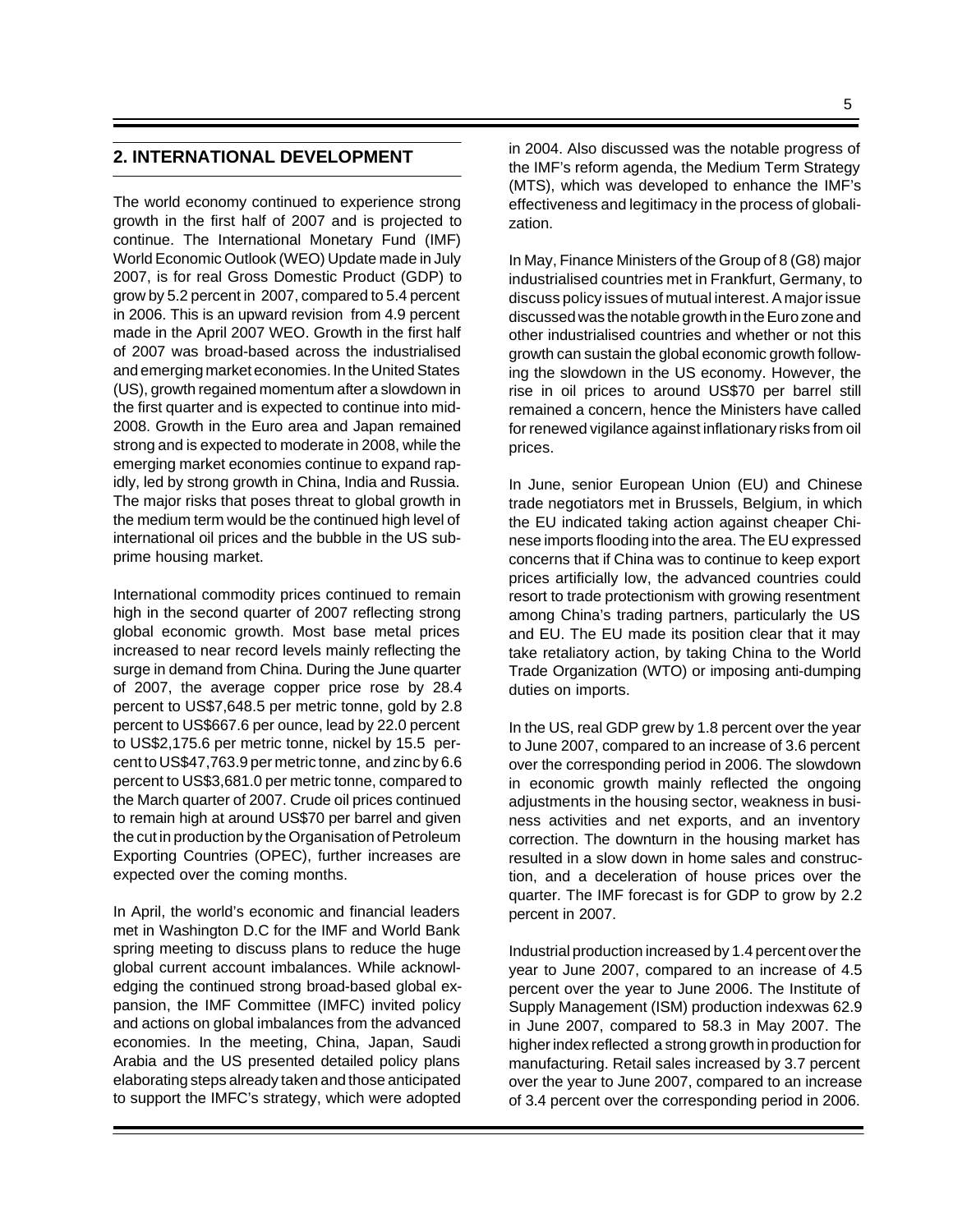The unemployment rate was 4.5 percent in June 2007, compared to 4.6 percent in June 2006.

Consumer prices rose by 2.7 percent over the year to June 2007, compared to an increase of 4.3 percent over the corresponding period in 2006. Broad money supply increased by 6.1 percent over the year to June 2007, compared to an increase of 4.8 percent over the corresponding period in 2006. Although inflation declined, the US Federal Reserve decided to keep the Federal Funds rate unchanged at 5.25 percent in June 2007, partly due to inflationary concerns as international oil prices continue to remain high.

The trade deficit was US\$823.4 billion over the year to June 2007, compared to a deficit of US\$830.2 billion over the year to June 2006.

In Japan, real GDP grew by 2.3 percent over the year to June 2007, compared to 2.5 percent over the corresponding period in 2006. The continued growth was due to increased exports and business investments associated with high corporate profits and favourable business sentiments. The latest IMF forecast is for GDP to grow by 2.6 percent in 2007.

Industrial production increased by 1.0 percent over the year to June 2007, compared to 5.0 percent over the year to June 2006. Retail sales declined by 0.5 percent over the year to June 2007, compared to a decline of 0.6 over the year to June 2006. The unemployment rate was 3.7 percent in June 2007, compared to 4.2 percent in June 2006.

Consumer prices declined by 0.2 percent over the year to June 2007, compared to an increase of 1.0 percent over the corresponding period in 2006. Broad money supply increased by 1.8 percent over the year to June 2007, compared to an increase of 1.2 percent over the corresponding period in 2006. With inflation declining, the Bank of Japan maintained its call rate at 0.5 percent over the quarter since its announcement in February 2007.

The current account surplus was US\$192.6 billion over the year to June 2007, compared to a surplus of US\$164.6 billion over the year to June 2006. The higher surplus was due to the weakening of the yen, combined with increased exports to China and Europe

In the Euro area, real GDP grew by 2.5 percent over the year to June 2007, compared to an increase of 2.4

.

percent over the year to June 2006. The growth was supported by strong domestic investment and strengthening consumer demand. The latest IMF forecast is for GDP to grow by 2.6 percent in 2007.

Industrial production increased by 2.3 percent over the year to June 2007, compared to an increase of 4.3 percent over the year to June 2006. This reflected a weak productivity performance mainly in the nontradable services sector. Retail sales slightly increased by 0.9 percent over the year to June 2007, compared to an increase of 1.5 percent over the year to June 2006. The unemployment rate was 6.9 percent in June 2007, compared to 7.8 percent in June 2006. With the falling unemployment rate, consumer confidence is expected to rise eventually feeding through to increase in household spending.

Consumer prices in the Euro area increased by 1.9 percent over the year to June 2007, compared to an increase of 2.5 percent over the corresponding period in 2006. Broad money supply increased by 10.9 percent over the year to June 2007, compared to an increase of 8.5 percent over the corresponding period in 2006. In June 2007, the European Central Bank (ECB) raised its benchmark Refinancing Rate to 4.00 percent to contain inflationary pressures that could stem from high oil prices.

In Germany, real GDP grew by 2.5 percent over the year to June 2007, compared to an increase of 2.4 percent over the corresponding period in 2006. The growth in the economy was mainly driven by strong export demand, while domestic demand remained weak.

Industrial production increased by 4.9 percent over the year to June 2007, compared to an increase of 4.5 percent over the corresponding period in 2006. Retail sales declined by 0.8 percent over the year to June 2007, compared to a decline of 0.4 percent over the corresponding period in 2006. The unemployment rate was 9.1 percent in June 2007, compared to 10.9 percent in June 2006.

Consumer prices increased by 1.8 percent over the year to June 2007, compared to an increase of 2.0 percent over the corresponding period in 2006.

The current account surplus was US\$182.2 billion over the year to June 2007, compared to US\$106.2 billion over the corresponding period in 2006, reflecting high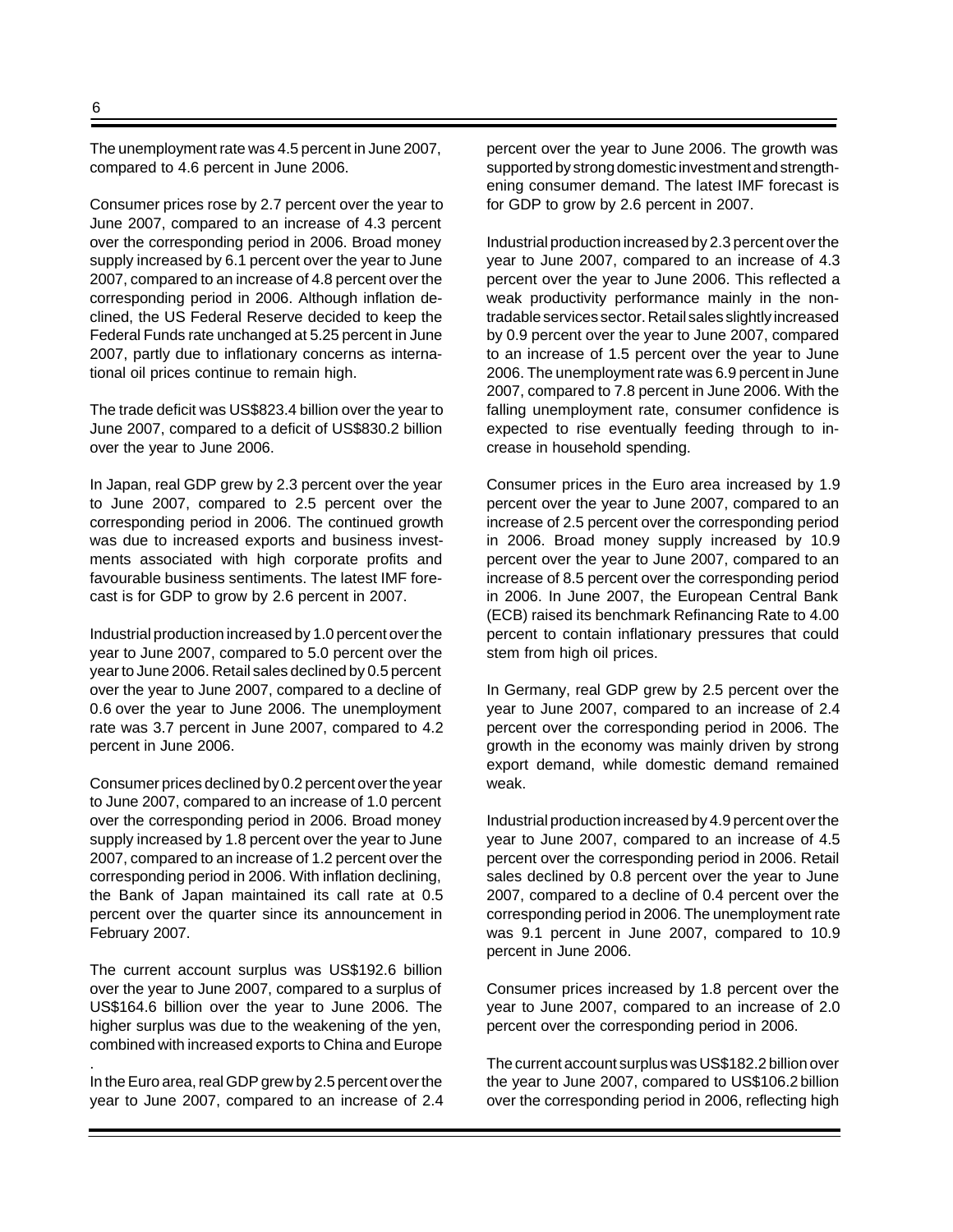#### export demand.

In the United Kingdom (UK), real GDP increased by 3.0 percent over the year to June 2007, compared to an increase of 2.6 percent over the corresponding period in 2006.

Industrial production increased by 0.8 percent over the year to June 2007, compared to a decline of 0.7 percent over the corresponding period in 2006. Retail sales increased by 3.4 percent over the year to June 2007, compared to an increase of 3.6 percent over the corresponding period in 2006. The unemployment rate was 5.4 percent in June 2007, compared to 5.5 percent in June 2006.

Consumer prices increased by 2.4 percent over the year to June 2007, compared to an increase of 2.5 percent over the corresponding period in 2006. Broad money supply increased by 12.9 percent over the year to June 2007, compared to an increase of 13.7 percent over the corresponding period in 2006. In May 2007, the Bank of England raised the Official Bank Rate to 5.50 percent from 5.25 percent in February 2007 to counter inflationary pressures.

The trade deficit was US\$155.8 billion over the year to June 2007, compared to a deficit of US\$132.1 billion over the corresponding period in 2006. The deterioration in the trade account was due to higher imports combined with lower exports.

In Australia, real GDP grew by 4.3 percent over the year to June 2007, compared to an increase of 3.0 percent over the corresponding period in 2006. The growth was due to strong domestic demand and activity reflecting high consumer spending and modest export growth. High international commodity prices also contributed to the high growth.

Industrial production increased by 2.3 percent over the year to March 2007, compared to a decline of 0.7 percent over the corresponding period in 2006. Retail sales increased by 3.6 percent over the year to June 2007, the same as in the corresponding period in 2006, reflecting strong consumer demand. The unemployment rate was 4.3 percent in June 2007, compared to 4.9 percent in June 2006.

Consumer prices rose by 2.1 percent over the year to June 2007, compared to an increase of 4.0 percent over the corresponding period in 2006. Broad money

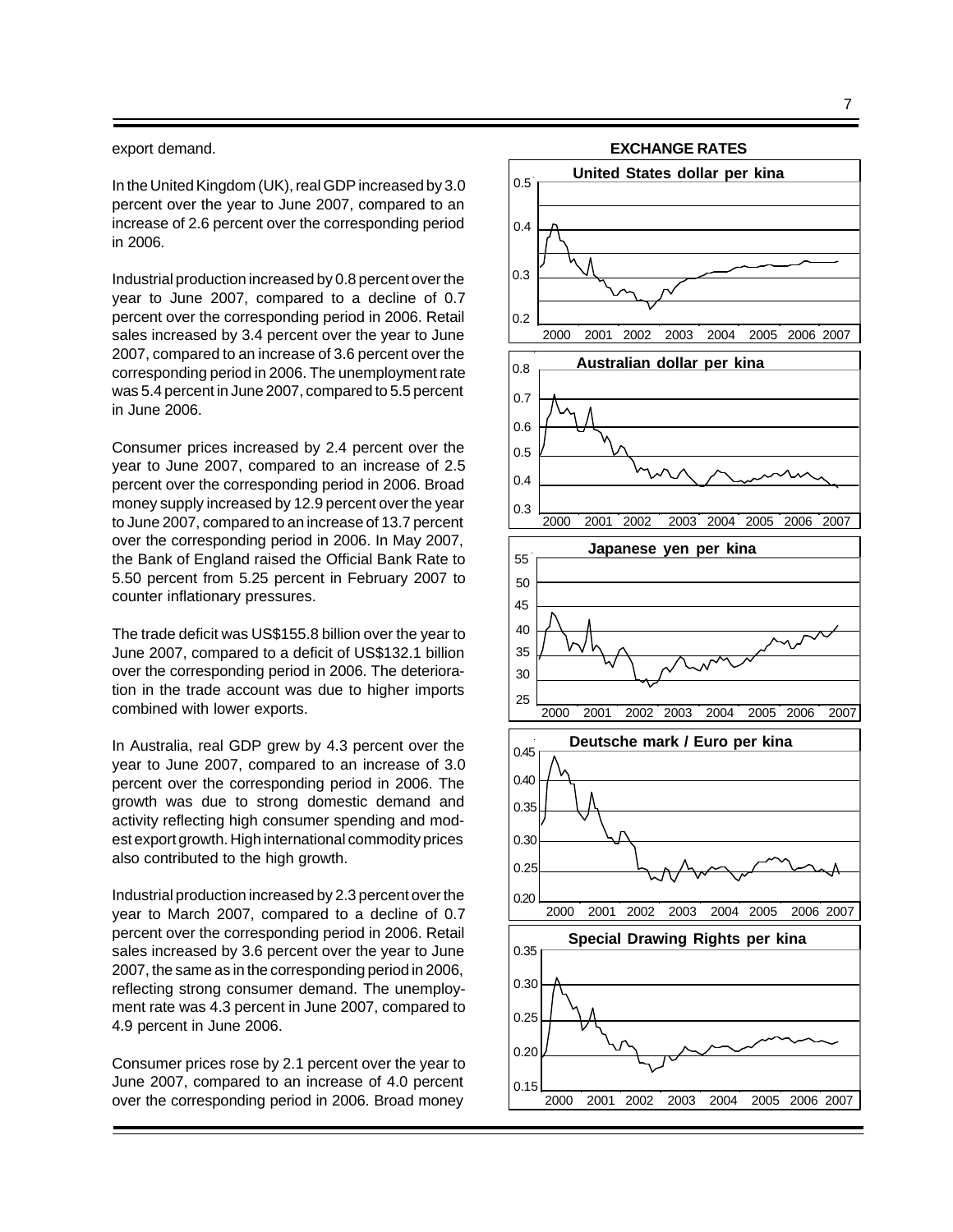supply increased by 16.0 percent over the year to June 2007, compared to an increase of 9.6 percent over the corresponding period in 2006. Given that inflation was within its target range, the Reserve Bank of Australia maintained its cash rate at 6.25 percent in the second quarter of 2007.

The trade deficit was US\$10.9 billion over the year to June 2007, compared to a deficit of US\$11.9 billion over the corresponding period in 2006.

During the June quarter of 2007, the US dollar depreciated against all the major currencies except the Japanese yen. The quarterly average US dollar exchange rate depreciated by 10.1 percent against the Australian dollar, 6.7 percent against the Euro, and 8.1 percent against the British pound sterling, while it appreciated by 6.6 percent against the yen. The depreciation was due to the ongoing adjustments in the US housing sector.

In the June quarter of 2007, the daily average kina exchange rate appreciated against the US dollar and yen, while it depreciated against the Australian dollar, the Euro and the pound sterling. The average kina exchange rate appreciated against the US dollar and the yen by 1.9 percent and 7.4 percent, respectively, while it depreciated by 8.4 percent against the Australian dollar, 5.0 percent against the Euro and 6.3 percent against the pound sterling. These movements resulted in the quarterly average Trade Weighted Index (TWI) depreciating by 4.3 percent in the June quarter.

#### **3. DOMESTIC ECONOMIC DEVELOPMENTS**

#### **Domestic Economic Activity**

Data obtained from the Bank of Papua New Guinea's Business Liaison Survey (BLS), in conjunction with other economic indicators available to the Bank, showed that economic activity increased in the first quarter of 2007. Total nominal value of sales of the private sector increased by 14.9 percent in the March quarter of 2007, compared to the December quarter of 2006. The increase was across all sectors, except the manufacturing, retail and transportation sectors. By region, the increase was in the Southern and Island regions. Over the year to March 2007, sales increased by 28.8 percent.

The nominal value of sales in the building and construction sector increased by 23.7 percent in March quarter of 2007, compared to the December quarter of 2006. The significant increase, which continued into the first quarter of 2007, mainly reflected activities funded by the private sector, Government and donor agencies. The maintenance of the Highlands Highway and, building and road construction activities in the National Capital District (NCD) were some of the major projects undertaken during the March quarter of 2007. Over the year to March 2007, value of sales increased by 105 percent.

The nominal value of sales in the manufacturing sector declined by 14.0 percent in the March quarter of 2007, compared to the December quarter of 2006. The decline was due to lower volume of production and reduced demand for certain company products, especially food and beverages reflecting the end of the festive season. Over the year to March 2007, the value of sales increased by 8.1 percent.

In the retail and wholesale sectors, the nominal value of sales declined by 20.2 percent and increased by 12.2 percent, respectively, in the March quarter of 2007, compared to the December quarter of 2006. The decline in the retail sector was due to lower demand for a range of retail items following the end of the festive season. These included general merchandising items, food, clothes and computer and electronic products. The increase in the wholesale sector was associated with the re-stocking by retailers after the festive season, combined with the takeover of a wholesale operation by another wholesale company. Over the year to March 2007, the value of sales increased by 36.1 percent.

In the agriculture/forestry/fisheries sector, the nominal value of sales increased by 40.3 percent in the March quarter of 2007, compared to the December quarter of 2006, with higher sales in the agriculture and forestry sub-sectors. In the agriculture sub-sector, the increase was due to higher volume of palm oil harvest, while in the forestry sub-sector, the increase was due to higher sales of logs and timber products. Over the year to March 2007, the value of sales increased by 40.6 percent.

In the transportation sector, the nominal value of sales declined by 5.0 percent in the March quarter of 2007, compared to the December quarter of 2006. The decline was due to lower passenger travel by air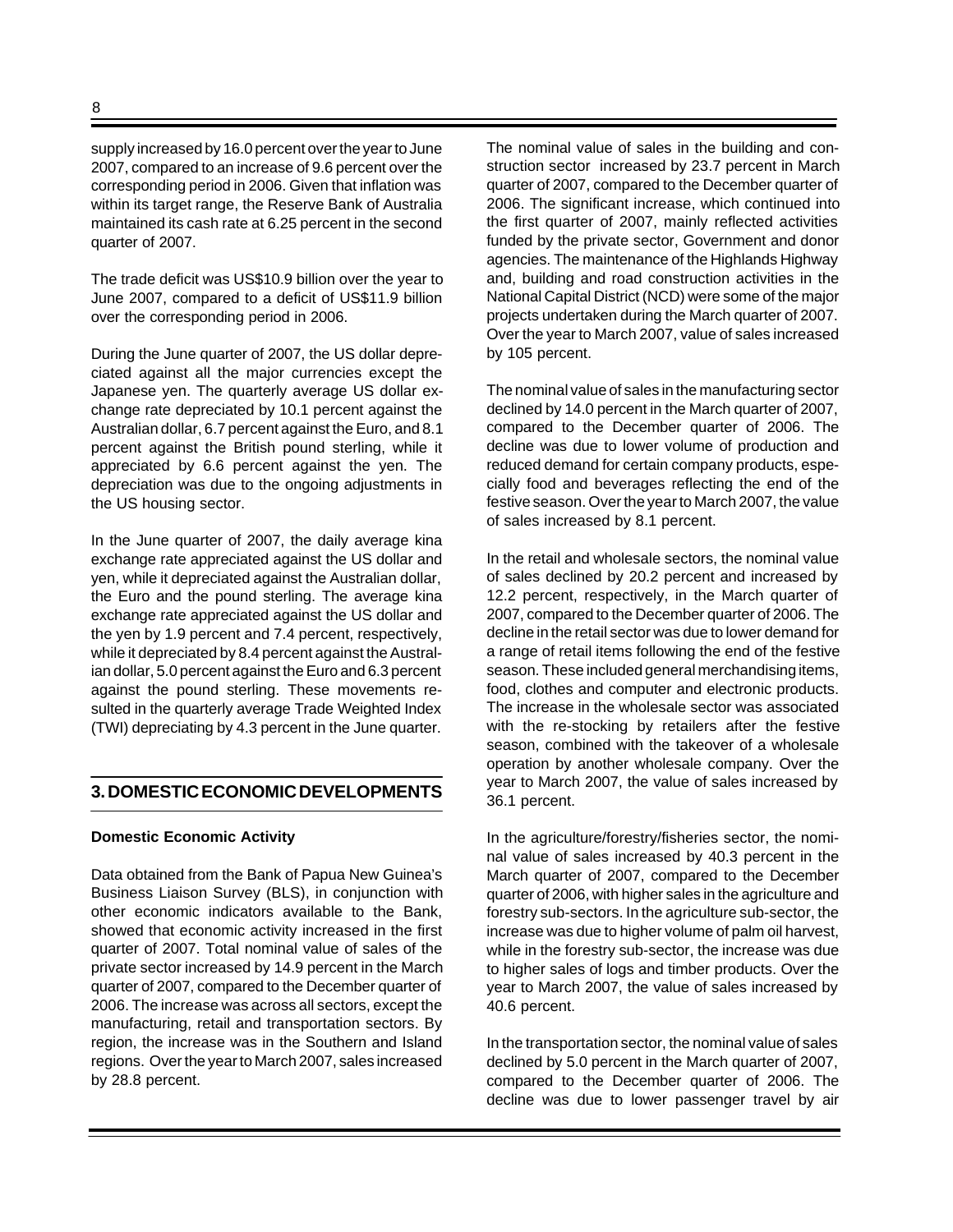transportation following the end of the festive season and reduction in the volume of cargo transported by sea. Over the year to March 2007, value of sales in the transportation sector increased by 9.0 percent.

In the mineral sector, the nominal value of sales increased by 56.9 percent in the March quarter of 2007, compared to the December quarter of 2006. The increase was mainly associated with high international prices and increase in export volumes as a result of higher water levels at the Fly river. Over the year to March 2007, the value of sales increased by 37.0 percent.

In the financial/business and other services sector, the nominal value of sales increased by 7.5 percent in the March quarter of 2007, compared to the December quarter of 2006. The increase was mainly due to higher sales in the finance and real estate sub-sectors of 21.2 percent and 10.6 percent, respectively. Over the year to March 2007, the value of sales increased by 26.9 percent.

The nominal value of sales in the Southern region increased by 89.2 percent in the March quarter of 2007, compared to the December quarter of 2006. The increase was mainly due to higher prices, which resulted in higher value of sales in the mineral sector and the agriculture and forestry sub-sectors. These more than offset declines in the other sectors. Over the year to March 2007, the value of sales increased by 51.4 percent.

The nominal value of sales in the Islands region increased by 16.2 percent in the March quarter of 2007, compared to the December quarter of 2006. The increases were in the manufacturing and mineral sectors and the agriculture sub-sector. This was due to higher prices and increase in the export voulme. Over the year to March 2007, the value of sales increased by 23.1 percent.

The nominal value of sales in the National Capital District (NCD) decreased by 11.0 percent in the March quarter of 2007, compared to the December quarter of 2006. The declines were in the transportation, manufacturing and retail/wholesale sectors, which more than offset the increases in the other sectors. This was due to lower passenger travel and consumer demand following the end of the festive season. Over the year to March 2007, the value of sales increased by 21.9 percent.

The nominal value of sales in the Highlands region decreased by 3.8 percent in the March quarter of 2007, compared to the December quarter of 2006. The declines were in the mineral, retail/wholesale sectors and the agriculture sub-sector, which more than offset increases in the other sectors. The decrease in the value of sales was mainly due to the lower international coffee prices and declines in domestic volume of coffee sold. Over the year to March 2007, the value of sales increased by 4.8 percent.

The nominal value of sales in the Morobe region, decreased by 0.4 percent in March quarter of 2007, compared to the December quarter of 2006. The decreases were in the manufacturing, wholesale/retail and transport sectors, which more than offset increases in the other sectors. Over the year to March 2007, the value of sales increased by 20.3 percent.

The nominal value of sales in the Momase region decreased by 7.9 percent in the March quarter of 2007, compared to the December quarter of 2006. The declines were in the manufacturing, retail/wholesale sectors and the fisheries sub-sector, which more than offset increases in the other sectors. Over the year to March 2007, the value of sales increased by 25.4 percent.

#### **Employment**

According to the Bank's Employment Index, the level of employment in the formal private sector, excluding the mineral sector, increased by 3.6 percent in the June quarter of 2007, compared to an increase of 4.1 percent in the March quarter of 2007. The employment level increased in all industries and regions, except the National Capital District. Over the year to June 2007, the level of employment excluding the mineral sector increased by 9.5 percent, compared to 9.9 percent over the year to March 2007.

In the agriculture/forestry/fisheries sector, the level of employment grew by 6.8 percent in the June quarter of 2007, compared to an increase of 8.9 percent in the March quarter of 2007. In the agriculture sub-sector, the increase was associated with harvesting of palm oil and the start of the coffee season, while in the forestry sub-sector, the increase was due to the expansion of logging operations of two companies moving into new sites. Over the year to June 2007, the level of employment increased by 13.3 percent.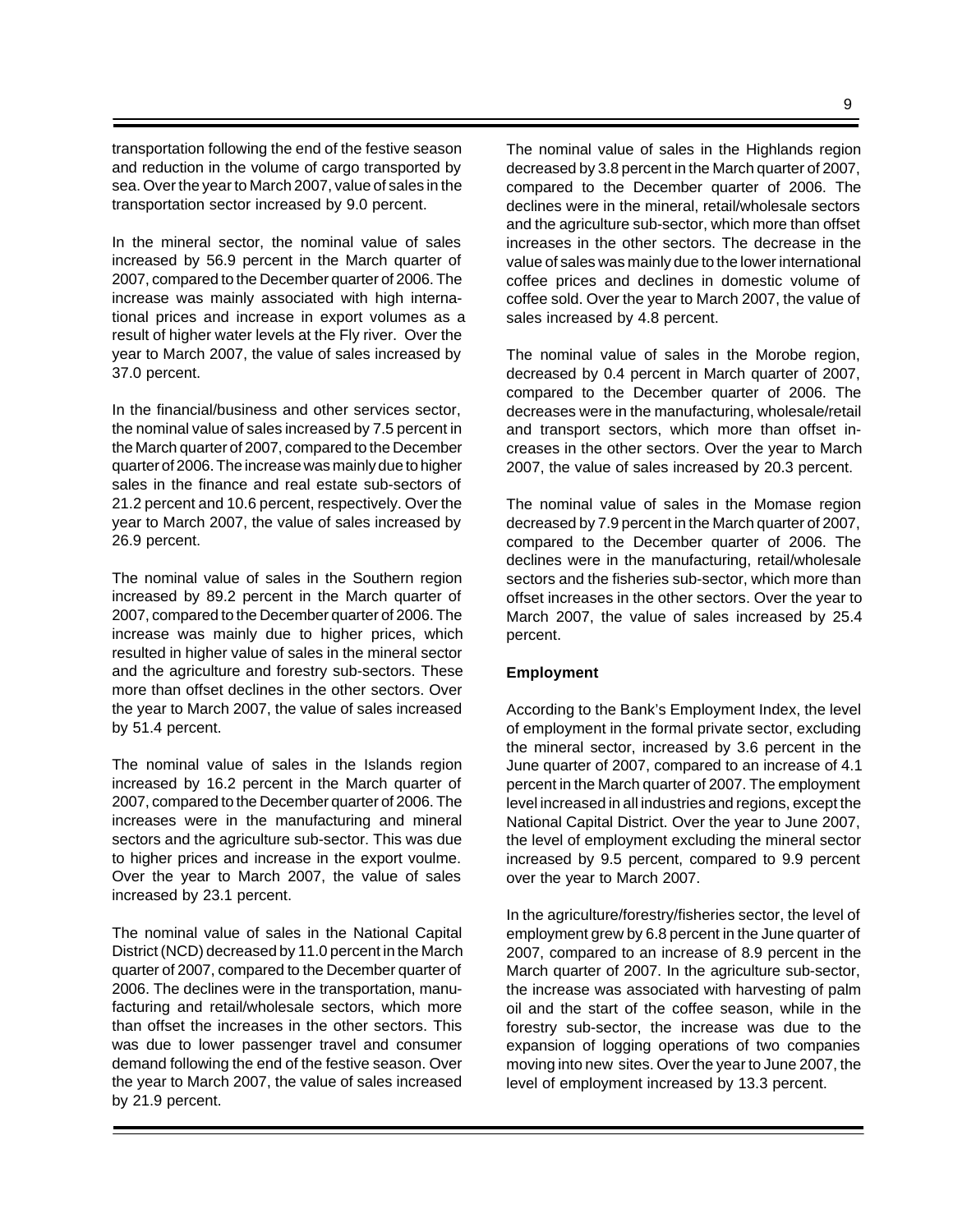In the building and construction sector, the level of employment increased by 8.9 percent in the June quarter of 2007, compared to an increase of 5.4 percent in the March quarter of 2007. The increase was due to Government and donor funded road and building projects mainly in the Highlands, NCD and Morobe and construction activities at mine sites. Over the year to June 2007, the level of employment increased by 14.4 percent.

In the manufacturing sector, the level of employment increased by 2.1 percent in the June quarter of 2007, compared to an increase of 1.4 percent in the March quarter of 2007. The increase was associated with higher demand for consumer goods and increased marketing activities which required the employment of casual staff. Over the year to June 2007, the level of employment increased by 4.3 percent.

In the retail/wholesale sector, the level of employment increased by 0.8 percent in the June quarter of 2007, compared to an increase of 5.6 percent in the March quarter of 2007. The increase reflected a pick up in business activity associated with the coffee season in the Highlands region, opening of new branches by two companies and expansion of operations by a company with the acquisition of another operation. Over the year to June 2007, the level of employment increased by 14.9 percent.

In the transportation sector, the level of employment increased by 0.7 percent in the June quarter of 2007, compared to an increase of 4.0 percent in the March quarter of 2007. The increase was mainly attributed to the recruitment of casual employees, especially by stevedoring companies to transport general cargo. Over the year to June 2007, the level of employment increased by 10.5 percent.

In the mineral sector, the level of employment increased by 2.9 percent in the June quarter of 2007, compared to a decline of 0.6 percent in the March quarter of 2007. The increase was mainly associated with increased drilling activities and construction work at a mining site in Morobe in preparation for production to commence next year. Over the year to June 2007, the level of employment increased by 9.4 percent.

In the financial/business and other services sector,



the level of employment increased by 0.8 percent in the June quarter of 2007, compared to a decrease of 4.2 percent in the March quarter of 2007. The increase was due to the employment of casual employees to relieve staff on training in the finance sub-sector, while in the hotel and other services sub-sector, the increase was due to higher guest turnover and maintenance work undertaken by two hotels. Two security companies also reported increased employment due to new contracts. Over the year to June 2007, the level of employment decreased by 0.7 percent.

The level of employment increased in all regions, except NCD in the June quarter of 2007. In the Islands region, employment level increased by 0.9 percent in the June quarter of 2007, compared to an increase of 2.5 percent in the March quarter of 2007. In the agriculture/forestry /fisheries sector, the increase was associated with the hiring of casual employees for palm oil harvesting, soft wood processing and logging activity, while in the building and construction sector, the increase was mainly due to construction activity at a mine site. In the financial/business and other services sector, the increase was due to the awarding of a new contract to a security company to provide security services. Over the year to June 2007, the level of employment grew by 10.6 percent.

In the Momase region (excluding Morobe), the level of employment increased by 4.5 percent in the June quarter of 2007, compared to 1.4 percent in the March quarter of 2007. In the agriculture/forestry/fishery sector, the increase was due to a logging company moving into a new logging site, whilst in the manufacturing

 $^{\rm 3}$ The dotted vertical line indicates a break in series from 2002. See 'For the Record' in the March 2003 QEB on page 31 and the September 2005 QEB on page 29 for details.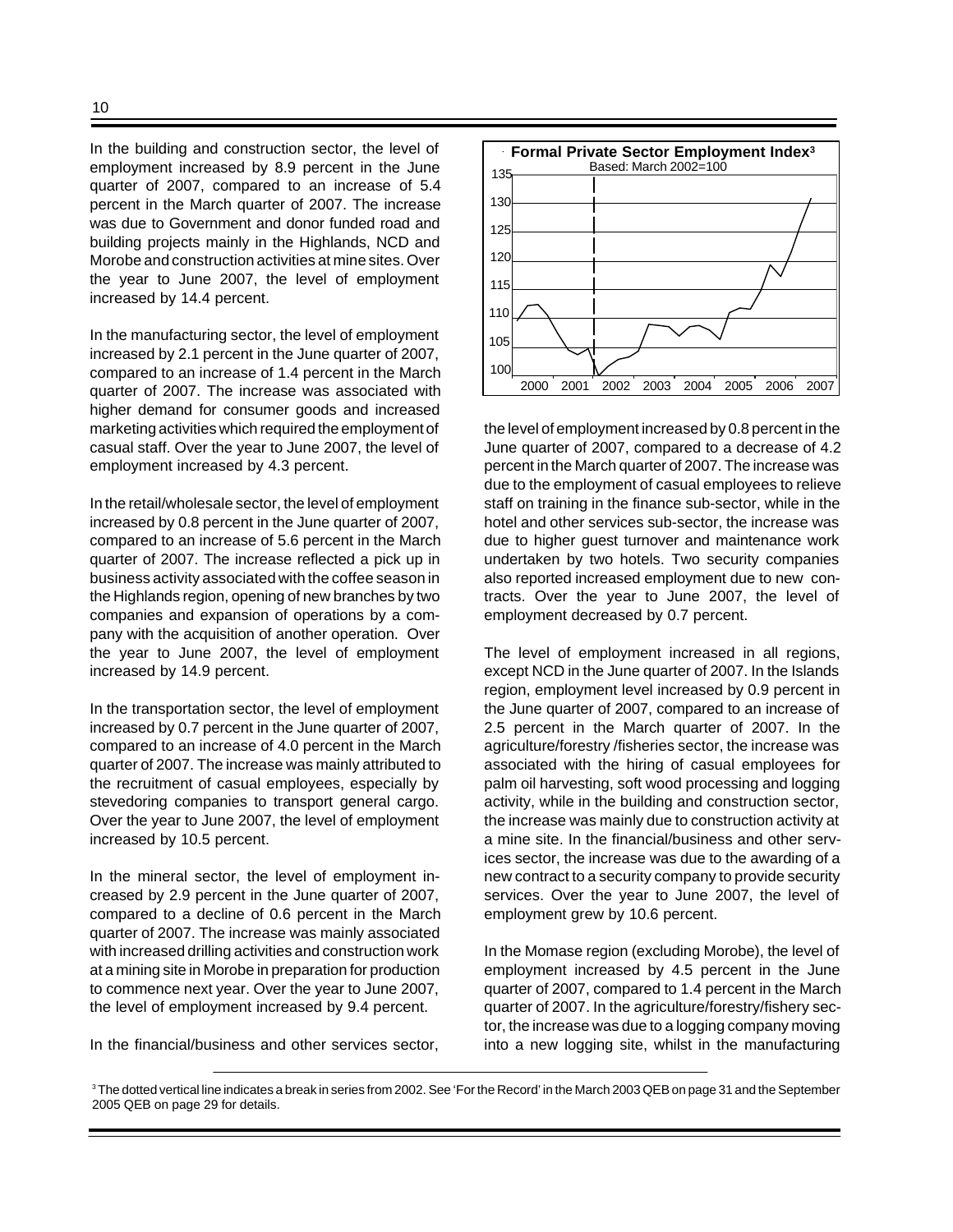sector, the increase was due to the hiring of casuals by two manufacturing companies to increase production. In the other services sector, the increase was a result of higher guest turn over and maintenance work undertaken by a hotel, while in the transportation sector, the higher employment was due to recruitment of casual staff for stevedoring activities. Over the year to June 2007, the level of employment grew by 13.3 percent.

In the Morobe region, the level of employment increased by 6.8 percent in the June quarter of 2007, compared to an increase of 4.1 percent in the March quarter of 2007. The increase in the manufacturing sector reflected increased production by several companies to meet the increase in demand and expansion of marketing activities by a company. In the building and construction sector, the increase was due to road rehabilitation and building projects while in the mineral sector, the increase was associated with drilling operations and construction work at a mine site. In the wholesale/retail sector, the increase was due to higher demand and increased business activity. In the transportation sector, higher employment was a result of increased stevedoring activities. In the finance/business and other sector, the increase was due to the awarding of a new contract to a security company. Over the year to June 2007, the level of employment grew by 17.9 percent.

In NCD, the level of employment decreased by 1.4 percent in the June quarter of 2007, compared to an increase of 5.0 percent in the March quarter of 2007. In the building and construction sector, the decrease was due to the completion of the Napa Napa road and a number of building projects including the Mining Haus and real estate property development. In the manufacturing sector, the decline was due to the laying off of casual employees and retrenchment of staff by a power generation company. Over the year to June 2007, the level of employment increased by 5.2 percent.

In the Southern region, the level of employment increased by 8.0 percent in the June quarter of 2007, compared to an increase of 0.7 percent in the March quarter of 2007. In the agriculture/ forestry/fisheries sector, the increase was due to the harvesting of palm oil by two major palm oil companies and increased logging activities. In the building and construction sector, the increase was associated with the hiring of casual employees for a number of building and construction projects and mining related construction activity at a mine site. In the wholesale/retail sector, the increase was due to higher consumer demand. Over the year to June 2007, the level of employment grew by 10.0 percent.

In the Highlands region, the level of employment increased by 7.9 percent in the June quarter of 2007, compared to an increase of 9.0 percent in the March quarter of 2007. In the agriculture sector, the increase was associated with the start of the coffee season. In the building and construction sector, higher employment was mainly associated with the maintenance of various sections of the Highlands Highway. In the wholesale/retail sector, the increase was associated with the coffee season, while a major retail company recruited additional staff for its new branch in Mount Hagen. Over the year to June 2007, the level of employment increased by 4.6 percent.

#### **Consumer Price Index (CPI)**

The National Statistical Office (NSO) revised downwards the March quarter 2007 and the December quarter 2006 Consumer Price Index (CPI) when it released the CPI for the June quarter of 2007. Comparisons of the June quarter is based on the revised March quarter 2007 indexes. For a detailed explanation on the revised March quarter 2007 CPI outcome, refer to the "For the Record".

The headline inflation rate, as measured by the CPI, was 0.7 percent in the June quarter of 2007, compared to a revised negative 1.0 percent in the March quarter of 2007. The increase was due to higher prices in all expenditure groups except the 'Drinks, tobacco and betelnut' group. By region, all urban areas recorded higher prices, except Port Moresby.The annual headline inflation rate was 1.0 percent in the June quarter of 2007, the same as the revised outcome in the March quarter of 2007.

The CPI for the 'Food' expenditure group increased by 1.5 percent in the June quarter of 2007, compared to a revised decline of 2.9 percent in the March quarter of 2007. The increase was driven by higher prices of cereals, meat and fish, and miscellaneous food items, which increased by 2.1 percent, 1.2 percent and 2.6 percent, respectively. The group contributed 0.6 percentage points to the overall quarterly movement in the CPI.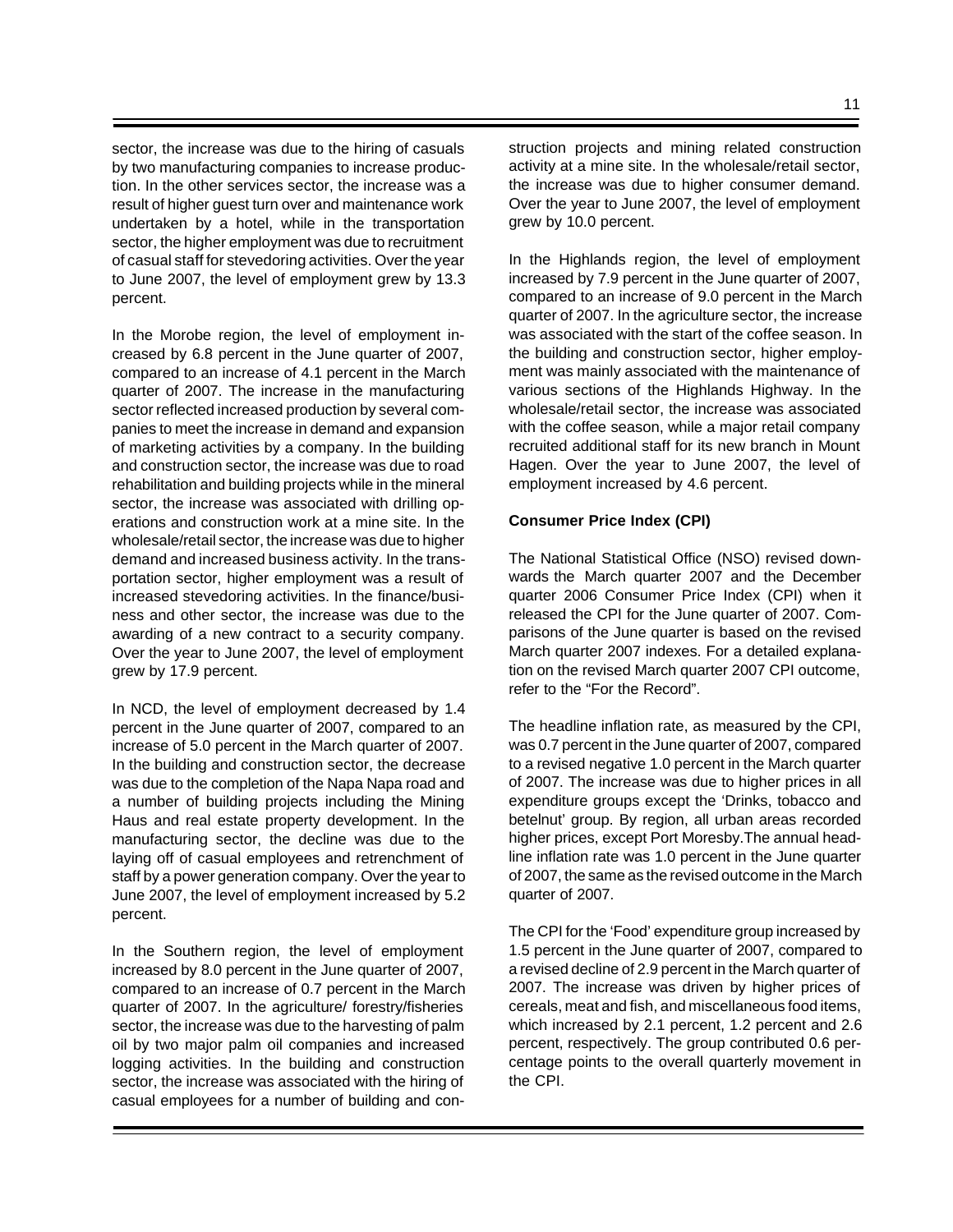

The CPI for the 'Clothing and footwear' expenditure group increased by 1.0 percent in the June quarter of 2007, compared to a revised increase of 8.0 percent in the March quarter of 2007. The increase was due to higher prices for women's and girl's clothing and other clothing and footwear, which increased by 3.3 percent and 1.2 percent, respectively. The group contributed 0.1 percentage points to the overall quarterly movement in the CPI.

The CPI for the 'Rents, Council charges, Fuel/Power' expenditure group increased by 0.6 percent in the June quarter of 2007, compared to a revised decline of 1.5 percent in the March quarter of 2007. The increase was particularly due to higher prices for council charges, which more than offset the decline in the price of fuel and power. The group's contribution to the overall quarterly movement in the CPI was however, insignificant.

The CPI for the 'Household equipment and operation' expenditure group increased by 0.2 percent in the June quarter of 2007, compared to a revised decline of 7.3 percent in the March quarter of 2007. The increase was mainly due to higher prices of semi-durable goods, which more than offset the decline in the prices of durable and non-durable goods. The group's contribution to the overall quarterly movement in the CPI was however, insignificant.

The CPI for the 'Transportation and Communication' expenditure group increased by 1.0 percent in the June quarter of 2007, compared to a revised decline of 0.1 percent in the March quarter of 2007. This was due to higher prices in all sub-groups mainly in the motor vehicle operation sub-group, which reflected fuel price increases during the quarter. The group contributed 0.1 percentage points to the overall quarterly movement in the CPI.

The CPI for the 'Miscellaneous' expenditure group increased by 3.3 percent in the June quarter of 2007, compared to a revised increase of 5.2 percent in the March quarter of 2007. The increase was mainly associated with higher prices for medical and health care, and other goods. The group contributed 0.2 percentage points to the overall quarterly movement in the CPI.

The CPI for the 'Drinks, tobacco and betelnut' expenditure group declined by 1.5 percent in the June quarter of 2007, compared to a revised increase of 0.1 percent in the March quarter of 2007. The decline reflected a significant fall in betelnut prices, which more than offset the increase in the prices of soft and alcoholic drinks. There was no change in the cigarettes and tobacco prices during the quarter. The group contributed negative 0.3 percentage points to the overall quarterly movement in the CPI.

By urban areas, all surveyed centers except Port Moresby, recorded increases in the June quarter of 2007. In Goroka, prices increased by 0.7 percent in the June quarter of 2007 the same as the revised outcome in the March quarter of 2007. In Lae, prices increased by 1.6 percent in the June quarter of 2007, compared to a revised decline of 3.1 percent in the March quarter of 2007. Prices in Madang and Rabaul increased by 1.3 percent and 2.0 percent in the June quarter of 2007, following revised declines of 1.7 and 3.5 percent, respectively in the March quarter of 2007. In Port Moresby, prices declined by 0.1 percent in the June quarter of 2007, compared to a revised increase of 0.5 percent in the March quarter of 2007.

The increase in Goroka was due to higher prices in all expenditure groups except the 'Clothing and footwear' group. The increase in Lae reflected higher prices in all expenditure groups except the 'Drinks, tobacco and betelnut' group. In Madang, the increase was due to higher prices in the 'Food', 'Drinks, tobacco and betelnut', 'Transport and communication' and the 'Miscellaneous' expenditure groups. In Rabaul, the increase was due to higher prices in all expenditure groups except the 'Clothing and footwear' group. In Port Moresby, the decline was due to lower prices in the 'Drinks, tobacco and betelnut', 'Clothing and footwear' and 'Household equipment and operation' ex-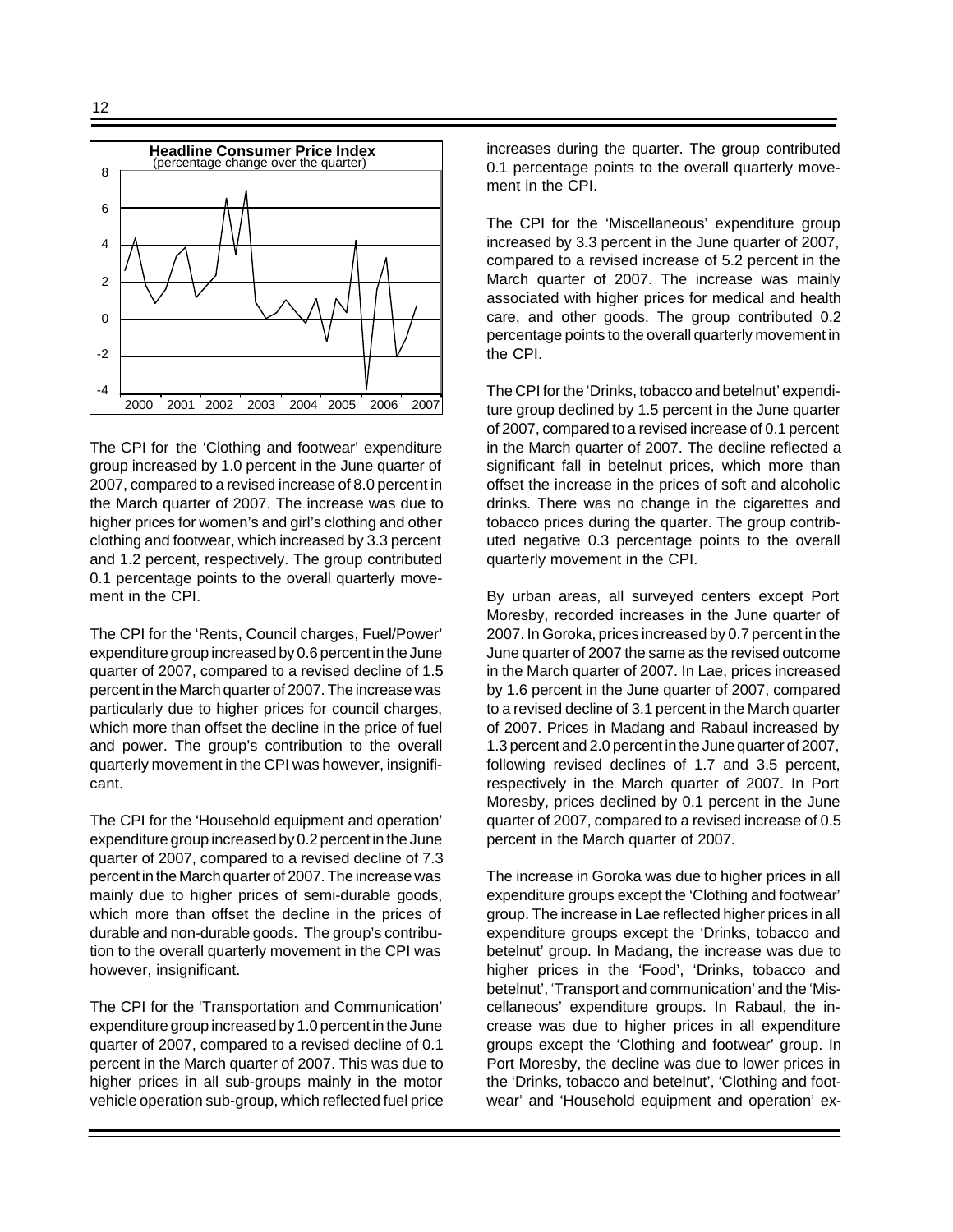#### penditure groups.

The quarterly exclusion-based inflation measure was 1.4 percent in the June quarter of 2007, compared to a revised 1.3 percent in the March quarter of 2007. The quarterly trimmed mean inflation was 1.1 percent in the June quarter of 2007, compared to a revised 0.7 percent in the March quarter of 2007. Annual exclusion-based inflation was 8.0 percent in the June quarter of 2007, compared to the revised 6.0 percent in the March quarter of 2007. The annual trimmed mean inflation in the June quarter was 2.9 percent, compared to the revised 2.5 percent in the March quarter of 2007. The high inflationary pressures as indicated by the exclusion-based measure, mainly reflected the depreciation of the kina against the Australian dollar and Trade Weighted Index (TWI).

## **4. EXPORT COMMODITIES REVIEW**

The total value of merchandise exports in the June quarter of 2007 was K3,886 million, 6.9 percent higher than in the corresponding quarter of 2006. Higher export values were recorded for gold, copper, palm oil, copra oil and refined petroleum products, while there were declines in the export values of crude oil, coffee, cocoa, copra, tea, rubber, logs, marine products and other non-mineral export products. Mineral export receipts, excluding crude oil, were K2,444.5 million and accounted for 62.9 percent of total merchandise exports in the June quarter of 2007, compared to K2,145.7 million or 59.1 percent in the corresponding quarter of 2006. Crude oil exports totalled K882.3 million and accounted for 22.7 percent of total merchandise exports in the June quarter of 2007, compared to K912.4 million or 25.1 percent in the corresponding quarter of 2006.

The value of agricultural, marine products, and other non-mineral exports, excluding forestry and refined petroleum product exports was K403.9 million and accounted for 10.4 percent of total merchandise exports in the June quarter of 2007, compared to K389.3 million or 10.7 percent in the corresponding quarter of 2006. Forestry product exports were K71.7 million and accounted for 1.9 percent of total merchandise exports in the June quarter of 2007, compared to K124.7 million or 3.4 percent in the corresponding quarter of 2006. Refined petroleum product exports were K83.6 million and accounted for 2.2 percent of total merchandise

exports in the June quarter of 2007, compared to K61.9 million or 1.7 percent in the corresponding quarter of 2006.

The weighted average price of Papua New Guinea's exports was 12.8 percent higher in the June quarter of 2007, compared to the corresponding quarter of 2006. There was a 9.9 percent increase in the weighted average price of mineral exports, with higher kina prices for gold, copper and crude oil. For the agricultural, forestry and marine product exports, excluding refined petroleum product exports, the weighted average price increased by 41.2 percent, and was accounted for by higher prices of all export commodities, with the exception of tea and marine products. Excluding logs, the weighted average price of agricultural and marine product exports increased by 48.5 percent in the June quarter of 2007, compared to the corresponding period of 2006. The higher kina export prices reflected increases in international prices.

#### **Mineral Exports**

Total mineral export receipts were K3,326.8 million in the June quarter of 2007, compared to K3,058.1 million in the corresponding quarter of 2006. This outcome was due to a combined increase in export volumes and prices of gold and copper, which more than offset a decline in crude oil export receipts resulting from a decline in export volumes.

The volume of gold exported in the June quarter of 2007 was 14.7 tonnes, an increase of 5.8 percent from the corresponding quarter of 2006. This outcome was due to a significant increase in production from the Lihir mine resulting from expansion of the production capacity of the processing plant, increased shipment from the Ok Tedi mine due to higher water levels at the Fly River, and higher production from the Kainantu mine. These more than offset declines in production from the Porgera and Tolukuma mines. The average free on board (f.o.b.) price received for Papua New Guinea's gold exports was K61.2 million per tonne during the June quarter of 2007, an increase of 9.2 percent from the corresponding period of 2006. The average gold price at the London Metal Exchange increased by 7.1 percent to US\$668 per fine ounce in the June quarter of 2007, compared to the corresponding quarter of 2006. The increase reflected higher demand for both jewellery and gold-based investments as a hedge against possible inflationary pressures due to higher crude oil prices and depreciation of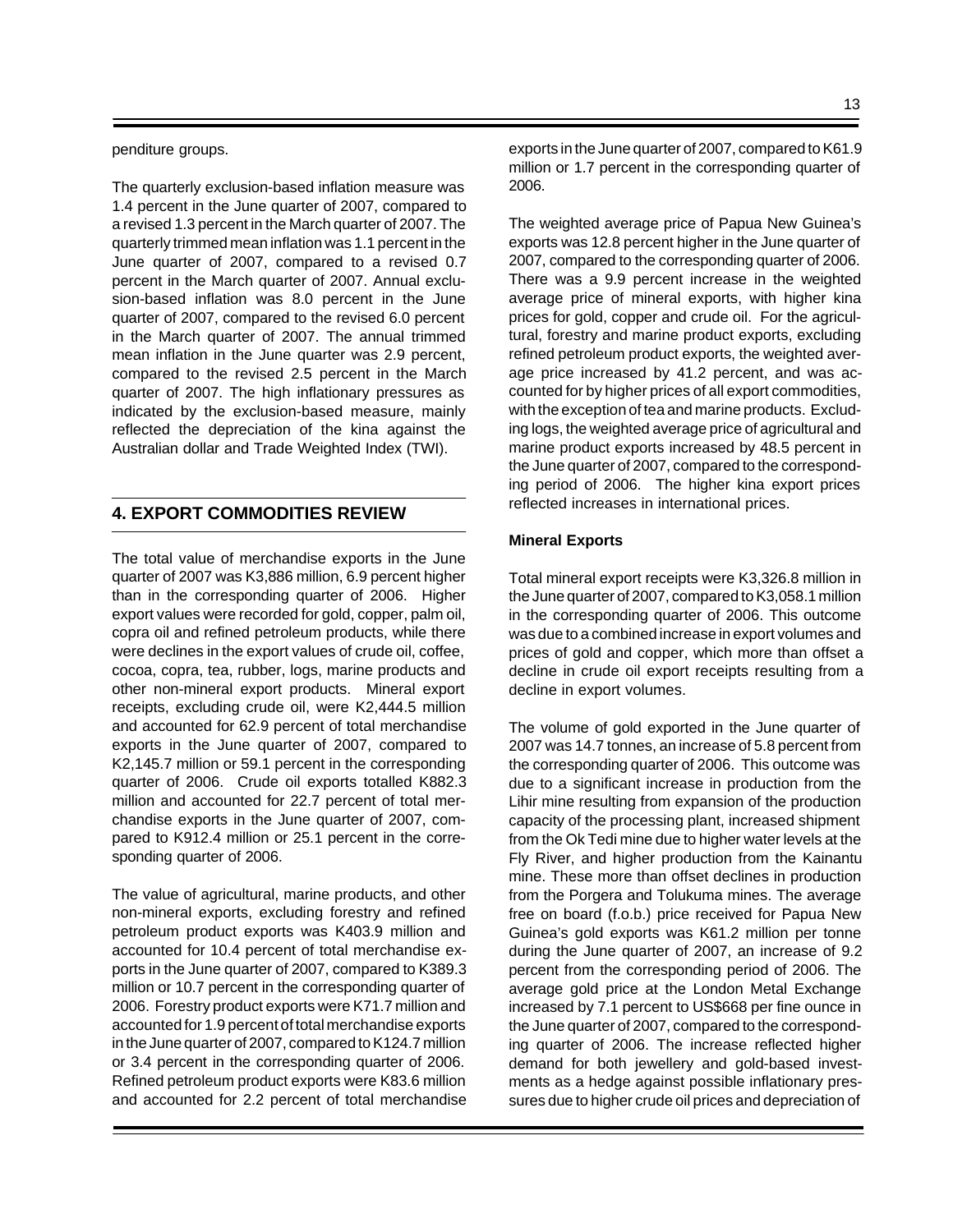the US dollar against other major currencies. The combined increase in export price and volume resulted in export receipts of K899.8 million, an increase of 15.5 percent from the corresponding quarter of 2006.

Copper export volumes in the June quarter of 2007, were 71.0 thousand tonnes, an increase of 3.5 percent from the corresponding quarter of 2006**.** The increase was due to higher production and shipment of copper ore by the Ok Tedi mine as a result of higher water levels at the Fly River. The average f.o.b. price of Papua New Guinea's copper exports was K21,308 per tonne in the June quarter of 2007, an increase of 8.2 percent, from the corresponding quarter of 2006. This outcome was mainly due to higher international prices resulting from lower stock levels at the London Metal Exchange, combined with increased demand from Asia, one of the major copper consuming regions. The combined increase in export volume and price resulted in export receipts of K1,512.9 million, an increase of 12.0 percent from the corresponding quarter of 2006.

Crude oil export volumes in the June quarter of 2007 were 3,589.1 thousand barrels, a decline of 15.0 percent from the corresponding quarter of 2006. The decline reflected lower production from the Kutubu, Moran and Gobe oil fields due to natural decline in the oil reserves, combined with delays in the renewal of the North West Moran's production permit. The average export price of crude oil was K246 per barrel in the June quarter of 2007, an increase of 13.0 percent from the corresponding quarter of 2006, consistent with higher international prices. The increase in international prices was due to strong growth in world demand, especially by China and India, combined with lower crude oil stocks due to supply disruptions in Nigeria and Iraq. The decline in export volume more than offset the increase in export price resulting in export receipts of K882.3 million, a decline of 3.3 percent from the corresponding quarter of 2006.

Export receipts of refined petroleum products from the Napanapa Oil Refinery increased by 35.1 percent to K83.6 million in the June quarter of 2007, compared to the corresponding period in 2006.

#### **Agriculture, Logs and Fisheries Exports**

Export prices of most agricultural export commodities increased in the June quarter of 2007, compared to the corresponding quarter of 2006. Coffee prices increased by 21.3 percent, cocoa by 23.0 percent, palm

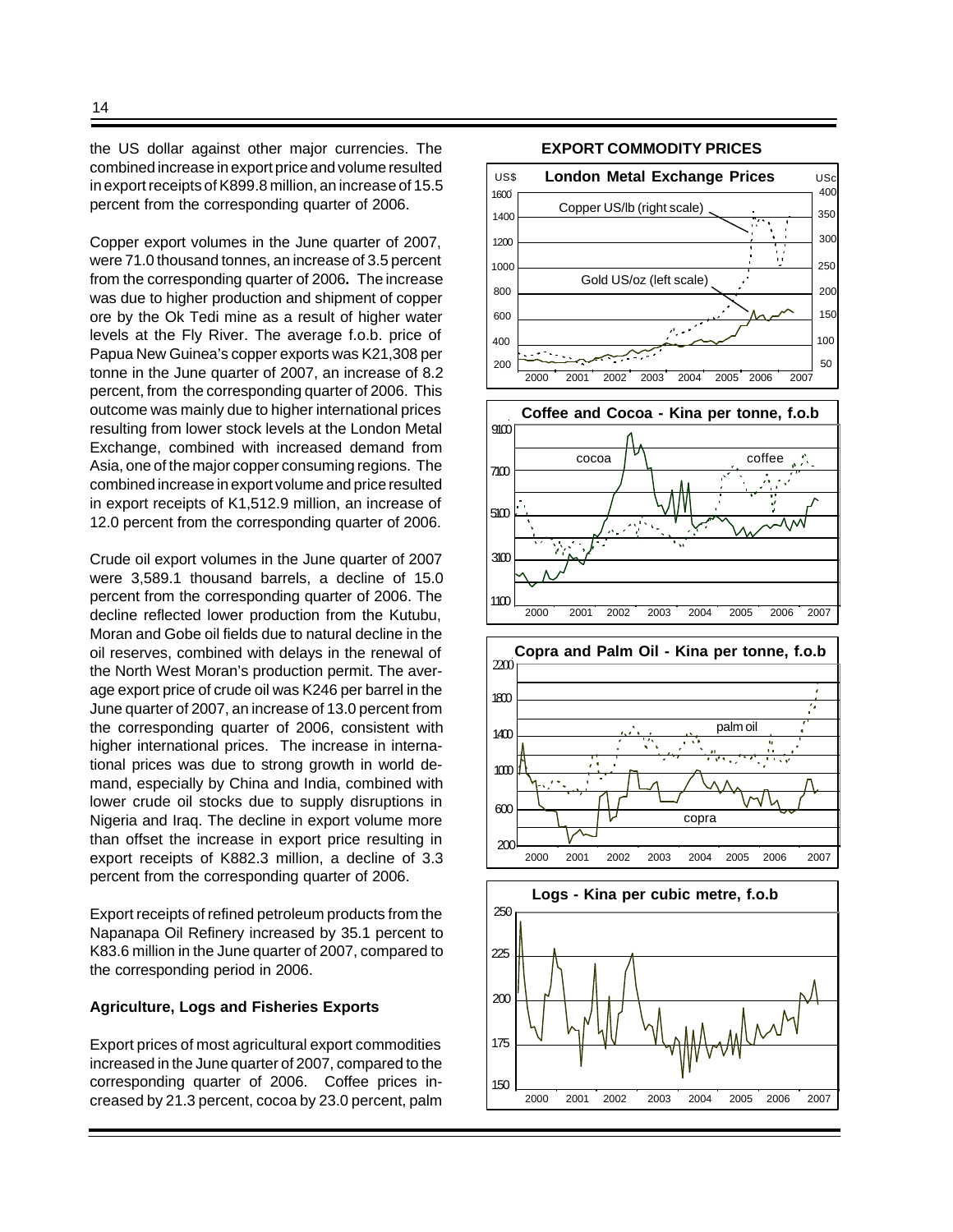oil by 86.3 percent, copra by 16.9 percent, copra oil by 56.8 percent and rubber by 10.5 percent, while tea prices declined by 5.4 percent. The average export price of logs increased by 10.9 percent to K204 per cubic meter in the June quarter of 2007, compared to the corresponding quarter of 2006. The average export price of marine products declined by 48.1 percent in the June quarter of 2007, from the corresponding period in 2006. The net effect of these price movements was a 41.2 percent increase in the weighted average price of agricultural, log and marine product exports.

The volume of coffee exported in the June quarter of 2007 was 10,800 tonnes, a decline of 32.9 percent from the corresponding quarter of 2006. The decline was due to lower production attributed mainly to declining yields resulting from prolonged wet weather conditions and deteriorating road infrastructure. The average export price of coffee was K7,185 per tonne in the June quarter of 2007, an increase of 21.3 percent from the corresponding quarter of 2006. The increase was due to higher international prices reflecting a decline in world supply, following lower production from Brazil as a result of unfavourable wet weather conditions. The decline in export volume more than offset the increase in export price resulting in export receipts of K77.6 million, a decline of 18.7 percent from the corresponding period of 2006.

The volume of cocoa exported in the June quarter of 2007 was 10,100 tonnes, a declined of 25.7 percent from the corresponding quarter of 2006. This outcome was due to unfavourable wet weather conditions and lack of access to markets due to bad road infrastructure in the major cocoa producing regions, which more than offset higher production from Bougainville. The average export price of cocoa was K5,752 per tonne in the June quarter of 2007, an increase of 23.0 percent from the corresponding period of 2006. This outcome was due to higher international prices resulting from lower supply in the world market, due to a decline in production from the Ivory Coast and countries in Latin America. The decline in export volume more than offset the increase in export price resulting in export receipts of K58.1 million in the June quarter of 2007, a decline of 8.6 percent from the corresponding period of 2006.

The volume of copra exported in the June quarter of 2007 was 3,900 tonnes, a declined of 22.0 percent from the corresponding quarter of 2006. The decline was attributed to higher volume of copra sold to the two domestic copra mills. The average export price for copra was K795 per tonne in the June quarter of 2007, an increased of 16.9 percent from the corresponding quarter of 2006. This outcome was due to higher international prices resulting from lower production from the Philippines following the effects of typhoons in 2006, combined with increased demand for bio-fuel products. The decline in export volume more than offset the increase in export price resulting in export receipts of K3.1 million in the June quarter of 2007, a decline of 8.8 percent from the corresponding period of 2006.

The volume of copra oil exported in the June quarter of 2007 was 14,200 tonnes, an increase of 23.5 percent from the corresponding period of 2006. The increase was primarily due to higher volume of copra sold to the domestic copra mills for processing. The average export price of copra oil was K2,317 per tonne in the June quarter of 2007, an increase of 56.8 percent from the corresponding period of 2006. The increase in international prices was mainly due to lower production of copra from the Philippines and increased world demand for bio-fuel products. The combined increase in export price and volume resulted in export receipts of K32.9 million in the June quarter of 2007, an increase of 93.5 percent from the corresponding period of 2006.

The volume of palm oil exported in the June quarter of 2007 was 79,300 tonnes , a decline of 0.9 percent from the corresponding period of 2006. The average export price of palm oil was K2,265 per tonne in the June quarter of 2007, an increase of 86.3 percent from the corresponding quarter of 2006. The increase was mainly attributed to lower production from the Philippines and stocks in Malaysia, combined with a surge in demand for edible oils by China and India and increased world demand for bio-fuels. The increase in export price more than offset the decline in export volume resulting in export receipts of K179.6 million in the June quarter of 2007, an increase of 84.6 percent from the corresponding period of 2006.

The volume of tea exported in the June quarter of 2007 was 1,700 tonnes, the same as the volume exported in the corresponding quarter of 2006. The average export price of tea was K3,059 per tonne in the June quarter of 2007, a decline of 5.4 percent from the corresponding period of 2006. The decline in export price more than offset the increase in export volume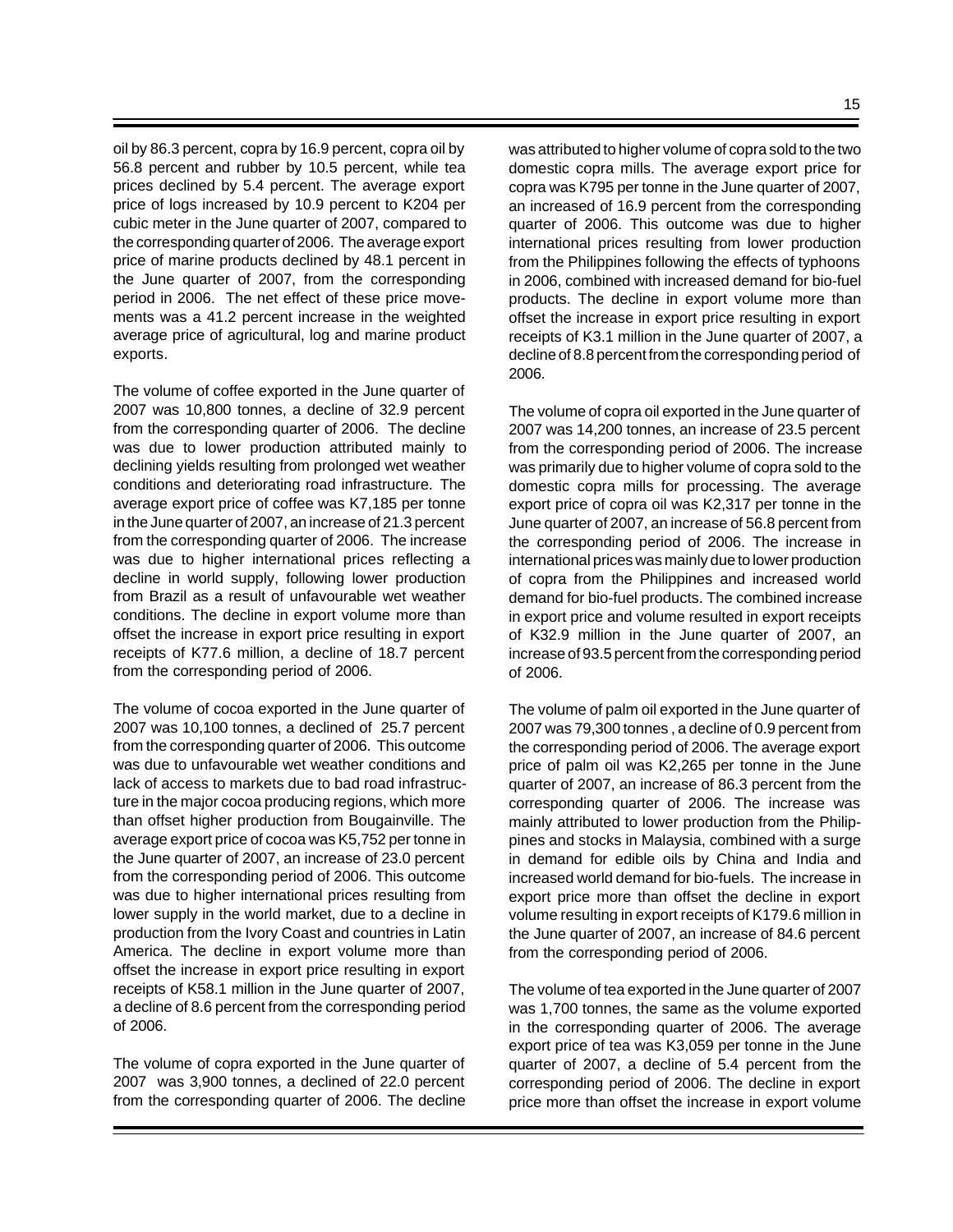resulting in export receipts of K5.2 million, a decline of 5.5 percent from corresponding period of 2006.

The volume of rubber exported in the June quarter of 2007 was 700 tonnes , a decline of 30.0 percent from the corresponding period of 2006. The decline was attributed to unfavourable wet weather conditions, especially in the Cape Rodney area in the Central Province, combined with deteriorating road infrastructure in the major rubber producing regions. The average export price of rubber was K5,857 per tonne in the June quarter of 2007, an increase of 10.5 percent from the corresponding period of 2006. The increase was due to higher international prices following lower supply in the world market. The decline in the export volume more than offset the increase in export price, resulting in export receipts of K4.1 million, a decline of 22.6 percent from the corresponding period of 2006.

The volume of logs exported in the June quarter of 2007 was 317.0 thousand cubic meters , a decline of 49.4 percent from the corresponding period of 2006. This was attributed to lower production and shipment from major logging projects resulting from unfavourable wet weather conditions. The average export price of logs was K204 per cubic meter in the June quarter of 2007, an increase of 10.9 percent from the corresponding period of 2006. This outcome was due to higher international prices reflecting lower supply of tropical hardwood in the world market. The decline in export volume more than offset the increase in export price, resulting in the export receipts of K64.8 million in the June quarter of 2007, a decline of 43.8 percent from the corresponding period of 2006.

The value of marine products exported declined by 95.3 percent to K1.9 million in the June quarter of 2007, from the corresponding period of 2006. This outcome resulted from declines in export price and volume.

## **5. BALANCE OF PAYMENTS**

The overall surplus in the balance of payments for the first six months of 2007 was K400 million, compared to a surplus of K675 million in the corresponding period in 2006. This outcome was the result of a lower surplus in the current account, which more that offset an improvement in the capital and financial account.



<sup>4</sup>The dotted vertical lines indicate a break in series from 2002. See 'For the Record' in the March 2002 QEB on page 29.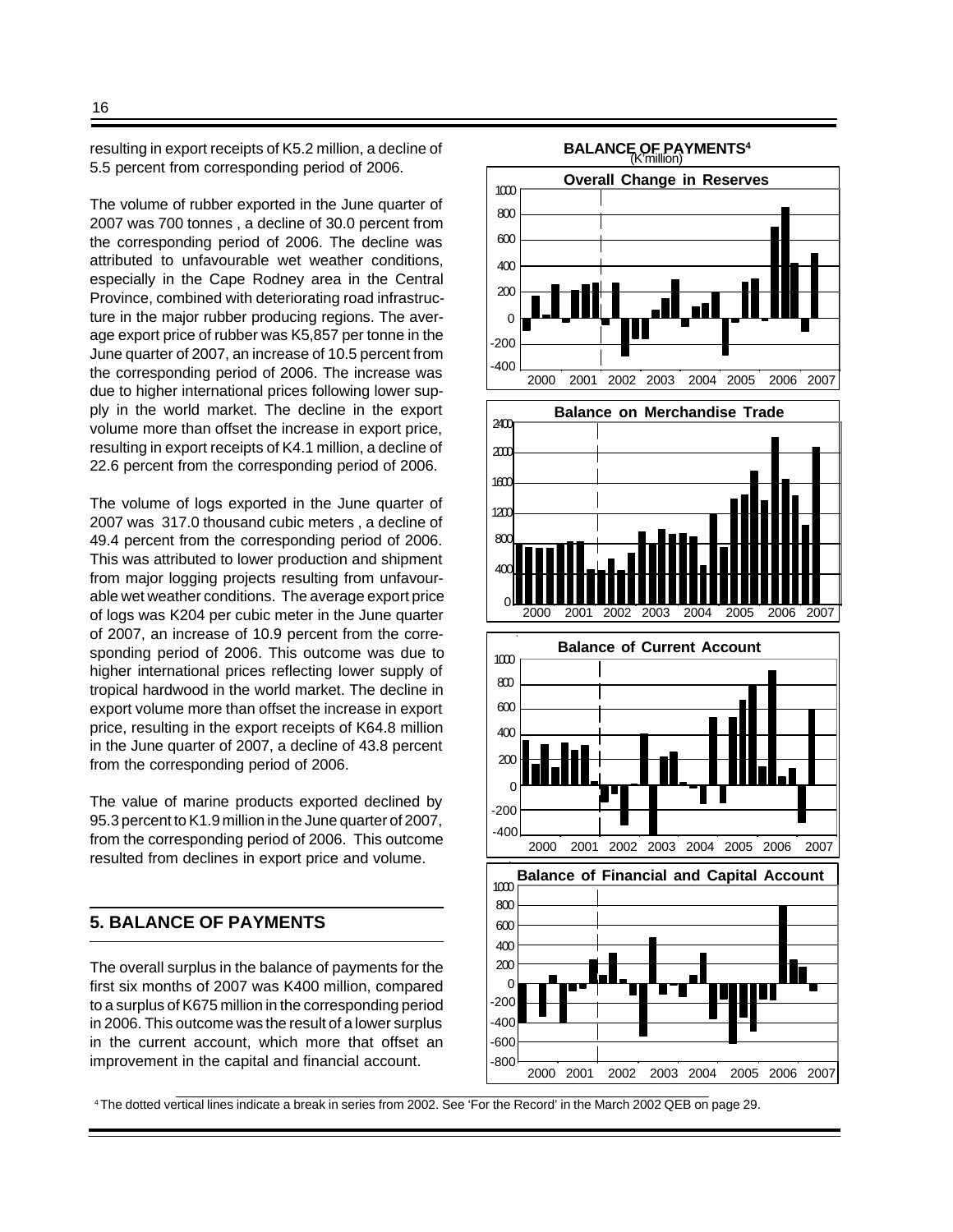The lower surplus in the current account was due to a lower trade account surplus, combined with higher net service payments, which more than offset lower net income payments and higher net transfer receipts. The surplus in the capital account reflected a higher net inflow of capital transfers. The improvement in the capital and financial accounts reflected increased direct investment inflows, draw-down from investments in financial derivative instruments and lower net loan repayments by the Government. These more than offset increased investments in short-term money market instruments and net foreign assets of the commercial banks combined with a build up in foreign currency account balances of the mineral companies*.* During the first six months of 2007, the kina depreciated against the currencies of Papua New Guinea's major trading partners with the exception of the US dollar and Japanese yen, compared to the corresponding period in 2006.

The trade account recorded a surplus of K3,128 million in the first six months of 2007, a decline of 12.7 percent from the corresponding period of 2006.The lower surplus was due to an increase in the value of merchandise imports, which more than offset an increase in the value of merchandise exports*.* The value of merchandise exports in the first six months of 2007 was K6,882 million, an increase of 7.1 percent from the corresponding period of 2006. The increase was attributed to higher values of gold, copper, palm oil, copra oil, tea, forest products and refined petroleum products.

The value of merchandise imports was to K3,754 million in the first six months of 2007, an increased of 32.0 percent from the corresponding period of 2006. The increase was due to higher imports across all sectors. Imports by the mining sector were K718 million in the first half of 2007, an increase of 44.7 percent from the corresponding period of 2006.The increase reflected higher capital expenditures undertaken by all mines except the Lihir gold mine. Petrol eum sector imports were K297 million in first six months of 2007, an increase of 39.4 percent from the corresponding period of 2006*.* The increase was due to higher capital expenditures, resulting from continued drilling, exploration and evaluation on all existing oil fields by a major petroleum company. General imports were K2,739 million in the first six months of 2007, an increase of 28.3 percent of the corresponding period of 2006.

The deficit in the services account was K2,394 million in the first half of 2007, an increase of 43.4 percent from the corresponding period of 2006. The higher deficit was due to increased payments for transportation and insurance costs associated with higher imports, travel, other financial services, computer and information, communication, other business services, construction and other service payments. These more than offset higher service receipts by resident companies.

The deficit in the income account was K973 million in the first half of 2007, a decline of 25.6 percent from the corresponding period of 2006. This outcome was due to lower dividend and interest payments on foreign loans, combined with higher income receipts.

The surplus in the transfers account was K543 million in the first half of 2007, an increase of 19.9 percent from the corresponding period of 2006. This outcome was due to increased receipts from gifts and grants and taxes, which more than offset higher transfer payments for superannuation, family maintenance and licensing fees.

As a result of these developments in the trade, services, income and transfers accounts, the current account recorded a surplus of K304 million in the first six months of 2007, compared to a surplus of K1,059 million in the corresponding period of 2006.

The capital account recorded a net inflow of K81 million in the first six months of 2007, an increase of 17.4 percent from the corresponding period of 2006. This reflected higher capital transfers by donor agencies for project financing.

The financial account recorded a net inflow of K21 million in the first six months of 2007, compared to a net outflow of K382 million in the corresponding period of 2006. This outcome reflected a higher net inflow in direct investments of K254 million reflecting the sale of shares and acquisition of equity in the Lihir mine and Frieda River, project respectively. These combined with share placement by a mineral company to raise funds for optimization of mine production and ongoing exploration activities at the Kainantu gold mine. In addition, there were drawdowns from investments in financial derivative instruments and lower loan repayments by both the Government and private sector. These more than offset higher net outflows for portfolio investments reflecting purchase of short-term money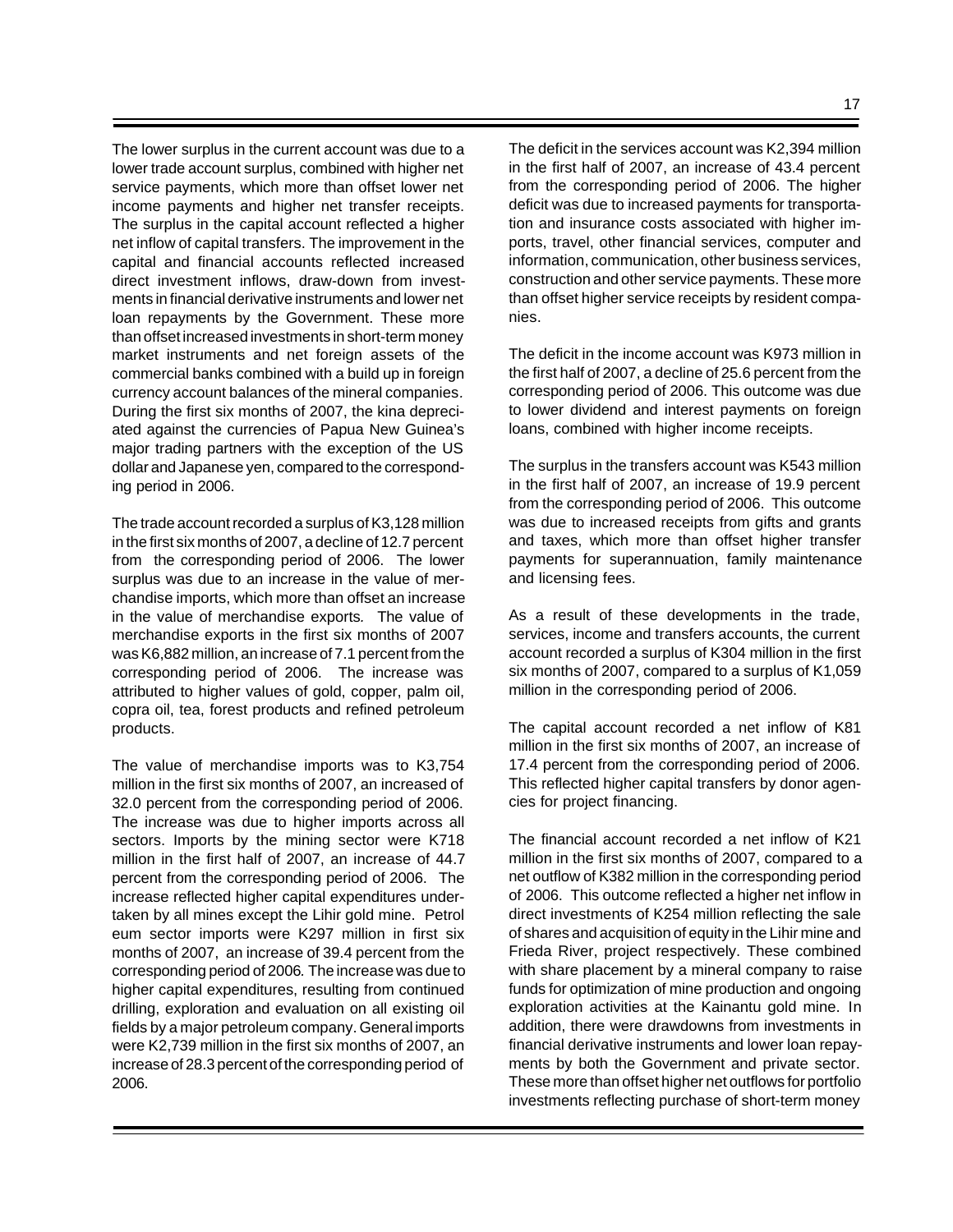market instruments and a build up in both net foreign assets of commercial banks and foreign currency account balances of resident mineral companies.

In the June quarter of 2007, the balance of payments recorded an overall surplus of K506 million, compared to a surplus of K701 million in the corresponding quarter of 2006.

The value of merchandise exports was K3,886 million in the June quarter of 2007, an increase of 6.9 percent from the corresponding quarter of 2006. The increase was due to higher values of gold, copper, palm oil, copra oil and refined petroleum products.

The value of merchandise imports was K1,803 million in the June quarter of 2007, an increase of 26.4 percent from the corresponding quarter of 2006. This outcome reflected increases in all sectors. Imports by the mining sector were K310 million in the June quarter of 2007, an increase of 17.9 percent from the corresponding quarter of 2006. This was due to higher capital expenditures by all the mines with the exception of the Kainantu gold mine. Petroleum sector imports were K167 million in the June quarter of 2007, an increase of 70.4 percent from the corresponding quarter of 2006, due to an expanded evaluation and exploration drilling program by a major petroleum company. General imports were K1,326 million in the June quarter of 2007, an increase of 24.5 percent from the corresponding quarter of 2006.

The deficit in the services account was K1,107 million in the June quarter of 2007, an increase of 26.4 percent from the corresponding quarter of 2006.The higher deficit was due to increases in payments for transportation and insurance costs associated with higher imports, travel, other financial, communication, other business services, cultural and recreational, construction and other services, which more than offset higher service receipts.

The deficit in the income account was K641 million in the June quarter of 2007, a decline of 14.5 percent from the corresponding quarter of 2006. This outcome was due to lower payments for both interest on foreign loans and dividend payments by resident companies, which more than offset higher income receipts.

The surplus in the transfers account was K270 million in the June quarter of 2007, a decline of 17.2 percent from the corresponding quarter of 2006. The lower surplus was the result of decreased family maintenance and gifts and grants receipts, combined with higher payments for superannuation and family maintenance.

As a result of these developments in the trade, services, income and transfers accounts, the current account recorded a surplus of K605 million in the June quarter of 2007, compared to a surplus of K908 million in the corresponding quarter of 2006.

The capital account recorded a net inflow of K41 million during the June quarter of 2007, a 2.4 percent decline from the corresponding period of 2006.

The financial account recorded a lower net outflow of K113 million in the June quarter of 2007, compared to a net outflow of K207 million in the corresponding period of 2006.This outcome was due to a net outflow in portfolio investments reflecting investments in short term money market instruments combined with a buildup in both net foreign asset holdings of the commercial banks and foreign currency account balances of resident mineral companies. In addition there were lower loan repayment by the government.

The level of gross foreign exchange reserves at the end of the June quarter of 2007 was K4,725.4 (US\$1,579.6) million, sufficient for 7.6 months of total and 10.4 months of non-mineral import covers.

## **6. MONETARY DEVELOPMENTS**

#### **INTEREST RATES AND LIQUIDITY**

The Bank of Papua New Guinea maintained a neutral monetary policy stance during the June quarter of 2007. The Kina Facility Rate (KFR) was kept unchanged at 6.00 percent, while the dealing margins for the Repurchase Agreement (Repo) were retained at 150 basis points from the KFR. Other domestic interest rates depicted increasing trends over the quarter, except for Treasury bill rates. The increasing trend in interest rates reflected the additional issuance of Central Bank Bills (CBBs) by the Central Bank to sterilise excess liquidity and align short term interest rates to the KFR. Between the end of March and June 2007, the 28-day CBB rate increased from 4.14 to 4.43 percent and the 63-day CBB rate from 4.29 to 4.49 percent. However, the 182-day Treasury bill rate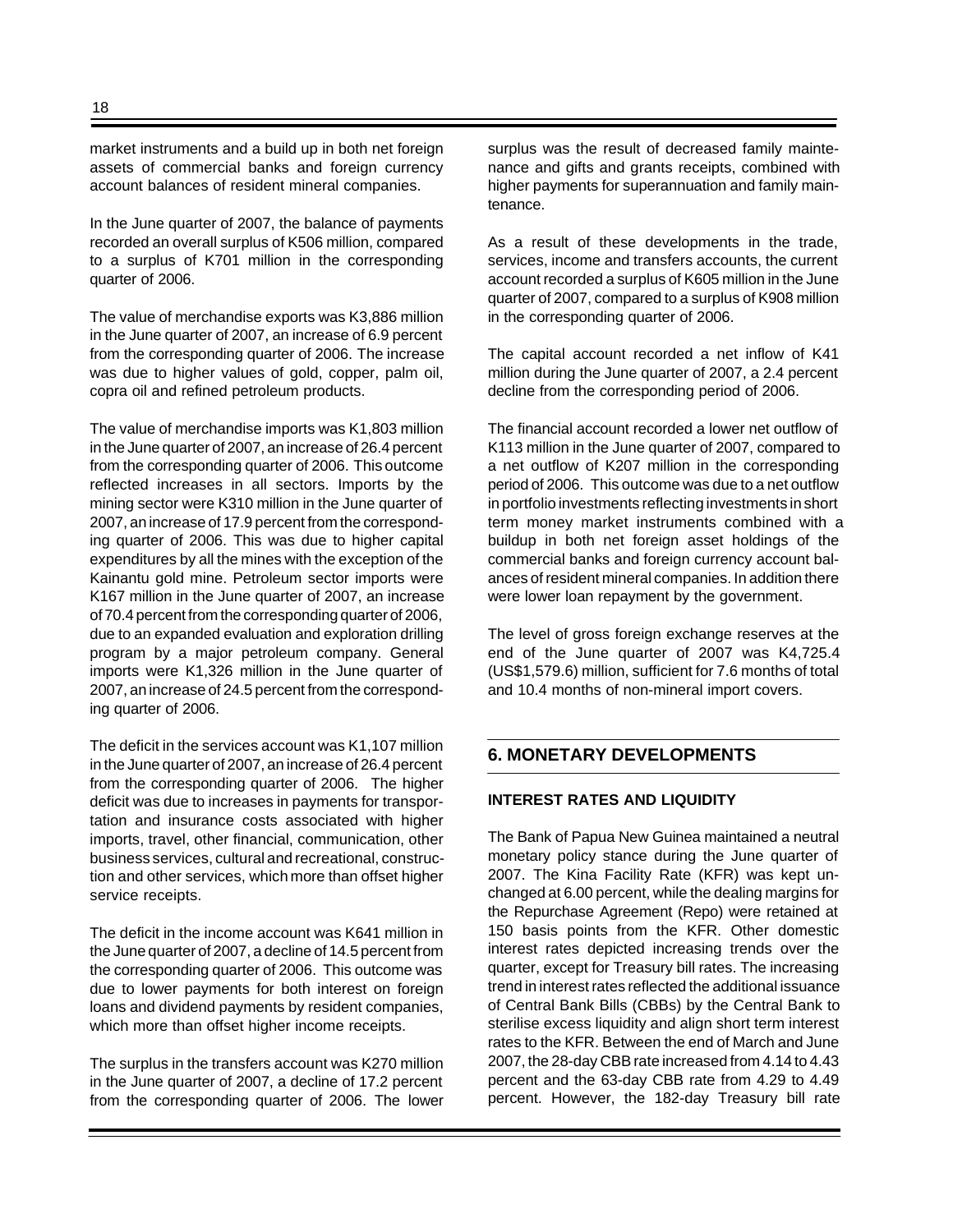decreased from 4.49 percent to 4.00 percent and the 364-day rate from 5.01 to 4.33 percent. The weighted average deposit rates quoted by commercial banks on wholesale deposits (K500,000 and above) trended upwards between end of March and June 2007. The 30 days deposit rate increased from 1.81 percent to 2.19 percent, 60 days rate from 2.02 percent to 2.13 percent, 90 days from 1.56 percent to 2.07 percent and the 180 days from 2.93 percent to 4.58 percent during the same period.

The Bank utilised its Open Market Operation (OMO) instruments in the conduct of monetary policy over the June quarter of 2007. Consistent with its debt management strategy, the Government retired maturing Treasury bills. To offset the impact on liquidity, the Central Bank issued additional CBBs and utilised Reverse Repos. The commercial banks also utilised the interbank market and Repo Facility with the Central Bank to meet their daily liquidity needs. The Cash Reserve Requirement (CRR) and the Minimum Liquid Assets Ratio (MLAR) of commercial banks were maintained at 3.0 percent and 25.0 percent, respectively, over the June quarter.

Average liquid assets held by other depository corporations (ODCs) decreased by 1.4 percent in the June quarter of 2007, compared to an increase of 10.6 percent in the March quarter, reflecting a decline in holdings of Treasury bills.

The weighted average interest rate on total deposits paid by commercial banks declined to 0.9 percent from 1.0 percent, whilst the weighted average interest rate on total loans declined to 10.4 percent from 10.5 percent, during the June quarter of 2007. The Indicator Lending Rate (ILR) was reduced to within a spread of 8.85 to 9.95 percent during the June quarter of 2007 due to increased competition among the commercial banks and financial companies in the provision of lending services.

#### **MONEY SUPPLY**

The average level of broad money supply (M3\*) increased by 8.5 percent in the June quarter of 2007, compared to a revised increase of 7.5 percent in the March quarter of this year. The outcome was due to increases of 13.2 percent in average net foreign assets of the depository corporations and 10.4 percent in average net private sector credit, which more than offset a decline of 8.4 percent in average net claims on Central Government. Net domestic credit outstanding, excluding advances to the Central Government and loans outstanding under the Government's Agricultural export commodity support schemes increased by 11.6 percent in the June quarter of 2007, compared to 7.5 percent in the March quarter of this year. The average level of monetary base (reserve money) increased by 6.0 percent in the June quarter of 2007, compared to a decline of 6.6 percent in the March quarter. This reflected an increase in currency in circulation, which more than offset lower deposits of ODCs at the Central Bank.

The decline in average net claims on Central Government during the June quarter of 2007 resulted mainly from the decline in Treasury bill holdings by ODCs as the Government retired maturing bills due to its favourable cash flow position.



<sup>5</sup> The dotted vertical lines indicate a break in series from 2002. See 'For the Record' in the June 2006 QEB on page 44.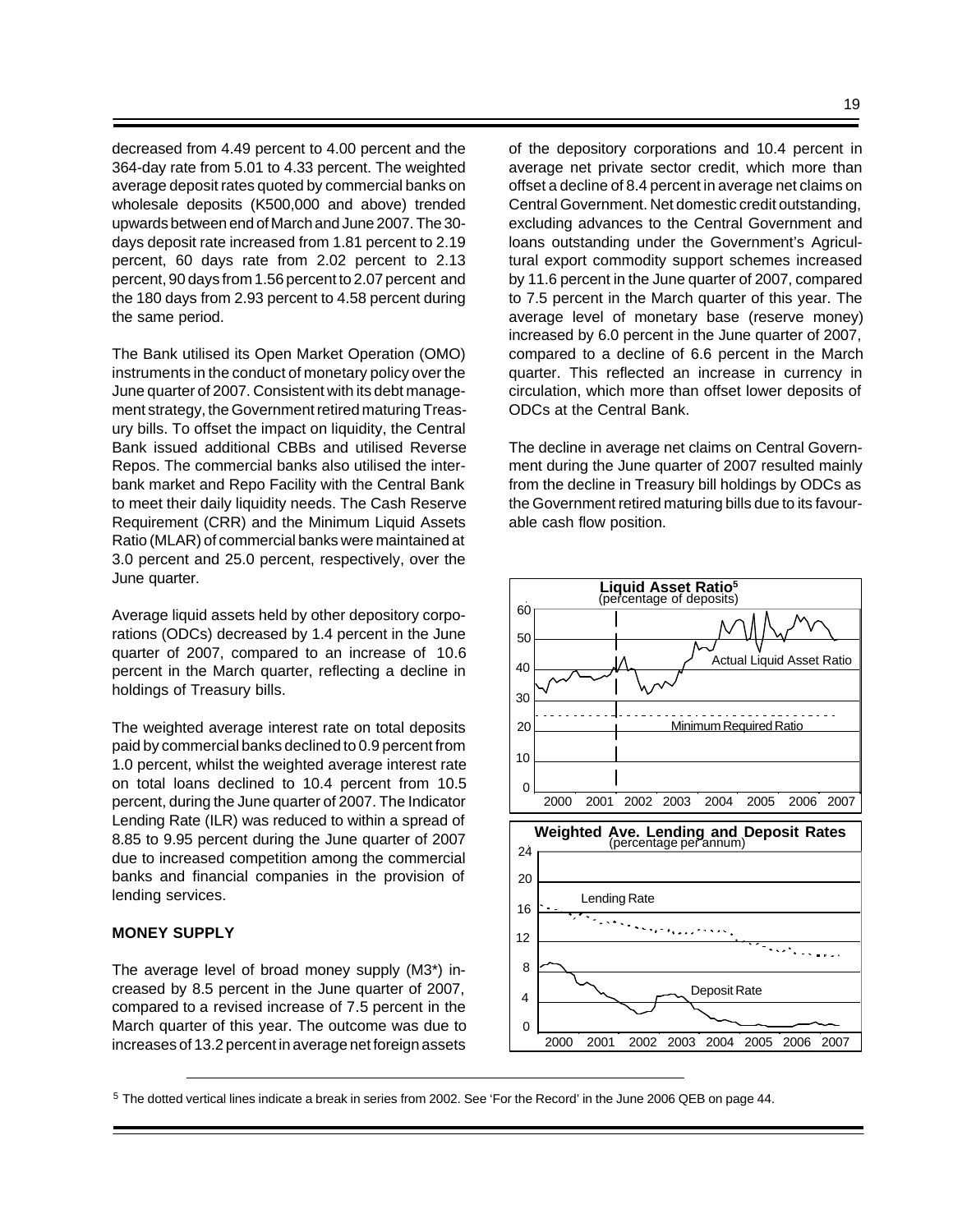

<sup>5</sup> Break in series. Refer to footnote on page 19.

The average level of narrow money supply (M1\*) increased by 10.7 percent in the June quarter of 2007, compared to 7.3 percent in the March quarter. This reflected increases in currency in circulation and transferable deposits. The average level of quasi money increased by 5.9 percent during the June quarter of 2007.

The average level of deposits of the ODCs increased by 8.1 percent in the June quarter of 2007 to K7,159.8 million, from K6,622.7 million in the March quarter of 2007. This represents an annualised growth rate of 40.2 percent and resulted from increases in transferable and other deposits, combined with higher Central Government deposits.

#### **LENDING**

During the June quarter of 2007, total domestic credit extended by DCs to the private sector, public nonfinancial corporations, Provincial and Local Governments, and other financial corporations increased by K376.2 million to K3,638.4 million, compared to an increase of K225.2 million during the first quarter of 2007. Growth in lending during this quarter totalling K361.0 million was mainly to the agriculture, other business, retail, building and construction, and transport and communication sectors. The annualised growth in domestic credit, excluding the Central Government and advances under the price support schemes was 31.1 percent in the first half of 2007.

## **7. PUBLIC FINANCE**

Preliminary estimates of the fiscal operations of the National Government over the six months to June 2007 showed an overall surplus of K420.6 million, compared to a surplus of K363.0 million in the corresponding period of 2006. This represents 2.4 percent of nominal GDP. The surplus resulted from higher revenue, which more than offset a significant increase in development and recurrent expenditure.

Total revenue, including foreign grants, during the first six months of 2007 was K2,744.2 million, 20.3 percent higher than the receipts in the corresponding period of 2006. This represents 50.6 percent of the budgeted revenue for 2007. The increase was attributed to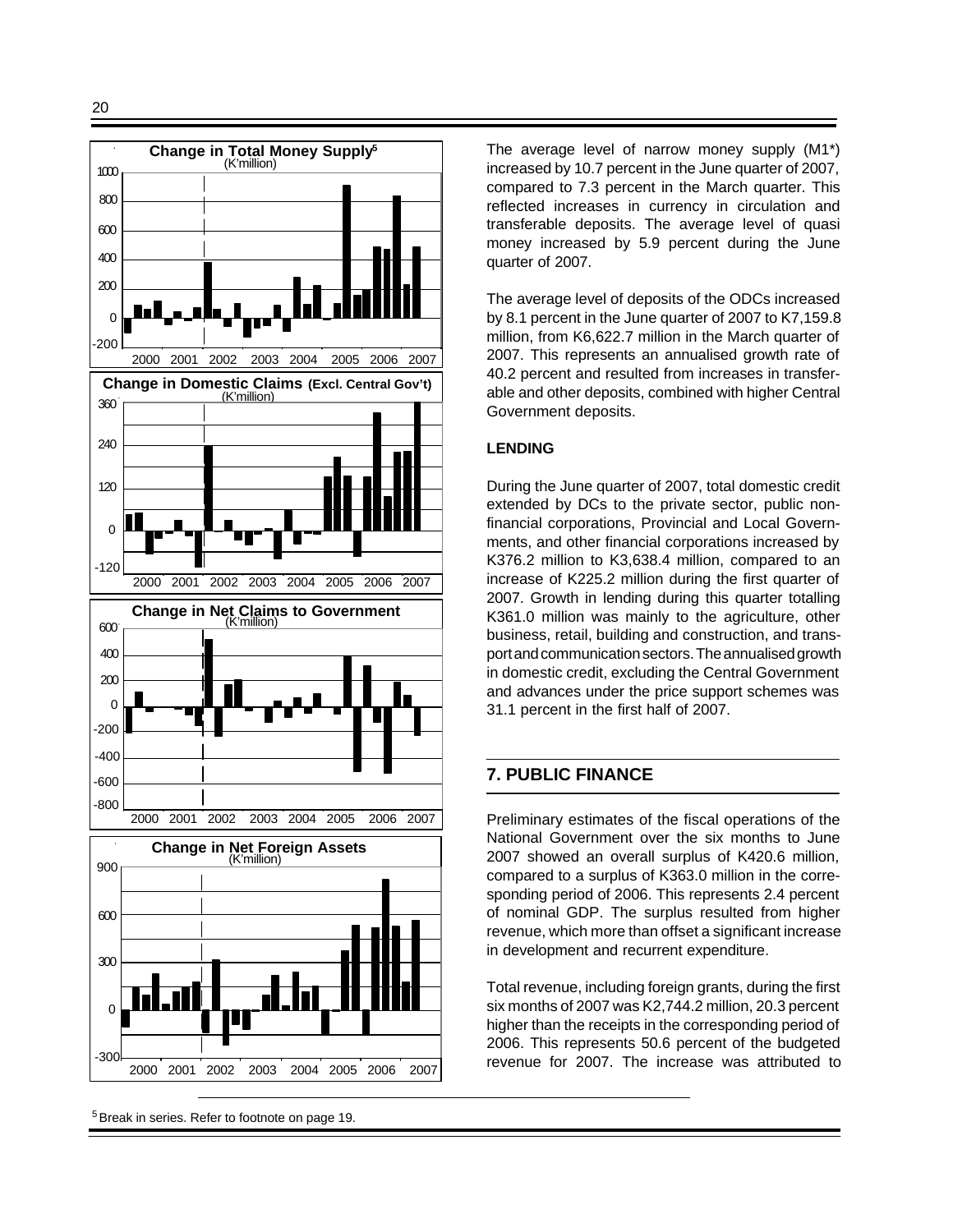

higher tax receipts and foreign grants, which more than offset lower non-tax receipts.

Total tax revenue amounted to K2,254.0 million, 16.4 percent higher than the receipts collected during the same period in 2006, and represents 54.6 percent of the budgeted tax receipts for 2007. Direct tax receipts totalled K1,579.8 million, 13.9 percent higher than the receipts collected over the corresponding period in 2006, and represents 51.4 percent of the budgeted amount. The increase was due to higher collections in personal income and company tax, which more than offset a decline in other direct taxes. The growth in company tax receipts reflected improved profitability of companies due to higher mineral and agricultural export prices, combined with the pick up in aggregate demand. The increase in personal income tax receipts reflects the increase in employment. Other direct taxes declined as a result of lower receipts from sundry items including dividend withholding tax and stamp duties.

Indirect tax receipts was K674.2 million, 22.6 percent higher than the corresponding period in 2006, and represents 63.7 percent of the budgeted tax receipts for 2007. All categories of indirect tax increased, except for other indirect tax receipts. The increase in import duty was related to higher imports. The increase in excise duties reflected higher consumption volumes of domestically produced and imported items, combined with higher international oil prices, while the increase in export tax receipts reflected higher log exports. The Goods and Services Tax (GST) also increased as a result of higher collections in some provinces. The decline in other indirect tax receipts was related to the phasing out of the mining levy.

Total non-tax revenue amounted to K39.4 million, 76.3 percent lower than the amount collected in the corresponding period of 2006, and represents 9.6 percent of the budgeted amount. The decrease mainly reflected lower dividend payments and Departmental revenue. Foreign grants to June 2007 was K450.8 million, 153.4 percent higher than in the corresponding period of 2006, due to higher counterpart funding for AusAID funded projects under the Medium Term Development Strategy (MTDS).

Total expenditure over the six months to June 2007 was K2,323.6 million, 21.1 percent higher than in the corresponding period in 2006, and represents 42.6 percent of the budgeted expenditure for 2007. The increase was due to higher development and recurrent expenditure.

Recurrent expenditure for the first half of 2007 was K1,492.5 million, 7.2 percent higher than the corresponding period in 2006, and represents 44.3 percent of the 2007 budgeted appropriation. Of this total, K845.9 million relates to National Departmental expenditure, 8.7 percent higher than the amount spent in the corresponding period in 2006, and represents 43.9 percent of the budgeted appropriations. The increase reflects higher salaries and wages, education subsidies, and payments for departmental goods and services. Provincial Government recurrent expenditure was K337.9 million, 2.3 percent lower than the corresponding period in 2006, and represents 45.2 percent of the budgeted amount. The decrease was due to lower spending on salaries and wages, education subsidies, derivation and conditional grants, including grants to the Autonomous Bougainville Government

<sup>&</sup>lt;sup>6</sup> Refer to footnote on page 19.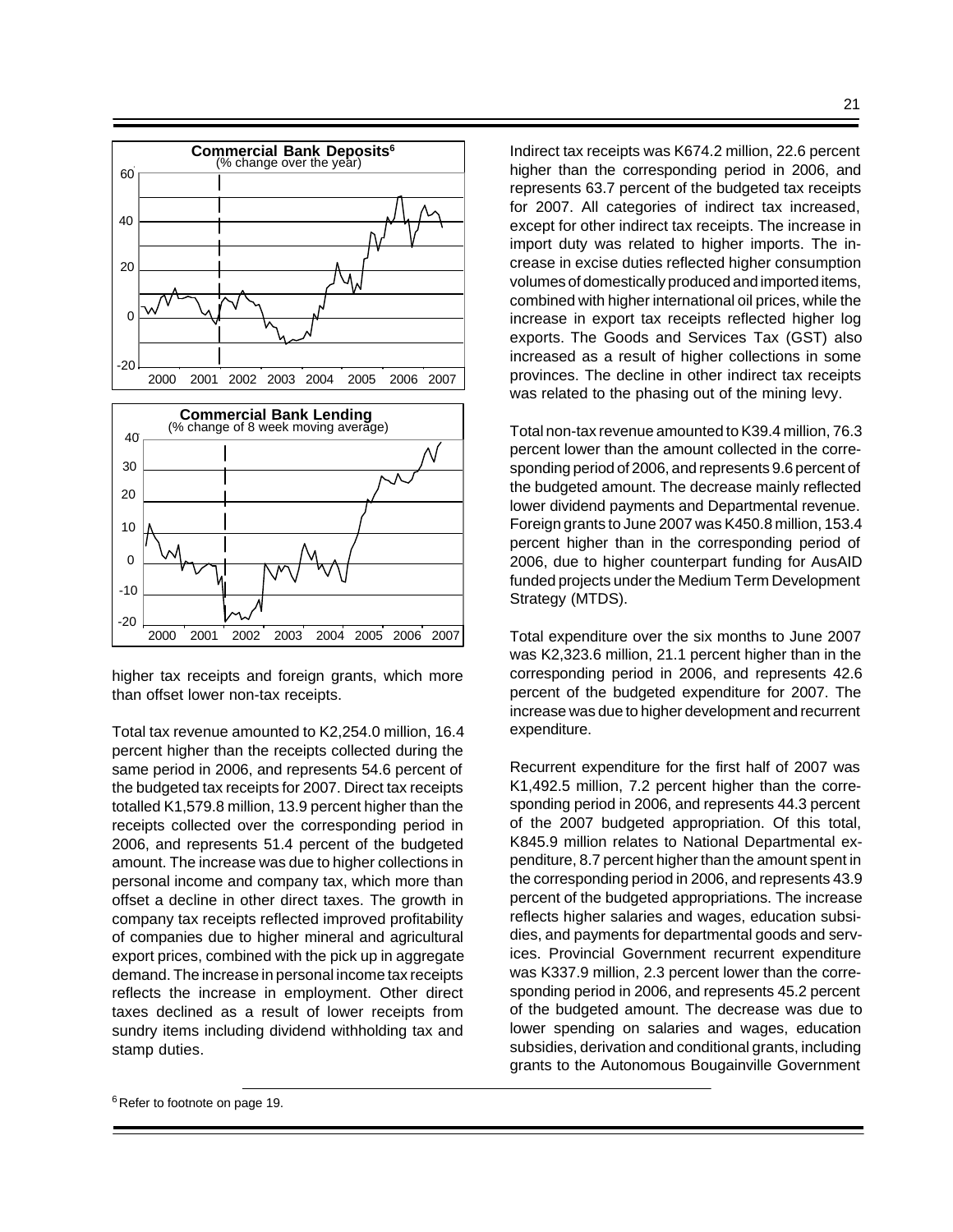(ABG). Interest payments totalled K197.0 million, 20.7 percent higher than the amount paid in the corresponding period in 2006. The increase in interest payments reflects the increased issuance of Inscribed stocks.

Total development expenditure for the first six months of 2007 was K831.1 million, 58.1 percent higher than in the corresponding period in 2006, and represents 50.8 percent of the budgeted expenditure for 2007. The increase was related to the draw-down of funds for projects, combined with higher foreign grants for AusAID related projects. Major expenditure items under the AusAID development program included transport infrastructure totalling K158.5 million, supporting policies and enabling environment totalling K100.6 million, primary health including HIV/AIDS support totalling K92.5 million, law and justice sector totalling K38.4 million and basic education totalling K31.7 million.

The budget surplus was used to make net overseas loan repayments of K72.1 million and net negative domestic financing of K348.5 million. The net overseas loan repayments comprised of K40.3 million to concessionary, K7.8 million to commercial and K24.0 million to extraordinary sources. Negative domestic financing of K322.8 million was related to the settlement of cheques issued in 2006 to other resident sectors, combined with a net repayment of K25.7 million to the financial corporations sector reflecting an increase in Government deposits with the depository corporations.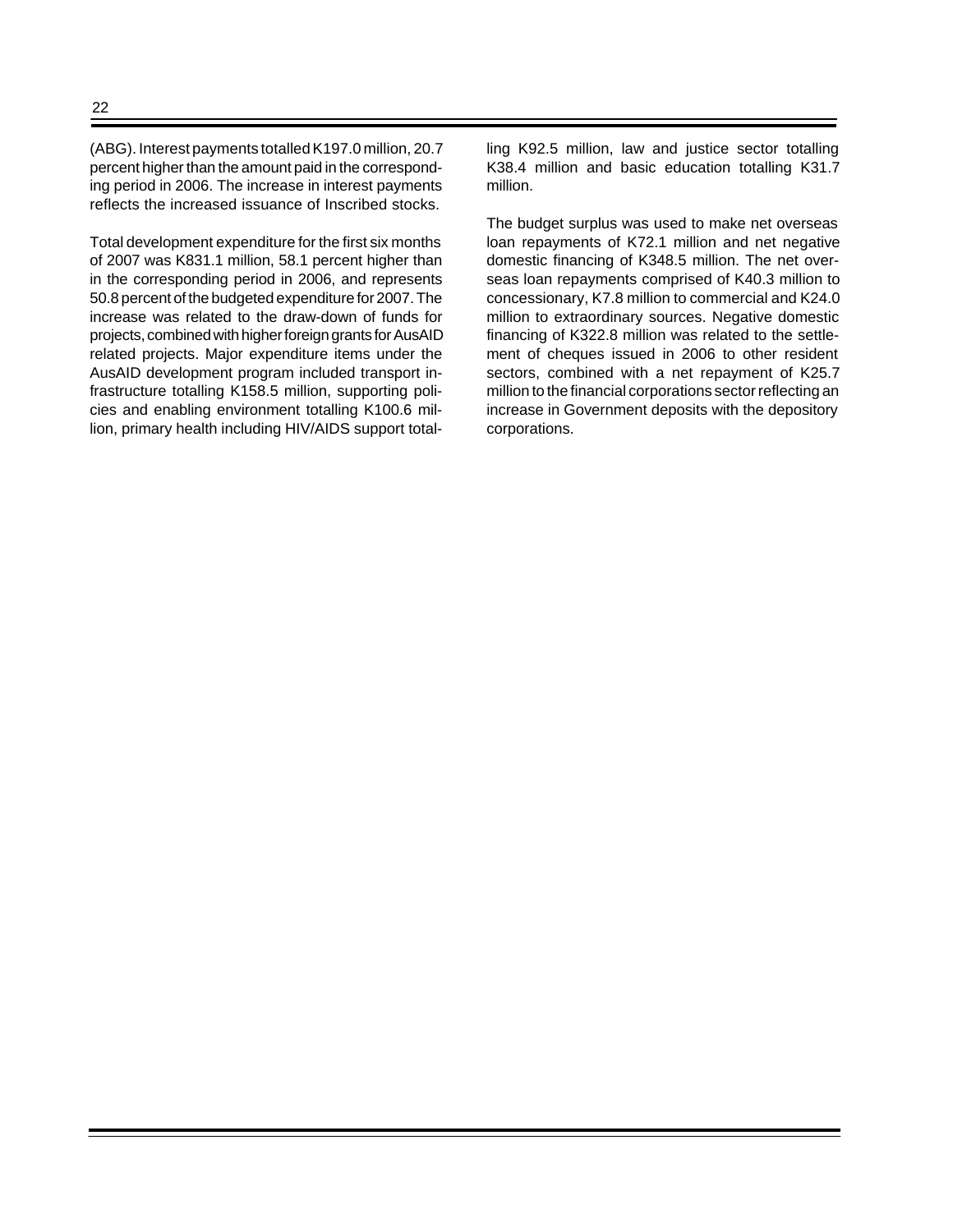## **PAPUA NEW GUINEA'S TOTAL EXTERNAL EXPOSURE**

Papua New Guinea's total external exposure is given by the stock of public and private sector external debt and foreign equity holdings in resident business enterprises.

This article reviews Papua New Guinea's total external exposure for the period 2004 to 2006. Historically, inflows of loans and equity capital for public and private sector investments have financed the balance of payments gaps as a result of low levels of domestic savings in the country. Papua New Guinea's balance of payments as presented in Table 1 shows that net capital outflows in 2004 and 2005 reflected debt service payments, and inflows in 2006 was due to capital investments mainly by the mineral sector. Between 2004 and 2006, the current account recorded surpluses with the exception of 2004.

Between 2004 and 2006, Papua New Guinea's total external exposure as a percent of nominal Gross Domestic Product (GDP) continued to trend downwards from 70.8 percent to 59.3 percent. The annual declines were due to decreases in the public external debt outstanding, combined with increases in nominal GDP. As a percentage of nominal GDP, total external debt outstanding declined from 47.8 percent in 2004 to 38.2 percent in 2006, while total foreign equity holding declined from 23.0 percent to 21.1 percent. At the end of 2006, 89.9 percent of Papua New Guinea's external debt was denominated in US dollars (73.4 percent) and yen (16.5 percent). Between 2004 and 2006, the kina appreciated by 5.5 percent against the US dollar and 13.4 percent against the yen. The kina also appreciated against the other currencies of Papua New Guinea's trading partners over this period. The kina value of total external exposure increased during this period, as a result of increases in private sector external debt and total foreign equity holdings, which more than offset the decline in public sector external debt.

Papua New Guinea's total foreign exposure was K10,240 million in 2006, 5.6 percent higher than in 2004. This outcome was the result of an increase in total private sector external debt and foreign equity holdings, which more than offset the decline in total public debt outstanding. The higher private sector debt

| Table 1:                            |        |        | <b>Balance of Payments (a)</b><br>(K'million) |        |        |          |         |
|-------------------------------------|--------|--------|-----------------------------------------------|--------|--------|----------|---------|
|                                     | 2000   | 2001   | 2002                                          | 2003   | 2004   | 2005     | 2006(p) |
| <b>Export of Goods and Services</b> | 6,573  | 7,135  | 7,123                                         | 8,729  | 8,953  | 11,187   | 13,717  |
| Import of Goods and Services        | 5,588  | 6,236  | 7,731                                         | 9,080  | 9,390  | 10,104   | 10,603  |
| Current Account Balance (b) (c)     | 985    | 899    | $-607$                                        | $-351$ | $-437$ | 1,083    | 3,114   |
| Capital & Financial Account         | $-650$ | $-264$ | 320                                           | $-183$ | $-80$  | $-1,590$ | 719     |
| Foreign Exchange Reserve Level      | 910    | 1,617  | 1,378                                         | 1.731  | 2,061  | 2,316    | 4,310   |
| Months of Total Import Cover        | 4.9    | 6.1    | 4.2                                           | 4.9    | 5.6    | 6.0      | 8.6     |

Source: Bank of Papua New Guinea.

(a) The BOP format changed in 2002 to conform with the new IMF reporting format (BPM5), refer to

 "For the Record Note" in the March 2003 QEB for detailed explanations to the changes in the reporting format. (b) Excludes transfer account transactions. Beginning in 2002, it includes transactions in the Income Account,

 due to changes in the reporting. Prior to 2002, all Income Account transactions were recorded under Services Account. Refer to footnote (a).

(c) Break in the series in 2006 highlights the exclusion of Income and Transfer accounts from export and import calculations which conforms with the method of calculation of debt-ratios used and the indicators employed in the calculation. See "For the Record", June 2007 QEB for detailed explanation.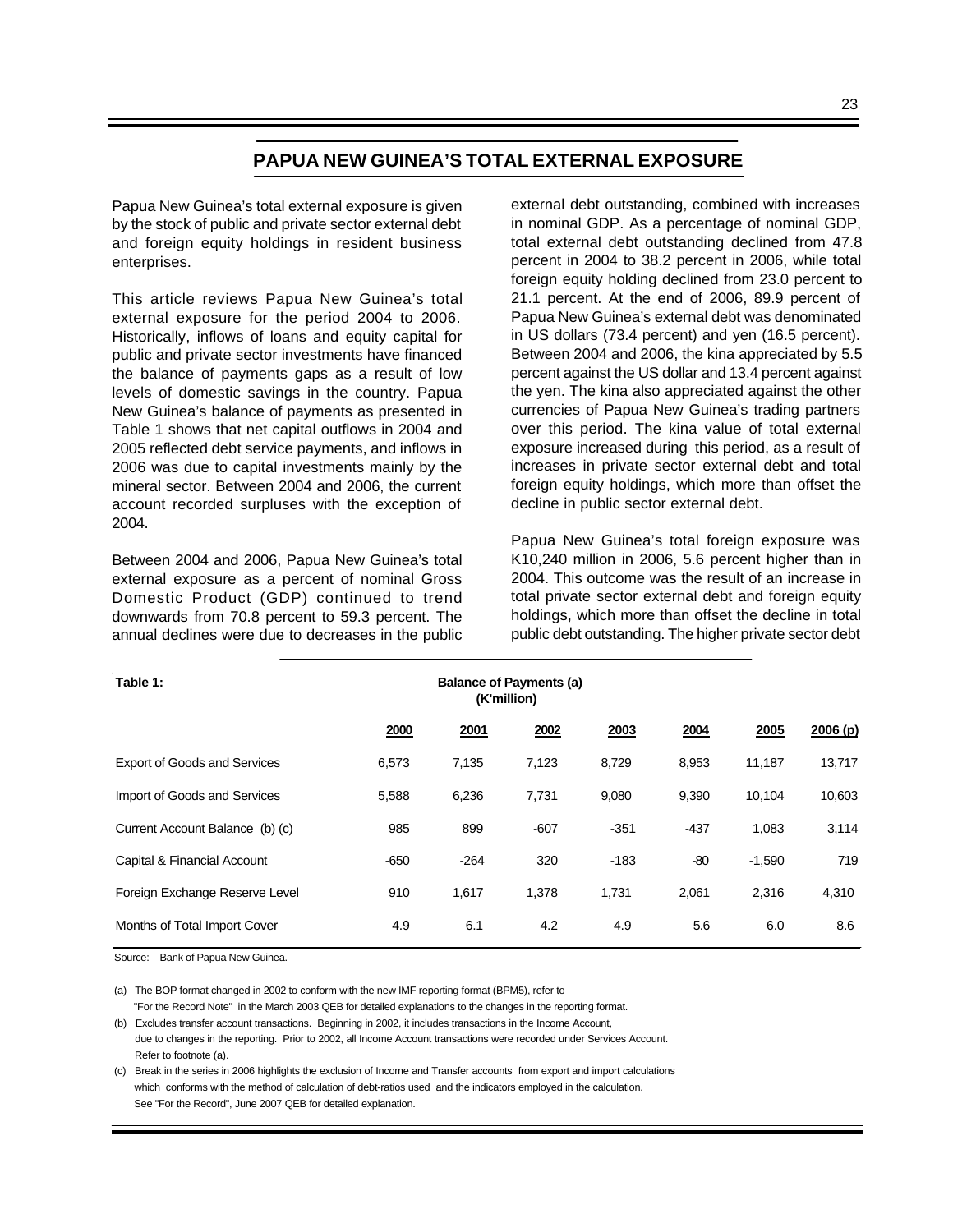24

 **Table 2:** 

| Table 4.                                                | External Debt Outstanding and Foreign Equity Holdings<br>(K'million) (a) |          |          |          |          |          |          |  |  |  |
|---------------------------------------------------------|--------------------------------------------------------------------------|----------|----------|----------|----------|----------|----------|--|--|--|
|                                                         | 2000                                                                     | 2001     | 2002     | 2003     | 2004     | 2005     | 2006(p)  |  |  |  |
| <b>External Debt</b>                                    |                                                                          |          |          |          |          |          |          |  |  |  |
| <b>Public Sector</b>                                    | 4.283.0                                                                  | 5.294.0  | 5.777.4  | 4.901.0  | 4.409.5  | 3,855.7  | 3,617.9  |  |  |  |
| Commercial                                              | 135.0                                                                    | 116.0    | 224.0    | 184.0    | 170.0    | 133.0    | 123.9    |  |  |  |
| Concessional                                            | 4,148.0                                                                  | 5,178.0  | 5,553.4  | 4,717.0  | 4,239.5  | 3,722.7  | 3,494.0  |  |  |  |
| <b>Private Sector</b>                                   | 2,828.0 r                                                                | 2,970.0  | 3,050.0  | 2,380.0  | 2,138.0  | 2,485.0  | 2,986.0  |  |  |  |
| Mineral (b)                                             | 1,674.0 r                                                                | 1.768.0  | 1,824.0  | 1,383.0  | 1.161.0  | 1,559.0  | 2,131.0  |  |  |  |
| Other                                                   | 908.0 r                                                                  | 1,085.0  | 1,124.0  | 930.0    | 923.0    | 842.0    | 839.0    |  |  |  |
| Commercial Stat. Authorities.                           | 246.0 r                                                                  | 117.0    | 102.0    | 67.0     | 53.0     | 84.0     | 16.0     |  |  |  |
| <b>Total Debt Outstanding</b>                           | $7,111.0$ r                                                              | 8.264.0  | 8,827.4  | 7.281.0  | 6,547.2  | 6,340.7  | 6,603.9  |  |  |  |
| As a % of GDP                                           | 73.0                                                                     | 79.5     | 76.3     | 57.0 r   | 47.8     | 41.3     | 38.2     |  |  |  |
| As a % of Export of Goods and Services (c)              | 108.2                                                                    | 115.8    | 123.9    | 83.4     | 73.1     | 56.7     | 48.1     |  |  |  |
| <b>Foreign Equity Holdings</b><br><b>Private Sector</b> |                                                                          |          |          |          |          |          |          |  |  |  |
| Mineral (b)                                             | 2,141.0                                                                  | 2,142.0  | 2,241.0  | 2,176.0  | 2,237    | 2,908.3  | 3,092.0  |  |  |  |
| Other                                                   | 733.0                                                                    | 740.0    | 755.0    | 800.0    | 916.0    | 595.6    | 544.0    |  |  |  |
| <b>Total Foreign Equity Holdings</b>                    | 2,874.0                                                                  | 2.882.0  | 2,996.0  | 2,976.0  | 3.153.0  | 3,503.9  | 3,636.5  |  |  |  |
| As a % of GDP (Nominal terms)                           | 29.5                                                                     | 27.7     | 25.9     | 23.4     | 23.0     | 22.8     | 21.1     |  |  |  |
| <b>Total External Exposure</b>                          | 9,986.0                                                                  | 11,146.0 | 11,823.4 | 10,257.0 | 9,699.0  | 9,844.6  | 10,240.3 |  |  |  |
| As a % of GDP (Nominal terms)                           | 102.6                                                                    | 107.2    | 102.2    | 80.6     | 70.8     | 64.2     | 59.3     |  |  |  |
| <b>GDP (Nominal Terms)</b>                              | 9,735.8                                                                  | 10,396.3 | 11,568.6 | 12,765.0 | 13,692.0 | 15,339.2 | 17,269.2 |  |  |  |

**External Debt Outstanding and Foreign Equity Holdings**

Source: Bank of Papua New Guinea, National Statistics Office & Department of Treasury.

(a) Figures from 1999-2003 are based on the old CS-DRMS database. Figures for 2004 and 2005 are from the new upgraded database system

(b) Includes petroleum and Mineral Resources Development Company Pty Ltd (MRDC)

(c) See Footnote (c) in Table 1.

reflected new borrowings by the mineral companies. From 2004 to 2006, public sector external debt outstanding declined annually due to high net loan repayments combined with the appreciation of the kina against the US dollar and the yen.

Between 2004 and 2006, total foreign equity increased due to investments in both new and existing mining and petroleum projects.

#### **Composition of External Debt Outstanding**

As presented in Table 2, Papua New Guinea's total external debt outstanding increased by 0.9 percent from K6,547 million in 2004 to K6,604 million in 2006. Total external debt outstanding as a percentage of nominal GDP declined from 47.8 percent in 2004 to 38.2 percent in 2006. This outcome was mainly due to declines in public sector debt combined with increases in nominal GDP over the period.

The Government's external debt outstanding declined by 18.0 percent to K3,618 million in 2006 from 2004, and comprised 54.8 percent of total external debt in 2006, compared to 67.3 percent in 2004.

Concessionary loans comprised 96.6 percent of total public external debt in 2006 with commercial loans making up the balance.

The decline in the stock of debt between 2004 and 2006 was due to higher repayments and the appreciation of the kina against the US dollar (27.2 percent) and the yen (17.8 percent).

The declining trend in the composition of public debt outstanding indicates that the Government, in line with the Medium Term Debt Strategy, reduced the external debt and sourced financing from domestic sources through increased issuance of longer dated Inscribed stocks.

The total stock of private sector external debt outstanding increased by 39.7 percent from 2004 to K2,986 million in 2006. The increase was due to increased loan drawdowns in the petroleum sector for working capital. The private sector debt outstanding, excluding mineral and commercial statutory authorities, declined by 9.1 percent from 2004 to K839 million in 2006. This was due to higher debt service payments.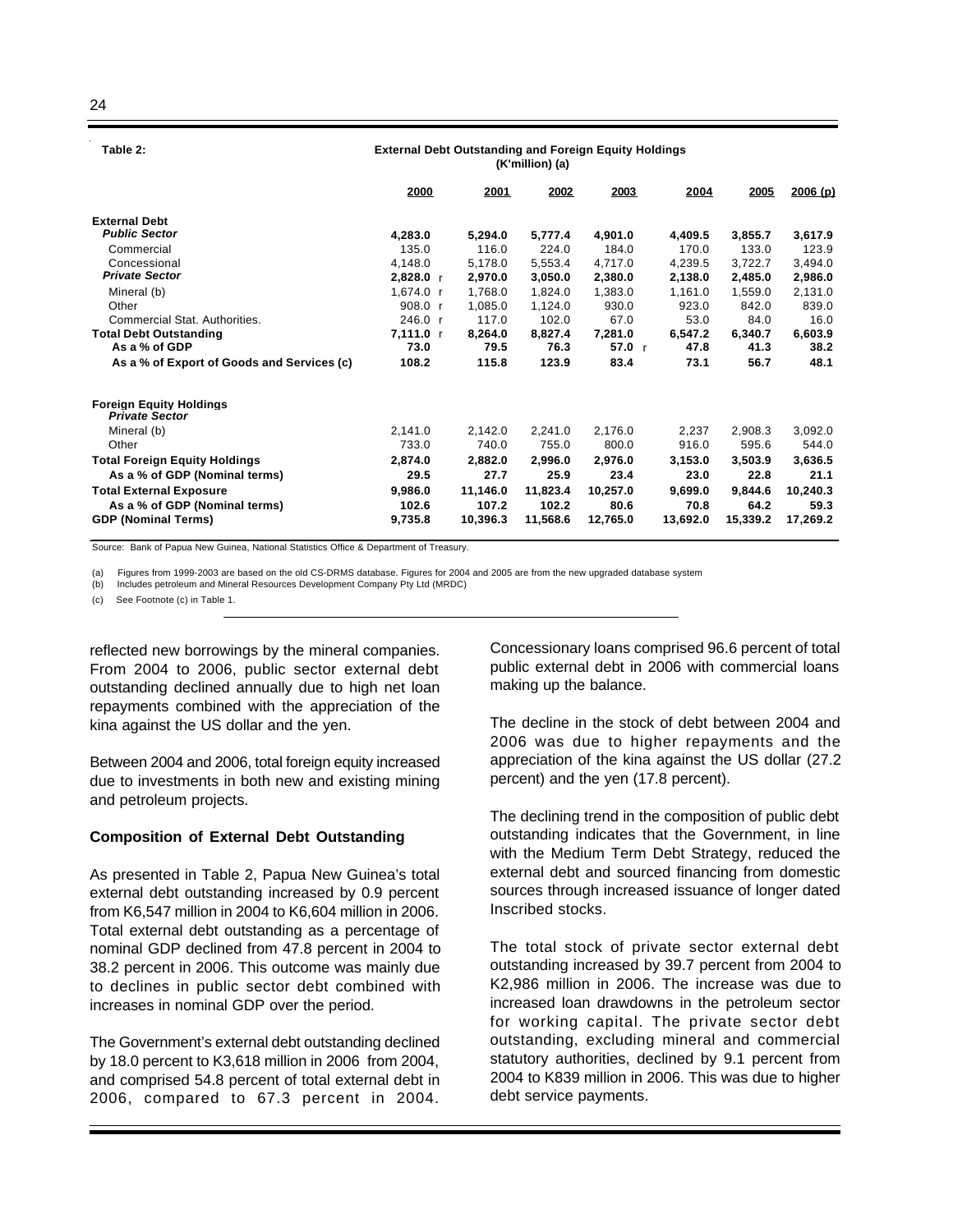| Table 3:        | Maturity Structure of Government External Debt Outstanding: 2000 - 2006<br>(K'million) (a) |     |       |             |       |     |       |              |       |     |       |             |                     |     |
|-----------------|--------------------------------------------------------------------------------------------|-----|-------|-------------|-------|-----|-------|--------------|-------|-----|-------|-------------|---------------------|-----|
| <b>Maturity</b> | 2000                                                                                       | ℀   | 2001  | ℀           | 2002  | ℀   | 2003  | ℀            | 2004  | ℀   | 2005  | ℀           | 2006 <sub>(p)</sub> | ℀   |
| 1 to 5 years    | 2                                                                                          | 0   | 2     | $\mathbf 0$ | 41    | 1   | 42    | $\mathbf{1}$ | 20    | 0   | 9     | $\mathbf 0$ | 0                   | 0   |
| 6 to 10 years   | 329                                                                                        | 8   | 406   | 8           | 433   | 7   | 429   | 9            | 235   | 5   | 102   | 3           | 33                  | 1   |
| 11 to 15 years  | 144                                                                                        | 3   | 291   | 6           | 494   | 9   | 435   | 9            | 424   | 10  | 366   | 9           | 286                 | 8   |
| Over 15 years   | 3,808                                                                                      | 89  | 4,595 | 87          | 4,809 | 83  | 3,995 | 82           | 3,731 | 85  | 3,379 | 88          | 3299                | 91  |
| <b>Total</b>    | 4,283                                                                                      | 100 | 5,294 | 100         | 5,777 | 100 | 4,901 | 100          | 4,410 | 100 | 3,856 | 100         | 3,618               | 100 |

Source: Financial Evaluation Division, Department of Treasury.

(a) Includes petroleum and Mineral Resources Development Company (MRDC)

In 2005, private sector external debt outstanding increased due to new loans for the construction and extension of the geothermal power station at the Lihir gold mine and capital expenditure work at the Kainantu gold mine. The increase in 2006 reflected new loan drawdowns for manufacturing and petroleum projects.

#### **Maturity Structure of Government External Debt Outstanding**

Table 3 presents the maturity structure of Government external debt, classified by date of maturity from drawdown. At the end of 2006, 1.0 percent and 8.0 percent of debt stock had original maturities between 1 to 10,

and 11 to 15 years, respectively. The remaining 91.0 percent of debt had maturities over 15 years and constituted multilateral (62.7 percent) and bilateral (28.3 percent) loans for the SAP and development projects.

#### **Maturity Structure of Private External Debt Outstanding**

As presented in Table 4, the maturity structure of the private sector debt, classified by date of maturity from drawdown, shows that 72.0 percent of the total stock had original maturities between 1 to 10 years. These are mainly commercial debt associated with the

| Table 4:        |       |     |       |     |       |     | (K'million) (a) |     | Maturity Structure of Private External Debt Outstanding: 2000 - 2006 |     |       |     |         |     |
|-----------------|-------|-----|-------|-----|-------|-----|-----------------|-----|----------------------------------------------------------------------|-----|-------|-----|---------|-----|
| <b>Maturity</b> | 2000  | %   | 2001  | %   | 2002  | %   | 2003            | %   | 2004                                                                 | %   | 2005  | %   | 2006(p) | %   |
| 1 to 5 years    | 860   | 30  | 957   | 32  | 966   | 32  | 135             | 6   | 790                                                                  | 37  | 708   | 29  | 1,254   | 42  |
| 6 to 10 years   | 642   | 23  | 489   | 16  | 532   | 17  | 1,010           | 42  | 433                                                                  | 20  | 817   | 33  | 886     | 30  |
| 11 to 15 years  | 667   | 24  | 778   | 26  | 753   | 25  | 672             | 28  | 607                                                                  | 28  | 597   | 24  | 567     | 19  |
| Over 15 years   | 660   | 23  | 746   | 25  | 799   | 26  | 563             | 24  | 307                                                                  | 14  | 362   | 15  | 279     | 9   |
| <b>Total</b>    | 2,829 | 100 | 2,970 | 100 | 3,050 | 100 | 2,380           | 100 | 2,138                                                                | 100 | 2,485 | 100 | 2,986   | 100 |

Source: Bank of Papua New Guinea.

(a) See footnote (a) in Table 2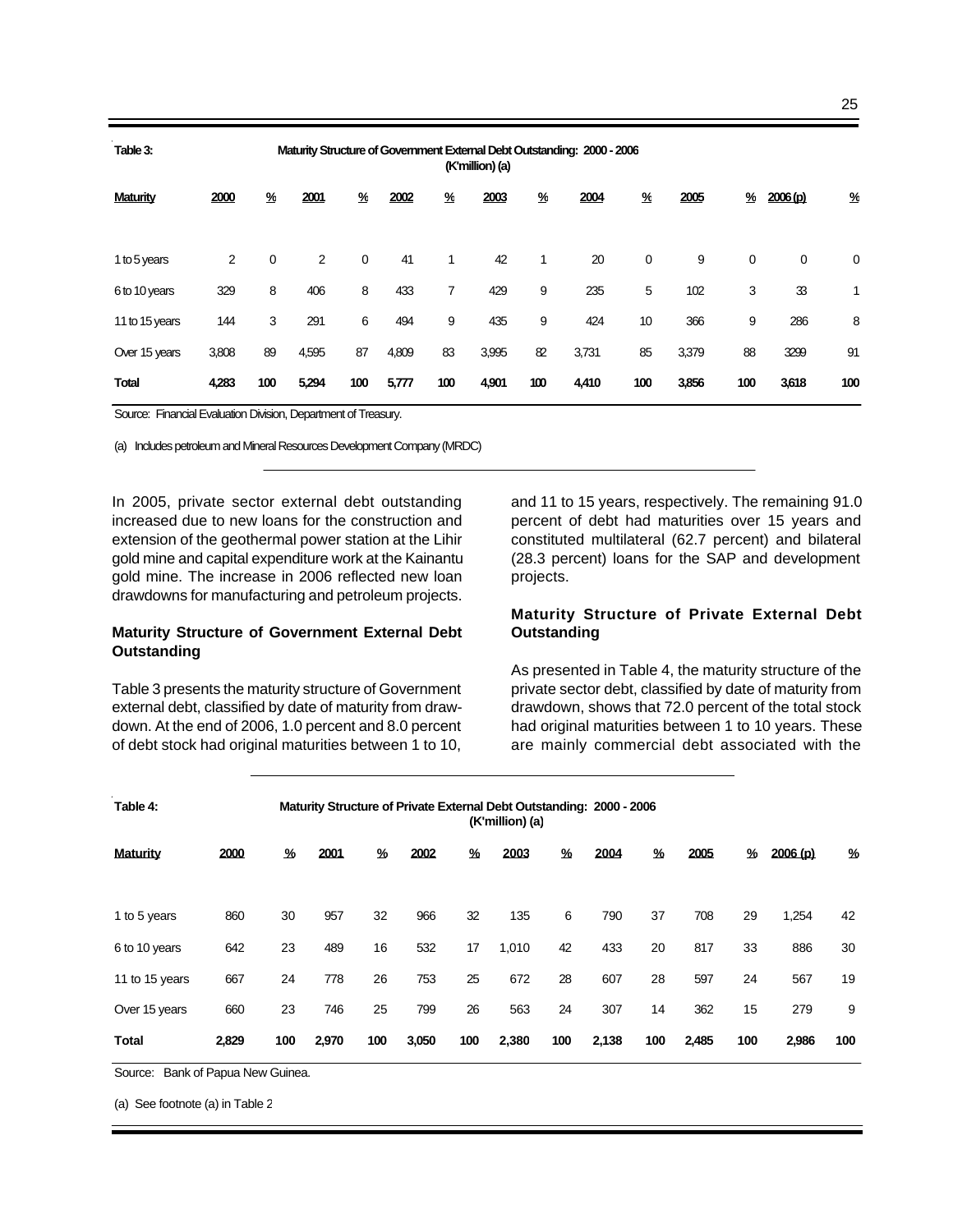#### **Table 5:**

#### **External Debt Service by Category of Borrower (K'million) (a)**

|                                                                    | 2000           | 2001  | 2002  | 2003  | 2004 | 2005           | 2006(b)  |
|--------------------------------------------------------------------|----------------|-------|-------|-------|------|----------------|----------|
| <b>Public Sector</b>                                               | 445            | 542   | 549   | 610   | 567  | 465            | 478      |
| Principal                                                          | 292            | 356   | 364   | 446   | 435  | 354            | 364      |
| Commercial                                                         | 30             | 45    | 34    | 45    | 27   | 17             | 16       |
| Concessional                                                       | 262            | 311   | 330   | 401   | 408  | 336            | 348      |
| Interest $(b)$                                                     | 153            | 186   | 185   | 164   | 133  | 112            | 114      |
| Commercial                                                         | 9              | 7     | 6     | 4     | 3    | 2              | 2        |
| Concessional                                                       | 144            | 179   | 179   | 160   | 130  | 109            | 112      |
| <b>Private Sector</b>                                              | 992            | 1,093 | 468   | 1,145 | 377  | 663            | 1,034    |
| Principal                                                          | 832            | 973   | 376   | 1,039 | 316  | 577            | 935      |
| Mineral (c)                                                        | 727            | 905   | 278   | 936   | 217  | 499            | 496      |
| Other                                                              | 70             | 20    | 57    | 63    | 81   | 23             | 430      |
| Commercial Stat. Authorities (d)                                   | 35             | 48    | 41    | 40    | 18   | 55             | 9        |
| Interest (b)                                                       | 160            | 120   | 92    | 106   | 61   | 86             | 99       |
| Mineral (c)                                                        | 129            | 92    | 54    | 64    | 33   | 48             | 83       |
| Other                                                              | 24             | 23    | 32    | 39    | 26   | 36             | 16       |
| Commercial Stat. Authorities (d)                                   | $\overline{7}$ | 5     | 6     | 3     | 2    | $\overline{2}$ | $\Omega$ |
| <b>Total Debt Service</b>                                          | 1.437          | 1.635 | 1.017 | 1.755 | 945  | 1.129          | 1.512    |
| Principal                                                          | 1,124          | 1,329 | 740   | 1,485 | 750  | 931            | 1,299    |
| Interest                                                           | 313            | 306   | 277   | 270   | 194  | 198            | 213      |
| <b>Total Debt Servicing/Export of</b><br>Goods and Sevices (%) (e) | 21.9           | 22.9  | 14.3  | 20.1  | 10.6 | 10.1           | 11.0     |
| Interest Payments/Export of<br>Goods and Sevices (%) (e)           | 4.8            | 4.3   | 3.9   | 3.1   | 2.2  | 1.8            | 1.6      |

Source: Bank of Papua New Guinea & Department of Treasury.

(a) See footnote (a) in Table 2

(b) From 1999 onwards Other fees and charges are not included.

(c) Includes petroleum and MRDC.

(d) Includes Bank of Papua New Guinea's debt service.

(e) See Footnote (c) in Table 1.

mineral sector. The remaining 28.0 percent with over 10 years to maturity mainly constitutes inter-company debt contracted between resident companies and their foreign affiliates.

#### **External Debt Service**

Table 5 shows that Papua New Guinea's external debt service payments, comprised of principal and interest, increased by 60.0 percent to K1,512 million in 2006, from 2004. The increase was mainly attributed to the mineral sector, whose debt service obligations have first call on export receipts. The external debt service of commercial statutory authorities and others in the private sector, excluding the mineral sector, accounted for a small portion of the total external debt service of the private sector, with the exception

of 2006 where debt service payments for the manufacturing sector increased substantially from 2005 contributing to the increase in the other sector. The Government's external debt service increased between 2000 and 2006, mainly due to the commencement of loan repayments from some loans whose grace periods have expired, combined with higher debt repayments by the Government. In December of 2006, the Government undertook early repayment of six ADB loans, with a total value of K100.4 million.

#### **Debt Service to Exports Ratio<sup>7</sup>**

The debt service to exports ratio is defined as the ratio of debt service payments to the value of exports of goods and services. This ratio is used as an

7Refer to "For the Record" in the June 2007 QEB for detailed explanation.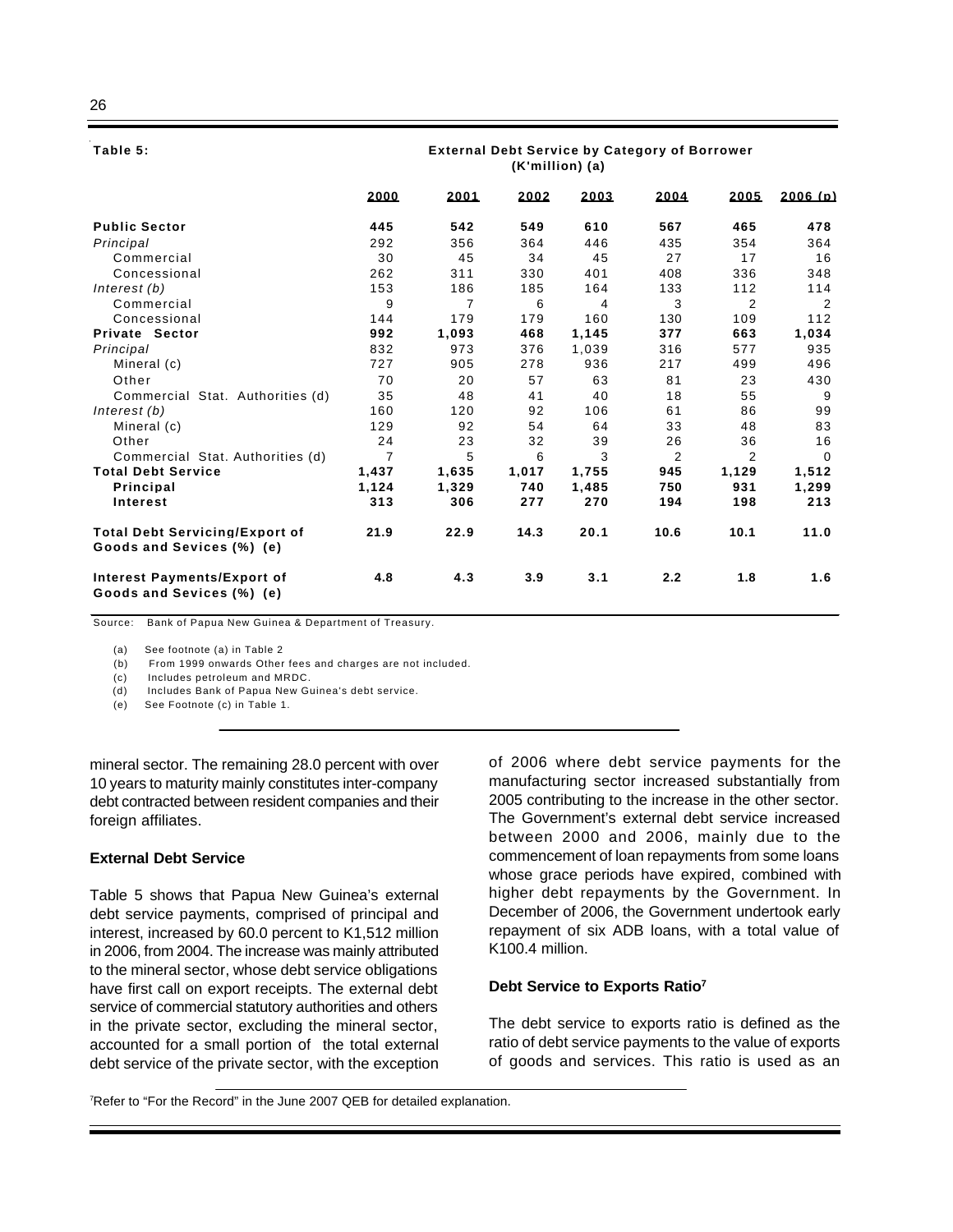indicator of a country's ability to meet external debt obligations from its export earnings.

As shown in Chart 1, Papua New Guinea's debt service to exports ratio continued to show a declining trend since 2004, and was around 11.0 percent by the end of 2006, below the ratios of the African and Latin American regions and developing countries. The overall decline in Papua New Guinea's debt service to exports ratio indicates an improvement in the country's ability to meet its external debt obligations.

#### **Debt to Exports Ratio<sup>8</sup>**

The debt to exports ratio is defined as the ratio of total outstanding debt to the value of exports of goods and services for the economy. This ratio is used as a measure of sustainability and is an indicator of a country's ability to meet its future external debt obligations from its export earnings.

Between 2004 and 2006, Papua New Guinea's debt to exports ratio continued a declining trend and was lower than the ratios for the African and Latin American regions as shown in Chart 2. The decline was due to high debt service payments and the appreciation of the kina against the US dollar and the yen, the main currencies in which the loans are denominated. The significant decline in Papua New Guinea's ratio of external debt to export receipts of goods and services from 73.1 percent in 2004 to 48.1 percent in 2006 resulted mainly from a significant increase in the value of goods and services exported, combined with a decline in the level of total debt outstanding. The decline in the debt to exports ratio represents a further improvement in the country's ability to meet its future external debt obligations.

#### **Debt to GDP Ratio<sup>9</sup>**

This ratio is defined as the ratio of total outstanding external debt to GDP. It is an indication of the country's ability to service external debt by switching resources from production of domestic goods to the production of exports.

As shown in chart 3, the ratio of Papua New Guinea's external debt outstanding to nominal GDP indicated that while it declined between 2004 and 2006, it was still higher than the average of the developing

8,9Refer to footnote on page 26.

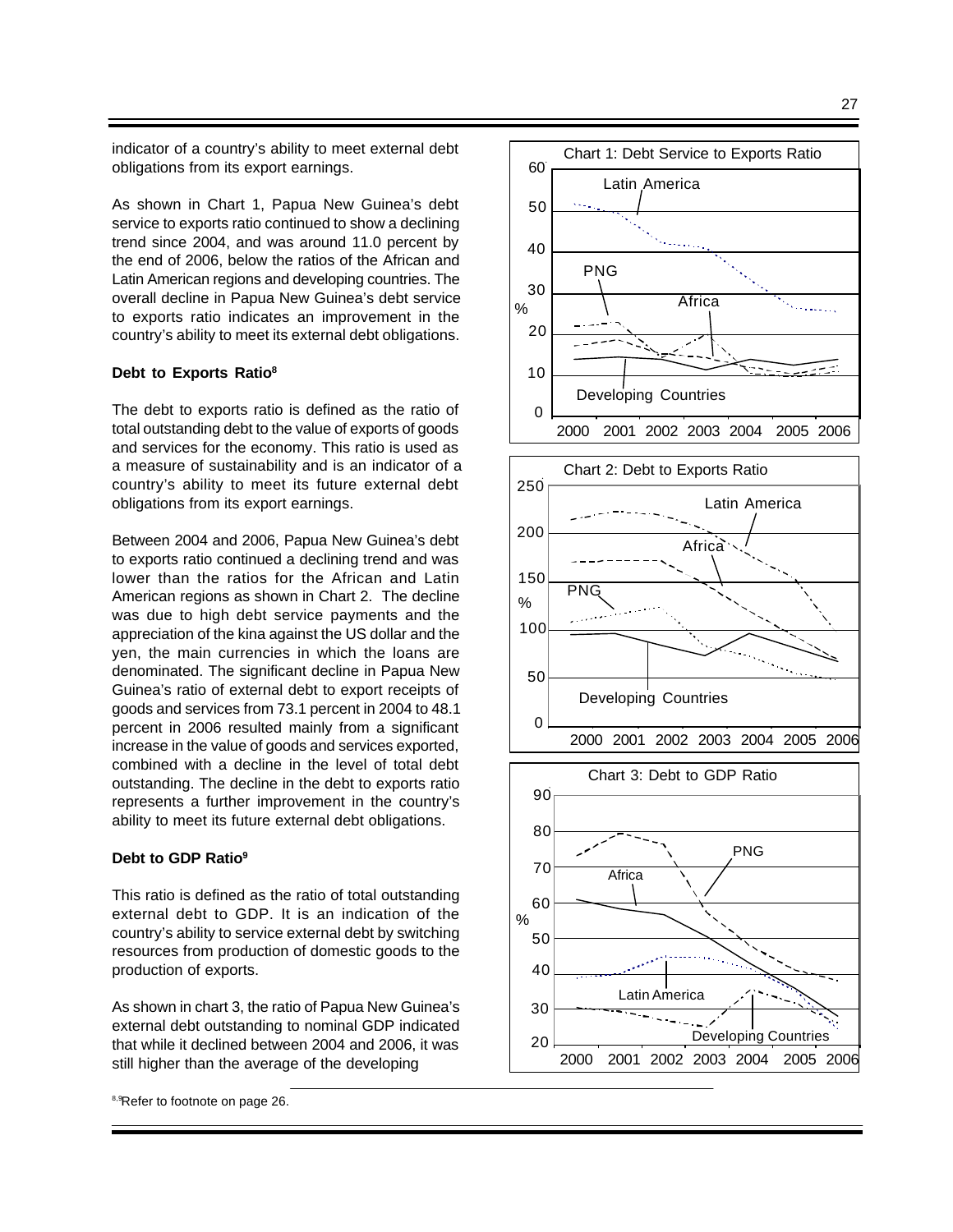#### **Table 6:**

#### **Foreign Equity Holdings by Country of Origin (K'million) (a)**

| <b>Country</b>                   | 2000 | 2001  | 2002  | 2003  | 2004  | 2005  | 2006(p) |
|----------------------------------|------|-------|-------|-------|-------|-------|---------|
| Australia                        | 1657 | 1657  | 1615  | 1612  | 1658  | 1691  | 1819    |
| <b>United States</b>             | 112  | 112   | 112   | 48    | 48    | 48    | 48      |
| United Kingdom                   | 169  | 169   | 158   | 158   | 156   | 162   | 162     |
| Japan                            | 101  | 107   | 115   | 115   | 107   | 107   | 107     |
| Canada                           | 42   | 42    | 42    | 42    | 42    | 43    | 43      |
| Singapore                        | 20   | 20    | 142   | 142   | 155   | 168   | 168     |
| Hong Kong                        | 45   | 45    | 49    | 52    | 66    | 66    | 70      |
| South Korea                      | 64   | 64    | 64    | 64    | 64    | 41    | 41      |
| Malaysia                         | 126  | 126   | 126   | 170   | 170   | 170   | 170     |
| <b>Bahamas</b>                   | 189  | 189   | 189   | 189   | 189   | 189   | 189     |
| Bermuda                          | 66   | 66    | 66    | 66    | 66    | 66    | 66      |
| Others                           | 283  | 285   | 318   | 318   | 431   | 753   | 754     |
| <b>Total Foreign Equity</b>      | 2874 | 2882  | 2996  | 2976  | 3152  | 3504  | 3636    |
| As a % of GDP (nominal)          | 30   | 28    | 26    | 23    | 23    | 23    | 21      |
| Gross Domestic Product (GDP) (a) | 9736 | 10396 | 11569 | 12765 | 13692 | 15339 | 17269   |

Source: Bank of Papua New Guinea.

(a) See footnote (a) in Table 2

(b) GDP figures sourced from Department of Treasury

countries. The decline was due to higher loan repayments by the private sector, the appreciation of the kina against the US dollar and significant increases in nominal GDP. The decline in the debt to GDP ratio since 2004 indicates a further improvement in the country's ability to meet its future external debt obligations.

#### **Foreign Equity Investment in Papua New Guinea**

As presented in Table 6, total foreign equity investment in Papua New Guinea increased by 15.4 percent to K3,636 million in 2006, from 2004. The ratio, as a percentage of nominal GDP, declined from 23 percent in 2004 to 21 percent in 2006 reflecting

#### **Table 7:**

**Foreign Equity Holdings by Economic Sector (K'million) (a)**

| <b>Economic Sector</b>      | 2000  | 2001  | 2002  | 2003  | 2004  | 2005  | 2006(p) |
|-----------------------------|-------|-------|-------|-------|-------|-------|---------|
| Agriculture                 | 190   | 191   | 194   | 194   | 194   | 194   | 194     |
| Mineral (b)                 | 2.141 | 2.142 | 2.241 | 2.176 | 2.237 | 2.406 | 2.471   |
| Transportation              |       |       |       | 5     | 5     | 5     | 5       |
| Manufacturing               | 88    | 88    | 100   | 144   | 214   | 382   | 382     |
| <b>Fisheries</b>            | 52    | 52    | 52    | 52    | 52    | 52    | 52      |
| Bank/Insurance/Finance      | 122   | 122   | 113   | 113   | 115   | 120   | 120     |
| Retail                      | 32    | 32    | 32    | 32    | 32    | 32    | 38      |
| Forestry                    | 107   | 112   | 125   | 128   | 152   | 130   | 130     |
| Hotel/Restraurant           | 10    | 10    | 10    | 10    | 10    | 10    | 10      |
| Other                       | 125   | 126   | 122   | 122   | 141   | 175   | 234     |
| <b>Total Foreign Equity</b> | 2.874 | 2.882 | 2.996 | 2.976 | 3,152 | 3.504 | 3,636   |

Source: Bank of Papua New Guinea.

(a) See footnote (a) in Table 2

(b) Includes petroleum.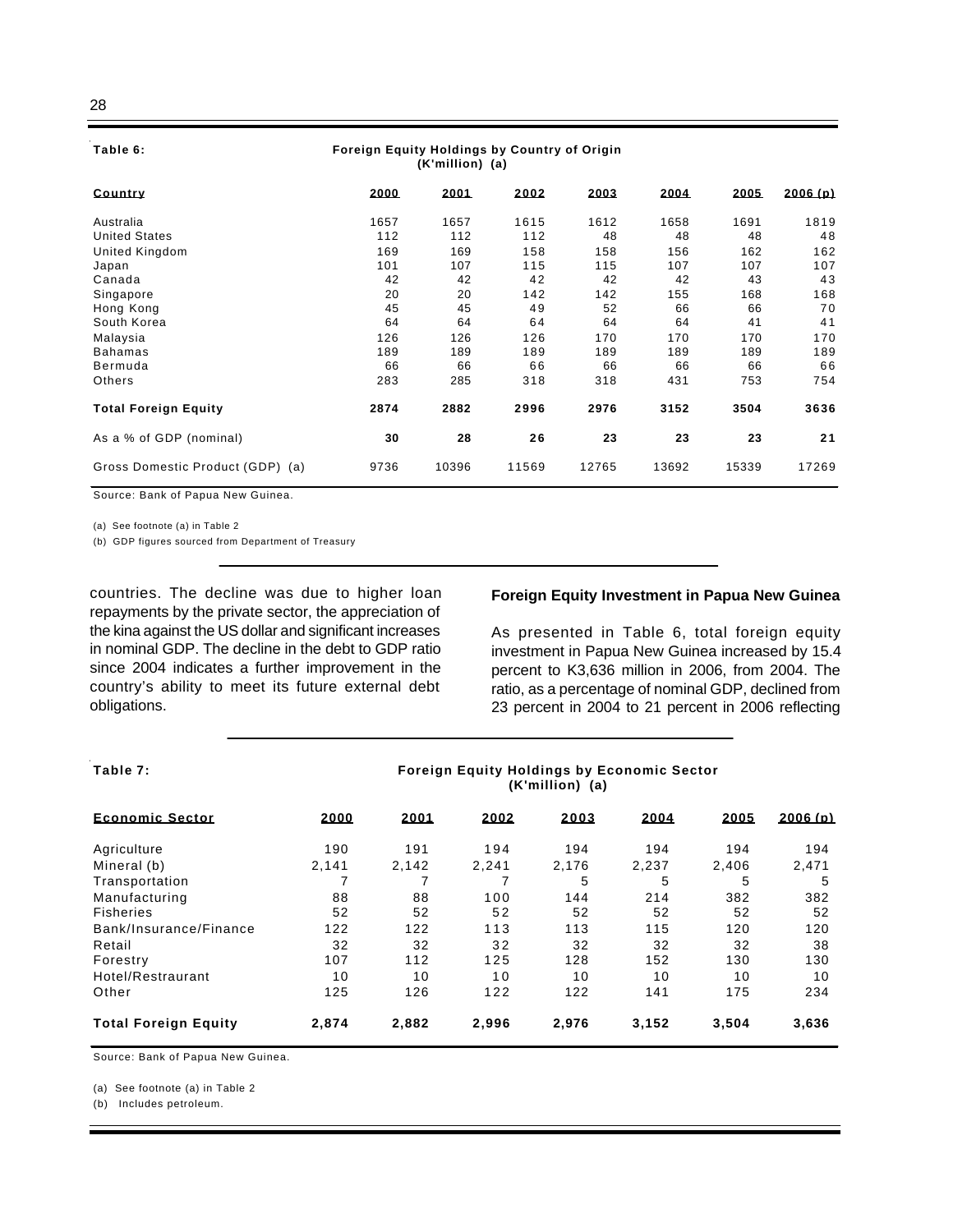#### **Table 8:**

#### **Equity Inflows by Country of Origin (K'million) (a)**

| <b>Country</b>        | 2000 | 2001                     | 2002                     | 2003                     | 2004                     | 2005                     | 2006(p)                  |
|-----------------------|------|--------------------------|--------------------------|--------------------------|--------------------------|--------------------------|--------------------------|
| Australia             |      | $\overline{\phantom{0}}$ | 100                      | $\overline{\phantom{0}}$ | 46                       | 2                        | 129                      |
| United Kingdom        |      | $\overline{\phantom{a}}$ | $\overline{\phantom{a}}$ | -                        |                          | ۰.                       |                          |
| Fiji                  |      | $\overline{\phantom{0}}$ | $\overline{\phantom{0}}$ |                          | $\overline{\phantom{0}}$ | $\overline{\phantom{0}}$ |                          |
| Germany               |      | $\overline{\phantom{0}}$ | $\overline{\phantom{0}}$ |                          | $\overline{\phantom{0}}$ | -                        |                          |
| Canada                |      | $\overline{\phantom{0}}$ | $\overline{\phantom{0}}$ |                          | $\overline{\phantom{0}}$ |                          |                          |
| Singapore             |      | $\overline{\phantom{0}}$ | 122                      |                          | 13                       | $\overline{\phantom{a}}$ |                          |
| Hong Kong (PRC)       |      | $\overline{\phantom{a}}$ | 4                        | 3                        | 15                       | ۰                        | 3                        |
| Malaysia              |      |                          |                          | 44                       | -                        | ۰                        |                          |
| Others                | 58   | 8                        | 44                       | $\overline{\phantom{0}}$ | 80                       | 154                      | $\overline{\phantom{a}}$ |
| Inflows/Transfers (b) | 58   | 8                        | 270                      | 47                       | 155                      | 157                      | 133                      |

(a) See footnote (a) in Table 2

(b) The large inflows in 2000, 2002, 2004, 2005 and 2006 were for the manufacturing, fisheries, mineral and manufacturing sectors, respectively.

| Table 9:                  |                          | <b>Equity Withdrawals /Transfers by Country of Destination</b><br>(K'million) (a) |      |                          |      |                          |                          |  |  |  |
|---------------------------|--------------------------|-----------------------------------------------------------------------------------|------|--------------------------|------|--------------------------|--------------------------|--|--|--|
| <b>Country</b>            | 2000                     | 2001                                                                              | 2002 | 2003                     | 2004 | 2005                     | 2006(p)                  |  |  |  |
| Australia                 | -                        | $\overline{\phantom{a}}$                                                          | 142  | 3                        | -    | $\overline{\phantom{a}}$ | $\overline{\phantom{0}}$ |  |  |  |
| United Kingdom            | $\overline{\phantom{0}}$ | $\overline{\phantom{a}}$                                                          | 6    | $\overline{\phantom{0}}$ | 2    | $\overline{\phantom{0}}$ | $\overline{\phantom{0}}$ |  |  |  |
| Others (c)                | -                        | $\blacksquare$                                                                    | 2    | 64 r                     | 49   | $\overline{\phantom{0}}$ | $\overline{\phantom{0}}$ |  |  |  |
| Withdrawals/Transfers (b) | $\blacksquare$           | ۰                                                                                 | 150  | 67                       | 51   | -                        |                          |  |  |  |
| <b>Net Flows</b>          | 58                       | 8                                                                                 | 120  | -20                      | 104  | 157                      | 133                      |  |  |  |

Source: Bank of Papua New Guinea.

(a) See footnote (a) in Table 2

(b) Transfers to other non-residents are treated as withdrawals.

(c) The amount reported in 2003 of K64 million was revised and transferred from United Kingdom to Others due to misreported information.

significant increases in nominal GDP over this period. In 2004 and 2005, the increase in foreign equity investment in Papua New Guinea was mainly associated with the Napa Napa Oil Refinery and investments in other sectors, while the increase in

2006 was due to investments in the mining and petroleum sectors.

By country of origin, equity investments from Australia, the United Kingdom (UK), Japan, Singapore,

| Table 10:            | Dividend Payments by Country of Destination<br>(K'million) |      |      |                |                          |       |                |  |  |  |
|----------------------|------------------------------------------------------------|------|------|----------------|--------------------------|-------|----------------|--|--|--|
| <b>Country</b>       | 2000                                                       | 2001 | 2002 | 2003           | 2004                     | 2005  | 2006(p)        |  |  |  |
| Australia            | 105                                                        | 237  | 146  | 490            | 506                      | 451   | 409            |  |  |  |
| <b>United States</b> | 96                                                         | 6    | 123  | 219            | 26                       | 16    | $\overline{4}$ |  |  |  |
| United Kingdom       |                                                            |      |      | $\blacksquare$ | $\blacksquare$           |       | $\sim$         |  |  |  |
| Canada               | $\blacksquare$                                             | 24   | 18   | $\blacksquare$ | $\overline{\phantom{0}}$ |       |                |  |  |  |
| Singapore            |                                                            | 19   | 3    | 32             | 29                       | 774   | 1,295          |  |  |  |
| Malaysia             | 40                                                         | 22   | 23   | 24             | 27                       | 36    | 17             |  |  |  |
| Others               | 16                                                         | 9    | 10   | 19             | 62                       | 55    | 221            |  |  |  |
| Total                | 256                                                        | 317  | 325  | 785            | 650                      | 1,333 | 1,945          |  |  |  |

Source: Bank of Papua New Guinea.

(a) See footnote (a) in Table 2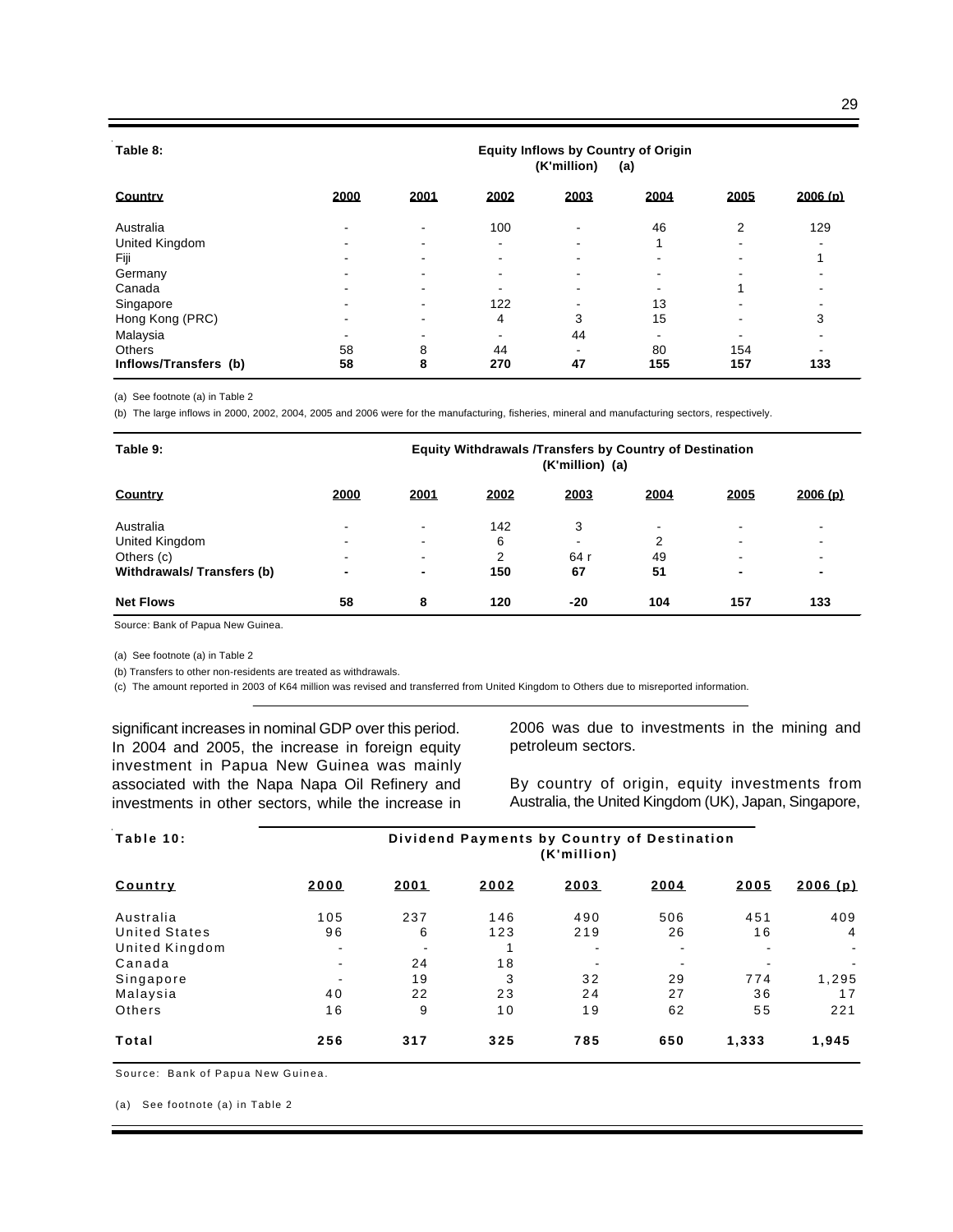# **Table 11:**

| Table 11:              | Dividend Payments by Economic Sector<br>(K'million) (a) |      |                |      |      |       |         |  |  |  |
|------------------------|---------------------------------------------------------|------|----------------|------|------|-------|---------|--|--|--|
| <b>Economic Sector</b> | 2000                                                    | 2001 | 2002           | 2003 | 2004 | 2005  | 2006(p) |  |  |  |
| Mineral(a)             | 127                                                     | 203  | 165            | 587  | 318  | 1.026 | 1,663   |  |  |  |
| Transport              | 2                                                       |      | $\blacksquare$ | 17   | 10   | 9     | 12      |  |  |  |
| Manufacturing          | 22                                                      | 56   | 38             | 73   | 105  | 74    | 69      |  |  |  |
| Bank/Ins/Finance       | 11                                                      | 22   | 42             | 55   | 136  | 108   | 116     |  |  |  |

Retail 3 3 28 5 8 16 14 Others (b) 91 32 52 48 72 99 71 **Total 256 317 325 785 650 1,333 1,945**

Source: Bank of Papua New Guinea.

(a) See footnote (a) in Table 2

(b) Includes petroleum.

(c) Includes dividends from the remaining sectors and from unspecified sectors.

Bahamas and Malaysia accounted for 77.3 percent in 2004, compared to 71.9 percent in 2006. Investment from Australia, UK and Singapore increased, while it remained unchanged for the US, Japan, Malaysia and Bahamas. It also increased for Canada, Hong Kong and other countries.

Table 7 shows that the mineral sector accounted for 71.0 percent and 68.0 percent of the total foreign equity in 2004 and 2006, respectively, reflecting the dominance of this sector in the economy. Equity investments in the non-mineral private sector increased by 27.3 percent to K1,165 million in 2006 from 2004, reflecting growth in investment.

#### **Net Equity Flows**

As shown in Tables 8 and 9, Papua New Guinea displayed a consistent trend of net equity inflows from 2004 to 2006. Net equity inflows increased as a result of investments in the forestry, manufacturing and the

mineral sector.

#### **Dividend Payments**

Dividends reflect the cash return to shareholders and is an indicator of the profitability of an enterprise. As shown in Tables 10 and 11, dividend payments increased substantially by 199.2 percent to K1,945 million in 2006, compared to 2004. The significant increase in dividend payments was mainly due to payments to PNG Sustainable Development Limited (PNGSDL) by Ok Tedi Mining Limited. Between 2004 and 2006, the mineral, manufacturing and banking/ insurance/finance sectors made good profits and dividend payments. The consistently high annual dividend payments made to Australia and the US between 2004 and 2006 reflects the high shareholding of mineral companies by these countries and the dominance of equity investment in Papua New Guinea by Australia (see Table 6).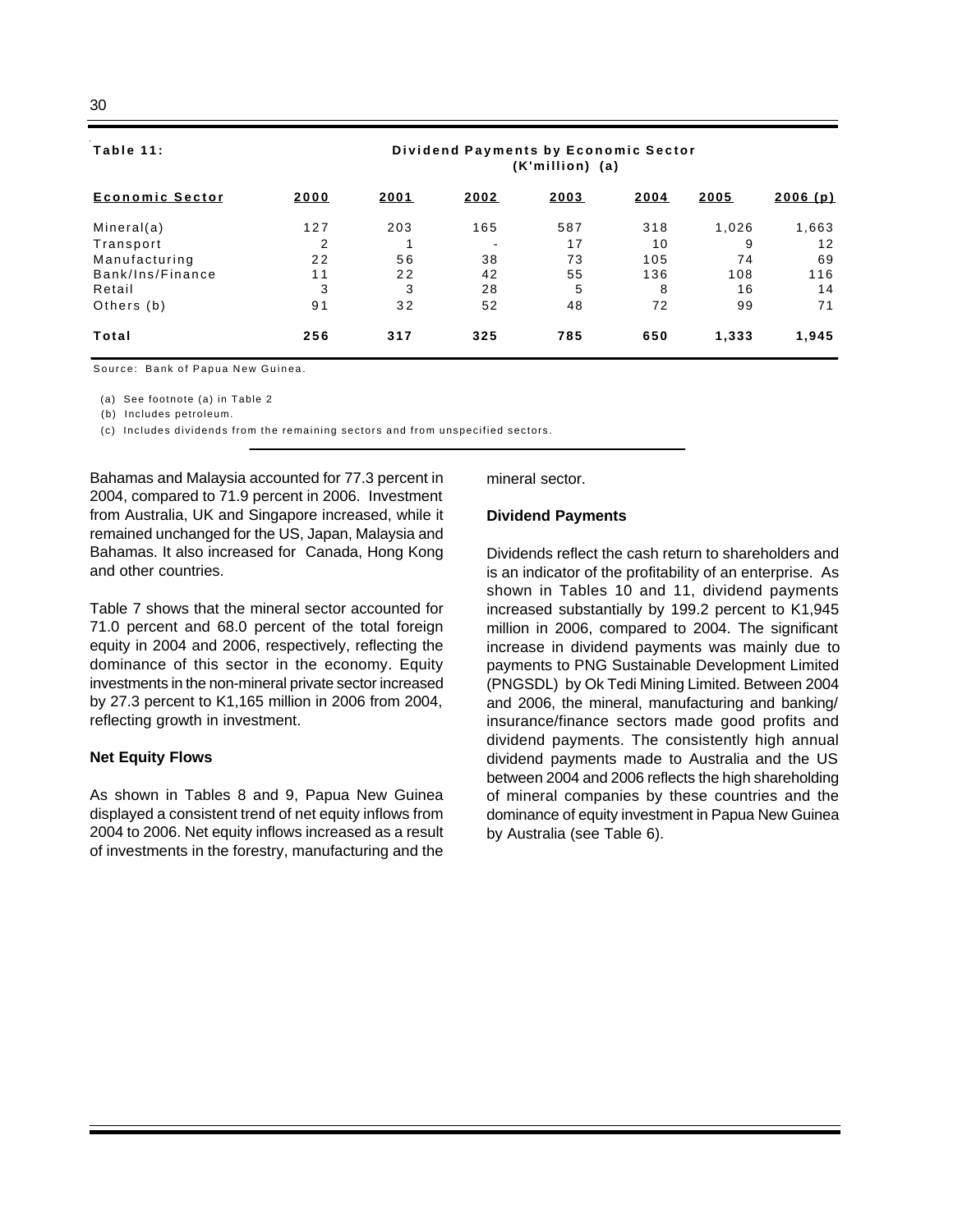## **MONETARY POLICY STATEMENT (MPS) JULY 2007**

#### **Executive Summary**

The Government maintained fiscal discipline in its fiscal operations for the first five months of 2007. Based on the annual inflation rate to March 2007 of 4.5 percent, projections by the Bank of Papua New Guinea (Bank) indicate that inflation for the year will be 6.0 to 8.0 percent. The increase in inflation was due to the depreciation of the kina against the Australian dollar, combined with the high growth in monetary aggregates. The Bank is concerned that inflationary pressures will arise in the second half of 2007. The Bank will therefore monitor the situation closely, including assessing the June quarter inflation and fiscal outcomes before deciding on its monetary policy stance for the second half of 2007.

The main risks to price stability in the second half of 2007 are further depreciation of the kina against the Australian dollar, imported inflation from PNG's major trading partner countries, declines in prices of PNG's exports, further fast expansion of monetary aggregates and any fiscal slippages. Fiscal discipline by the incoming Government is important, without which, the Bank will have great difficulties in mitigating the inflationary pressures to ensure that macroeconomic stability continues over the medium-term.

Monetary aggregates are expected to continue to grow strongly in the second half of 2007 as a result of increases in net foreign assets and private sector credit. The low official interest rates are a contributing factor to the fast growth in monetary aggregates. The fast growth in monetary aggregates might exert further inflationary pressures, the Bank will therefore see to it that the growth in monetary aggregates is non-inflationary.

**The Bank is committed to achieving and maintaining price stability. The neutral monetary policy stance that the Bank maintains will be reassessed subject to the June quarter inflation and fiscal outcomes and, if necessary, changes to it will be made to counter any adverse effects on the achievement of price stability in the second half of 2007.**

## **1.0 Monetary Policy Discussions**

#### **1.1 Monetary Policy Assessment and Issues**

In the first half of 2007, the Bank continued its neutral monetary policy stance. The Kina Facility Rate (KFR) was maintained at 6.0 percent.

The annual headline inflation of 4.5 percent in March 2007 is within the 2007 forecast stated in the January MPS, as a result of the low prices of seasonal produce. Based on this inflation outcome, expected exchange rate movements, imported inflation from PNG's major trading partners, the lagged effect of past increases in fuel prices and fast expansion of monetary aggregates, inflation is now projected by the Bank to be 6.0 to 8.0 percent for 2007.

The Trade Weighted Index (TWI) and Real Effective Exchange Rate (REER) declined over the same period mainly reflecting the weakening of the kina against the Australian dollar. The depreciation of the REER also indicates a general improvement in the terms of trade of PNG's exports.

The low interest rate environment combined with sustained business confidence led to increased lending to the private sector by other depository corporations (ODCs). The increase in lending enabled the private sector to expand business activity, employment and consumption. Given the projected increase in inflation and low interest rates, real interest rates could turn negative and lead to capital outflow.

Annual growth in broad money supply (M3\*) and the monetary base were 35.1 percent and 12.9 percent,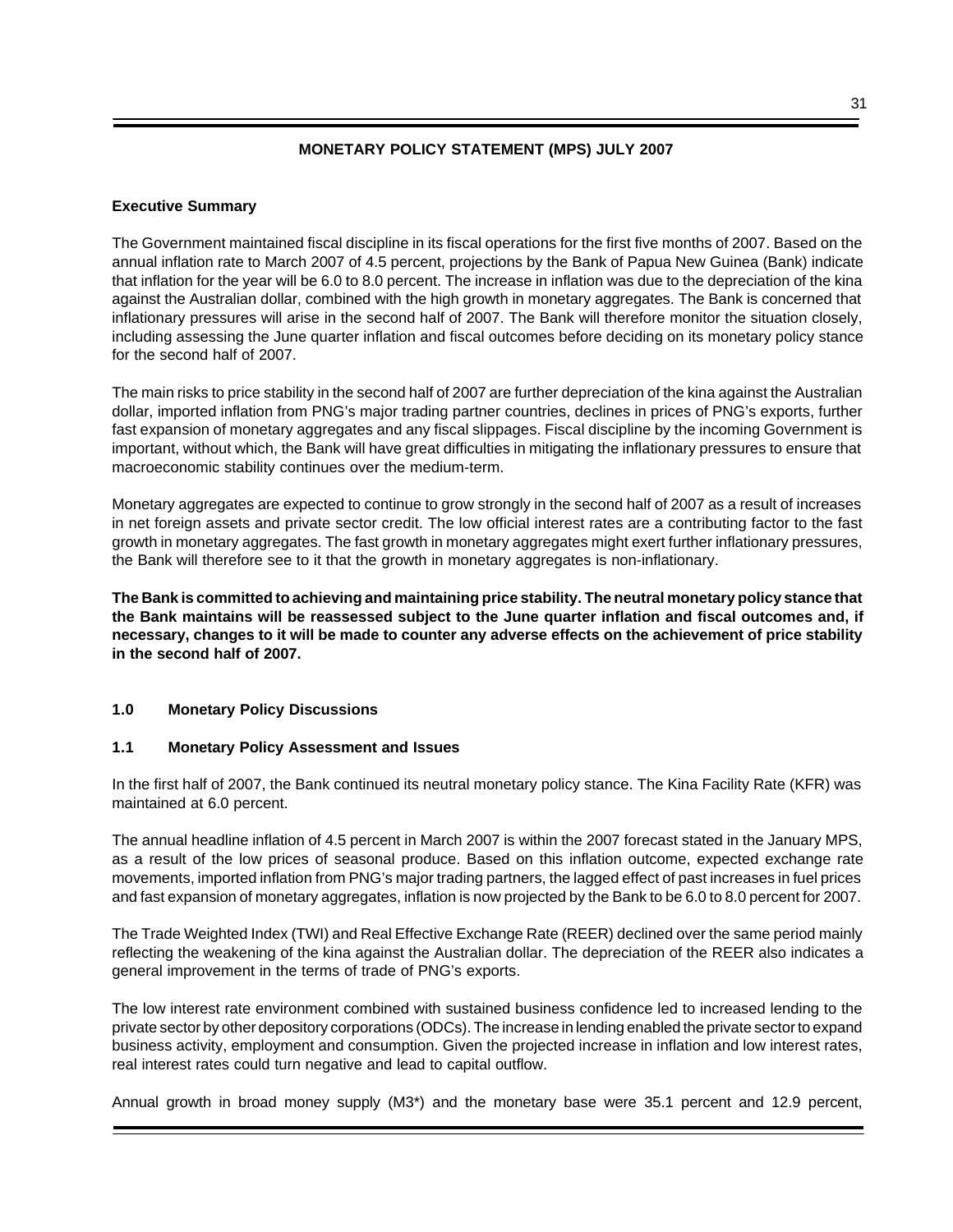respectively, to June 2007. The growth in broad money supply was primarily attributed to an increase in net foreign assets of the Central Bank and net claims on the private sector by ODCs. Whilst, the Bank was able to partly sterilise excess liquidity caused by the build up in net foreign assets of the Central Bank, interest rates remained low. The faster growth in monetary aggregates contributed to the inflationary pressure.

The Government achieved a budget surplus for the first five months of 2007, reflecting tighter controls on its expenditure compared to previous election years. This, combined with the slow drawdown from the trust accounts, has assisted the Bank in mitigating inflationary pressures. In this regard, the incoming Government should maintain fiscal discipline, without which, the Bank will have great difficulties in mitigating the inflationary pressures to ensure that macroeconomic stability continues over the medium-term.

## **1.2 Monetary Policy Stance**

The Bank of Papua New Guinea is concerned about the increase in inflation in the first quarter of 2007, due to the depreciation of the kina against the Australian dollar and the fast growth in monetary aggregates. The Bank will monitor these developments closely and adjust its monetary policy stance to ensure that price stability is achieved.

Based on the assumptions that inflation will be 6.0 to 8.0 percent, further depreciation of the kina exchange rate against the currencies of PNG's major trading partners and fast expansion of monetary aggregates, will warrant a change in the monetary policy stance. This will be subject to the inflation and fiscal outcomes for the June quarter.

The Bank expects broad money supply to grow by 27.9 percent and the monetary base to grow by 7.7 percent in 2007. These increases are mainly due to the projected growth in net foreign assets of the Central Bank, net claims on the private sector by ODCs and low official interest rates. These factors, combined with sustained business confidence, led to an expansion of business activity and employment on one hand and exerted inflationary pressures on the other hand.

Based on the projected inflation, official interest rates are low, and there is a potential that real interest rates might become negative, which could lead to capital outflow.

The Bank expects the incoming Government to continue to prudently manage its fiscal operations in the second half of 2007 and remain within the parameters of the National Budget and the Medium Term Development Strategy (MTDS). The surplus should be used to retire debt. The Government should also improve efficiency in the implementation of development expenditure in the priority areas of health, education, law and order and physical infrastructure. The continuation of public sector reforms, improving the efficiency of public utilities and the removal of impediments to trade and investment will also contribute to higher economic activity and growth in PNG, and assist in absorbing the increasing domestic demand. At this stage of PNG's development, it should aim for economic growth of 6.0 to 7.0 percent to ensure that the great majority of the population benefits from the mineral boom the country is enjoying.

The risks to price stability over the medium term could come from:

- Further depreciation of the kina against the Australian dollar;
- High inflation imported from PNG's major trading partner countries;
- Further fast growth of the monetary aggregates;
- Decline in export commodity prices;
- Any fiscal slippages by the National Government;
- Lagged effect and further increases in oil prices; and
- · Other unforeseen external and domestic shocks.

In this respect, the Bank will closely monitor these risks and their potential effects on the achievement of price stability and, if necessary, make adjustments to the stance of monetary policy in the second half of 2007 and over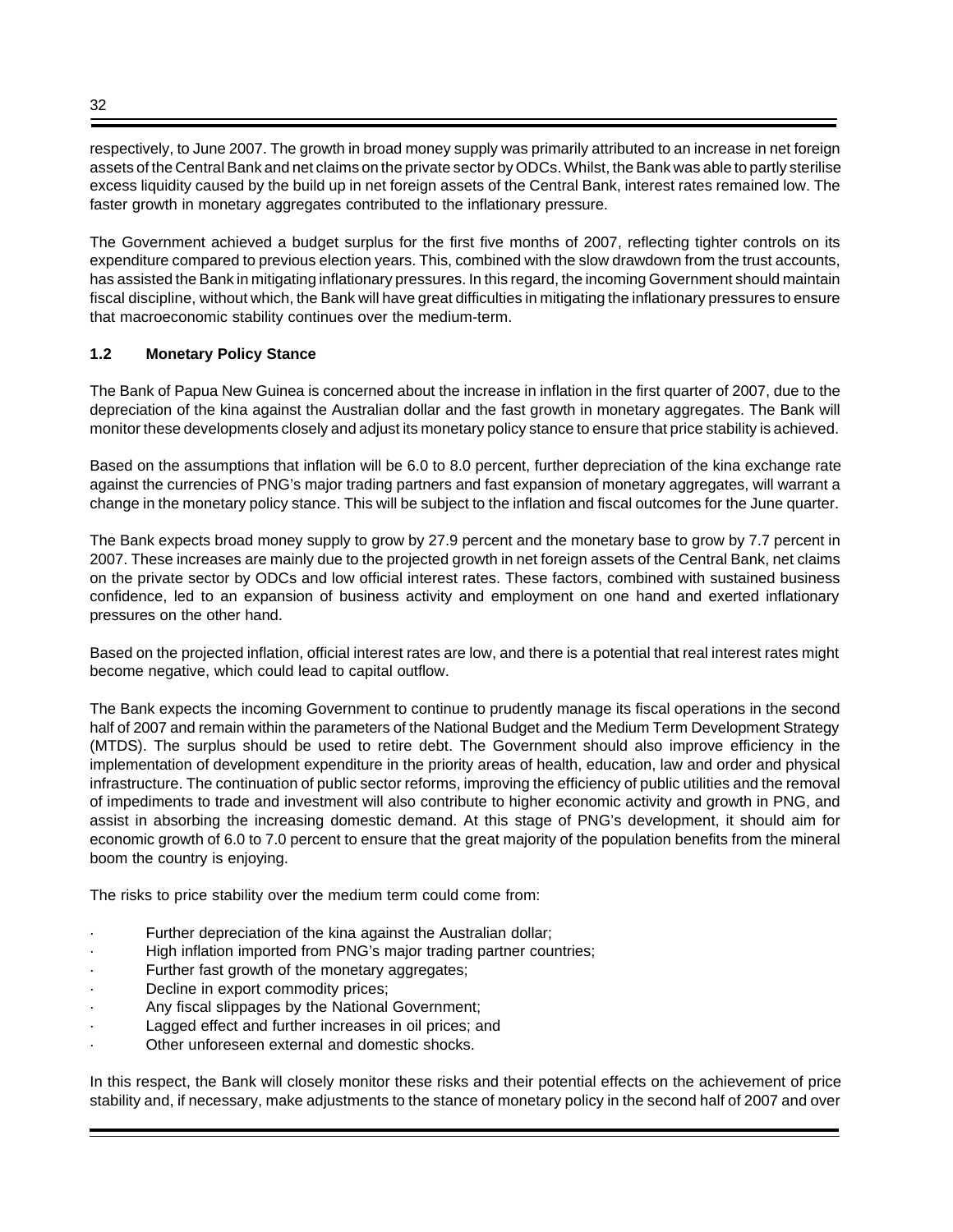the medium-term.

## **1.3 Conduct of Monetary Policy**

The Monetary Policy Statement (MPS) provides the overall monetary policy framework, while the monthly KFR remains the instrument for signalling the Bank's monetary policy stance through an announcement by the Governor. Monetary policy will be conducted within the monetary base framework. Following the announcement, Open Market Operations (OMOs) will be conducted to support the Bank's monetary policy stance. The OMOs involves Repurchase Agreement (Repo) transactions with commercial banks and the auction of Central Bank Bills (CBB) to ODCs and Treasury bills to the general public.

The Bank is committed to adopting appropriate monetary policy management strategies that will achieve price stability.

## **2.0 Developments and Expectations**

## **2.1 International Developments**

World economic growth is expected to remain strong this year according to the April 2007 *World Economic Outlook (WEO)*, by the International Monetary Fund (IMF). In 2007, the world economy is expected to expand by 4.9 percent compared with 5.4 percent in 2006. Emerging market economies, especially China and India, are the main forces behind this growth, while the Japanese economy continues to recover.

In the US, economic growth, which continued to slow during the first quarter of 2007, was influenced by the ongoing weakness in the housing sector. In 2007, growth is expected to slow to 2.2 percent from 3.3 percent in 2006. In 2007, the Eurozone economy is expected to grow by 2.3 percent compared to 2.6 percent in 2006. The growth in 2006 was supported by strong domestic demand. The Japanese economy is projected to grow by 2.7 percent in 2007 from 2.6 percent in 2006. Rapid growth amongst the emerging economies have been led by China and India, which recorded annual growth rates of 10.7 and 9.2 percent in 2006, and are expected to grow by 10.0 and 8.4 percent, respectively in 2007.

The risks to this global outlook include the potential for a further slow down in the US economy reducing global demand increased volatility in the financial markets, inflationary pressures and global trade imbalances.

Strong economic growth and high commodity and energy prices continue to underpin global inflationary pressures. Oil prices continued to consolidate between US\$60 to US\$70 per barrel during the second half of 2006. Although global headline inflation declined from its peak in 2006, major economies continue to experience high inflation rates close to the upper end of their central banks' inflation targets. As a result, the European Central Bank, Bank of England and Bank of Japan increased their official interest rates during the first half of 2007. In the US, despite the slow down in the economy, the Federal Reserve Board left the Federal Funds Rate unchanged *(see Chart 1).*

Global financial markets continue to experience volatile trading conditions. In the foreign exchange market, the US dollar and the Japanese Yen continued to weaken against the other major currencies. The US dollar weakened on the back of the slow down in the US economy. This led to expectations that the Federal Reserve Board would lower interest rates in future. The weakness of the Yen was due to low interest rates and expectations that the Bank of Japan would delay any rise in interest rates this year. Commodity-based currencies like the Australian and New Zealand dollars appreciated to record highs supported by carry-trade<sup>10</sup> activities. Global equity markets continued to perform strongly, supported by strong corporate profits while bond yields were higher reflecting greater risk premiums relating to global inflation and on the back of monetary policy tightening by major central banks.

10 Arbitrage by borrowing in low yielding currencies and investing in high yielding currencies.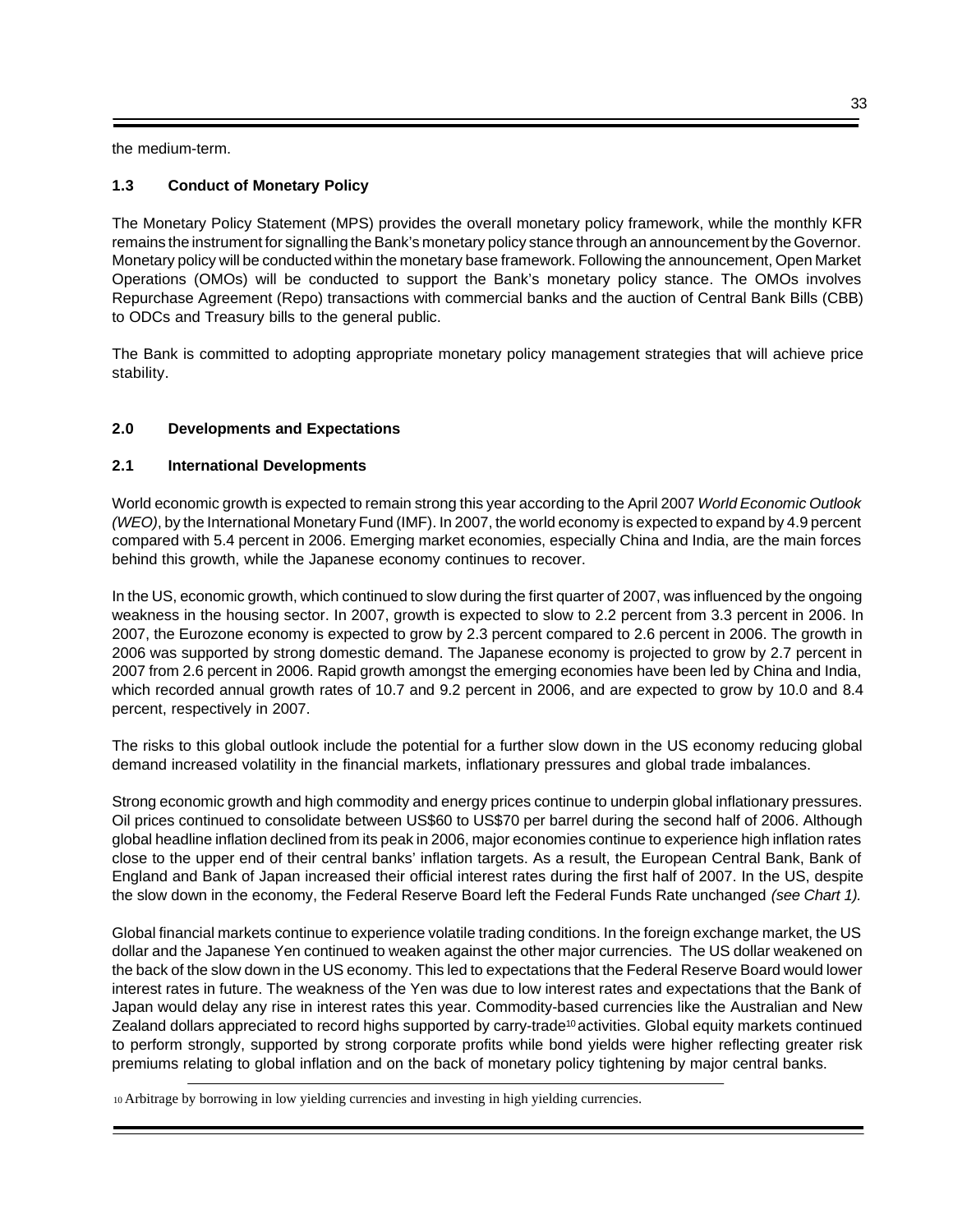34



*Source: Respective Central Banks' websites*

## **2.2 Domestic Economic Conditions**

The growth in employment in 2006 continued during the March quarter of 2007. Data from the Bank's Employment Survey shows that employment grew by 4.1 percent in the March quarter of 2007, compared to 3.7 percent in the December quarter of 2006. This was due to higher employment in all sectors except the 'financial/business and other services' sector. Annual employment growth was 9.9 percent to March 2007, compared to 8.8 percent to December 2006. Growth in private sector activity, combined with Government spending and higher consumer demand, indicates that real GDP growth could be higher than the Government's forecast of 4.5 percent in 2007.

Over the medium term, addressing key policy issues regarding impediments to business and investment, promoting export-led growth, improving public infrastructures and institutional reforms should promote further economic growth.

#### **2.3 Balance of Payments**

Preliminary balance of payments data for the five months to May 2007 showed an overall surplus of K342.4 million, compared to a surplus of K499.1 million in the corresponding period of 2006. This outcome was due to a deficit in the current account balance, which was more than offset by a surplus in the capital and financial accounts. The deficit in the current account was due to a lower trade surplus and higher net service payments. The surplus in the capital and financial accounts was the result of net inflows in both the capital and financial accounts, reflecting direct project financing by donor agencies, net equity inflows of direct and portfolio investments and the sale of financial derivative instruments.

The level of gross foreign exchange reserves at the end of May 2007 was US\$1,547.7 (K4,687.1) million, sufficient for 8.5 months of total and 16.1 months of non-mineral import covers. As at  $27<sup>th</sup>$  July 2007, the level of gross foreign exchange reserves was US\$1,614.0 (K4,678.2) million.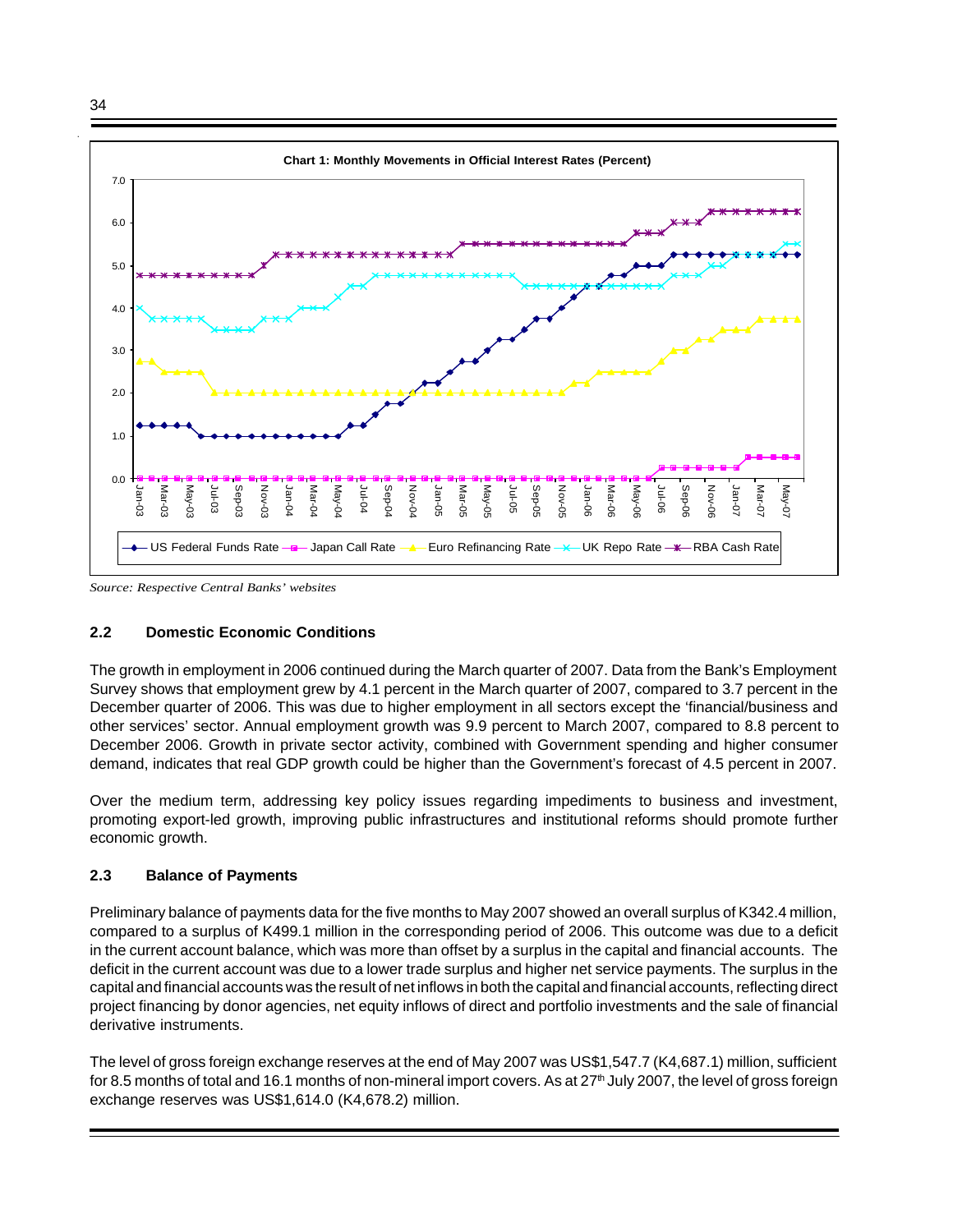

*Source: Bank of PNG*

The latest IMF and World Bank price projections indicated that most international prices of PNG's non-mineral exports will be higher in 2007, compared to 2006. According to the mineral companies, prices of all mineral exports are expected to increase, with the exception of crude oil.

The export volumes of PNG's major commodities are projected to increase in 2007, compared to 2006. The projected increases are mainly due to lagged supply responses of improved prices for some non-mineral commodities and higher production associated with favourable weather conditions, harvesting of new plantings coming to maturity from new plantations and from the Autonomous Region of Bougainville. These developments in non-mineral export volumes are expected to continue into the medium-term. The projected increase in gold production is due to the mining of higher ore grades from existing mines combined with commencement of production from the Simberi and Sinivit gold mines. The projected increase in crude oil production is due to higher production from the South East (SE) Mananda oil project.

Other main assumptions underlying the balance of payments projections for 2007 and the medium term include:

- A stable kina exchange rate;
- The commencement of production from the Simberi and Sinivit gold mines in 2007; and
- · The continued construction of the Ramu Nickel mine to 2008 and the commencement of production in 2009.

The surplus in the balance of payments is projected to be lower at K1,090.2 million in 2007, compared to a surplus of K1,976.8 million in 2006. At the end of 2007, it is projected that gross foreign exchange reserves will be around US\$1,800.0 (K5,400.0) million, sufficient for 8.4 months of total and 14.9 months of non-mineral import covers. The gross foreign exchange reserves are projected to increase further over the medium term (*see Appendix*).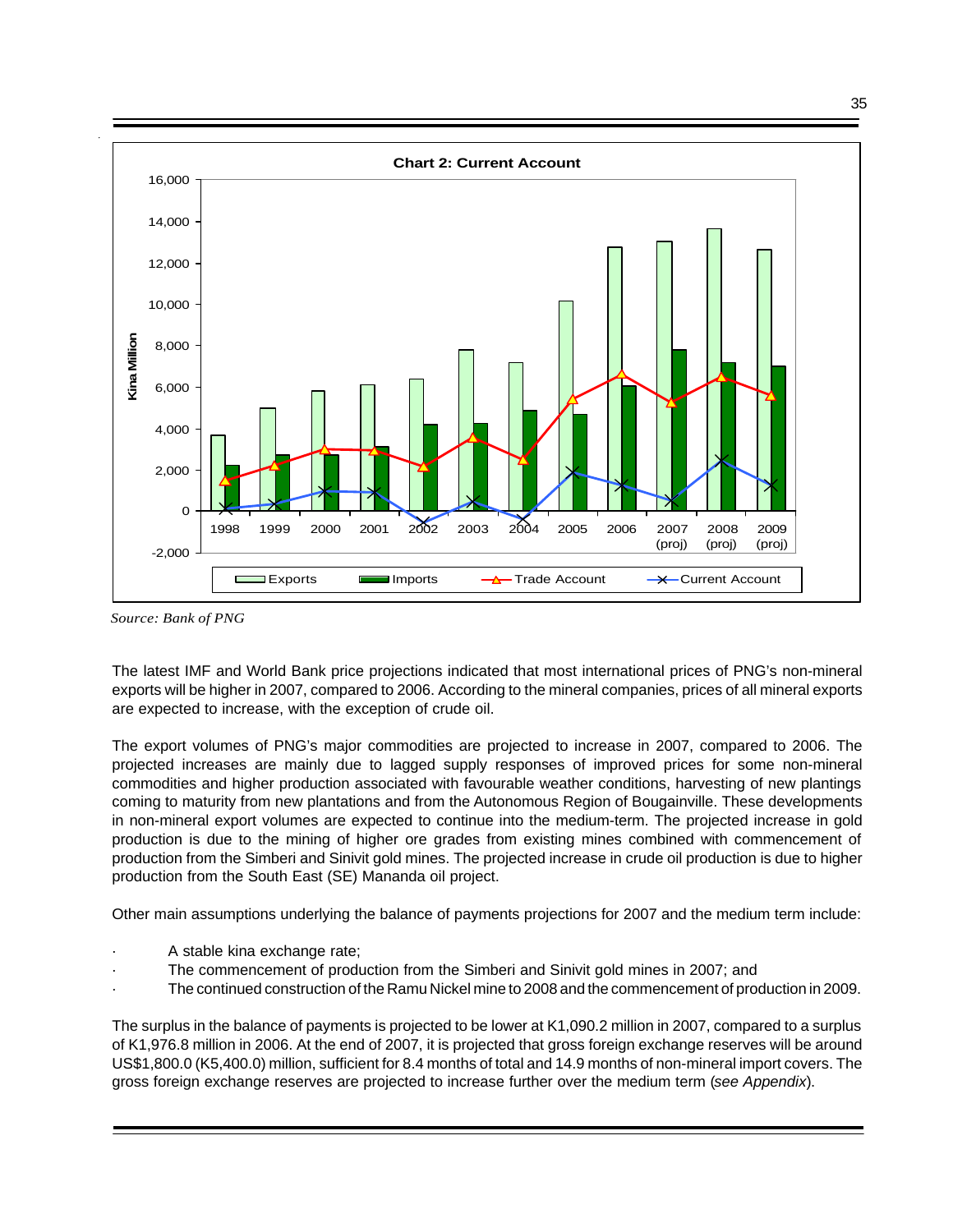## **2.4 Fiscal Operations of the Central Government**

Preliminary estimates of the fiscal operations of the National Government over the five months to May 2007 showed an overall budget surplus of K514.0 million, compared to a deficit of K225.9 million in the corresponding period of 2006. This represents 2.9 percent of nominal GDP. The surplus reflected higher tax receipts, combined with lower expenditure. The budget surplus was used to repay net overseas and domestic loans of K71.4 million and K442.5 million, respectively.

The Government continued to redeem Treasury bills and issue Inscribed stocks. During the first half of 2007, the net retirement of Treasury bills was K337.5 million, while net issuance of Inscribed stocks totalled K203.5 million.

## **2.5 Exchange Rate**

The kina appreciated against the US dollar, while depreciating against the Australian dollar during the seven months to July 2007. It appreciated against the US dollar from US\$0.3300 at the end of December 2006 to US\$0.3400 on 26<sup>th</sup> July 2007. The kina depreciated against the Australian dollar from A\$0.4171 to A\$0.3844 during the same period. The TWI depreciated by 3.1 percent over the same period, whilst the REER depreciated by 1.5 percent to March 2007, indicating an improvement in the terms of trade of PNG's exports (*see Chart 3*).

The appreciation of the kina against the US dollar was due to Central Bank intervention to stabilise the kina in view of the depreciation against the Australian dollar combined with foreign exchange inflows from the mineral and agriculture sectors. The depreciation against the Australian dollar was due to cross currency movements attributed to interest rate differentials and the slow down in the US economy. In the second half of 2007, the kina is expected to remain stable particularly against the US dollar on the back of continued favourable performance in the external sector and stable domestic economic conditions.



*Source Bank of PNG*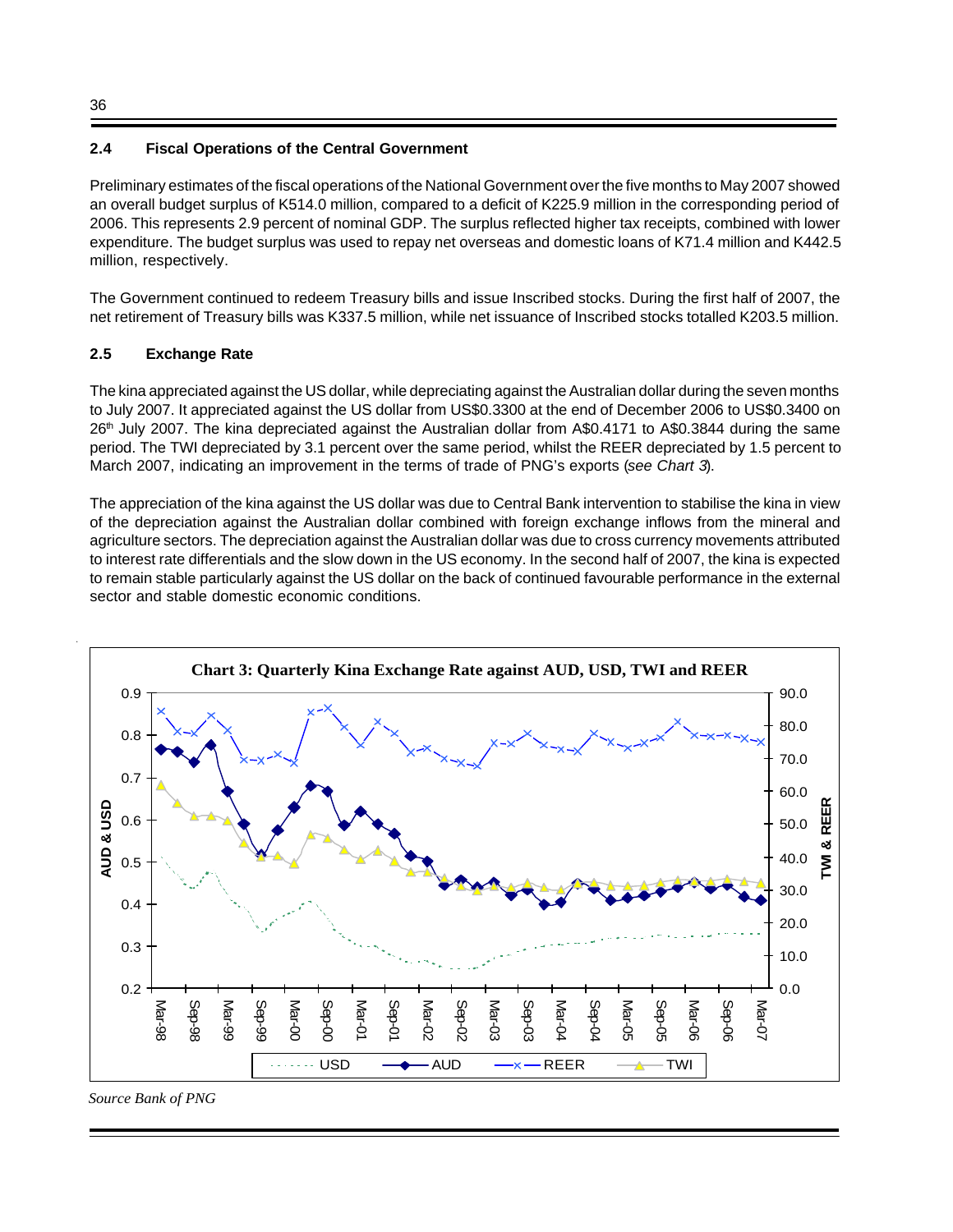## **2.6 Inflation**

Annual headline inflation was 4.5 percent in March 2007, compared to 1.3 percent in December 2006. The higher outcome was due to price increases in the 'Food', 'Clothing and footwear', 'Rents, council charges, fuel and power', and 'Transport and communications' expenditure groups. Annual trimmed mean inflation was 6.0 percent in March 2007, compared to 0.4 percent in December 2006 while annual exclusion based inflation was 6.9 percent in March 2007 compared to 1.9 percent in December 2006. The higher than projected inflation outcomes were mainly due to the depreciation in the TWI, imported inflation from PNG's main trading partners and the lagged effect of fuel price increases.



*Source: Bank of PNG & National Statistical Office (NSO)*

In 2007, headline inflation is projected to be 6.0 to 8.0 percent. The higher inflation forecasts are due to the depreciation of the TWI and higher foreign inflation in PNG's main trading partners. For the medium-term, all inflation measures are projected to be around 4.0 percent (*see Chart 4 and Appendix*). The medium-term projections are based on the assumptions that the kina exchange rate and commodity and energy prices remain stable. The main risks to these forecasts include adverse movements in the kina exchange rate, especially against the Australian dollar, significant declines in export prices and further increases in monetary aggregates.

## **2.7 Monetary and Financial Market Developments**

The Bank maintained a neutral monetary policy stance during the first half of 2007, with the KFR remaining unchanged at 6.0 percent (*see Chart 5*). The trading margin for the Repo was left unchanged at 150 basis points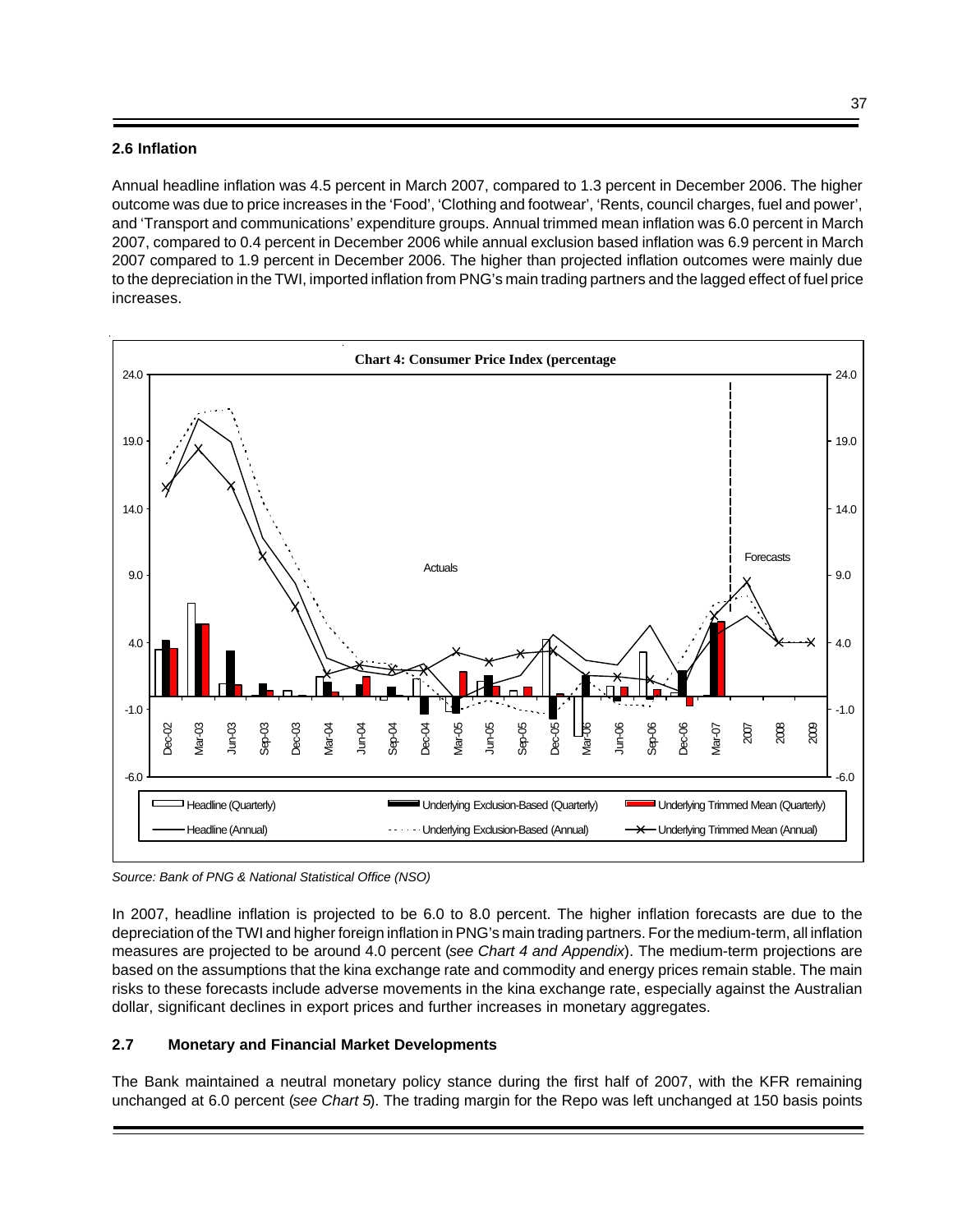

*Source: Bank of PNG*

on both sides of the KFR during the same period.

Interest rates for short-term securities continued to remain relatively stable in the first six months of 2007, with the 28-day CBB rate at around 4.00 percent. In the Treasury bill market, the 182-day and 364-day Treasury bill rates traded in the range of 4.06 – 5.01 percent.

Commercial banks reduced their Indicator Lending Rates (ILR) spread from 9.45 – 10.70 percent to 8.95 – 10.70 percent during the first half of 2007. The ILR reductions reflect the high level of liquidity in the banking system and increased competition. The weighted average interest rate on total deposits declined from 1.04 percent in December 2006 to 0.92 percent in June 2007, while the weighted average lending rate on total loans declined from 10.20 percent to 10.18 percent. As a result, the spread between the weighted average lending and deposit rates remained relatively stable (*see Chart 6*).

Total liquidity of the banking system declined marginally by 0.1 percent between January and June 2007, mainly due to net Government revenue and intervention in the foreign exchange market by the Central Bank. However, liquidity levels remained high, averaging at K3,775 million during the same period.

Lending extended by ODCs to the private sector increased by 35.2 percent over the year to June 2007. The growth in private sector credit was mainly to the retail, agriculture/fisheries/forestry, mining and quarrying, and other business sectors. Net claims on the Government declined by 36.6 percent over the year to June 2007, mainly due to increased deposits and the maturing of Government securities held by ODCs.

The level of broad money supply (M3\*) increased by 35.1 percent over the year to June 2007 as a result of growth in net foreign assets and increase in private sector credit. The monetary base increased by 12.9 percent during the same period (*see Appendix*).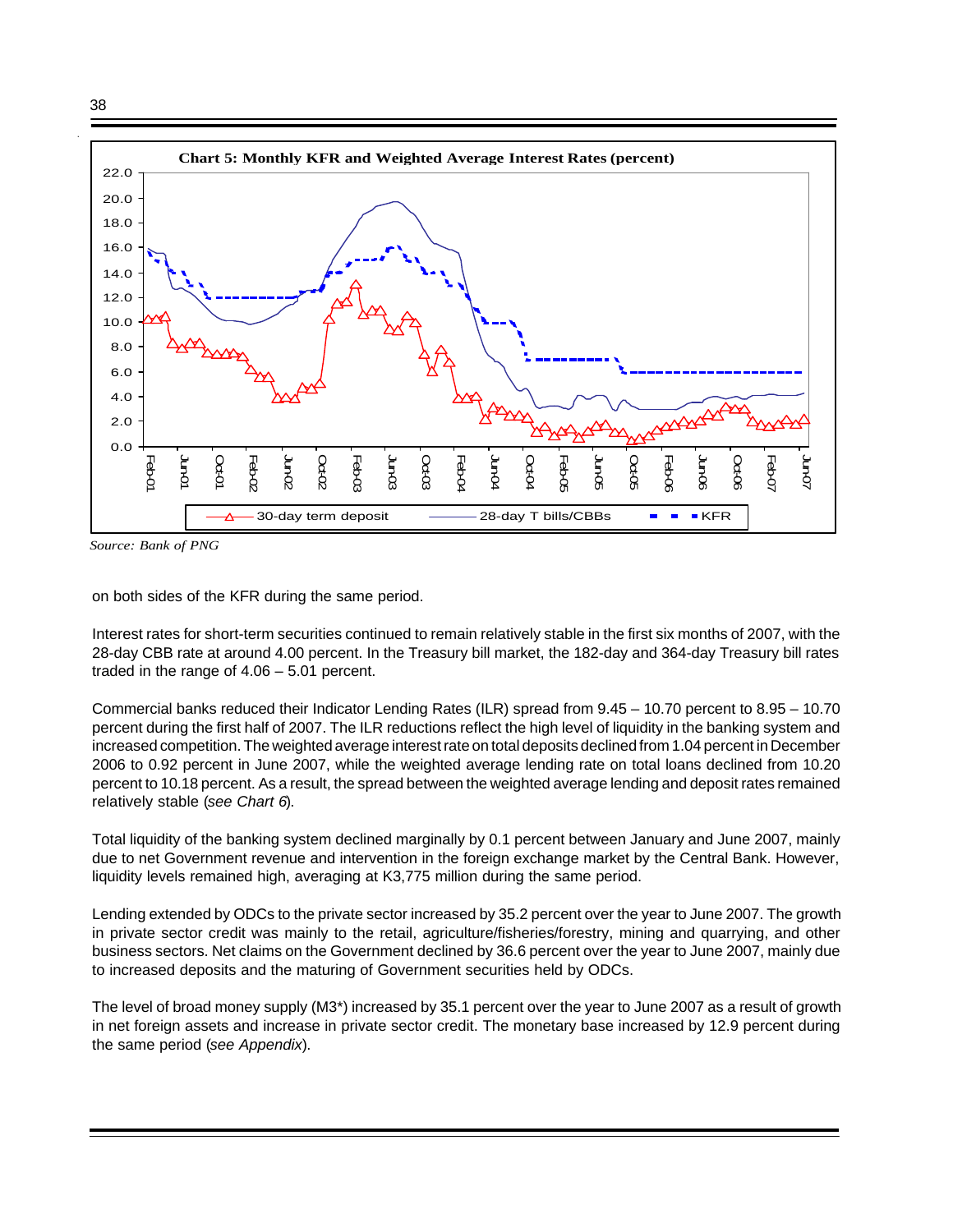

*Source: Bank of PNG*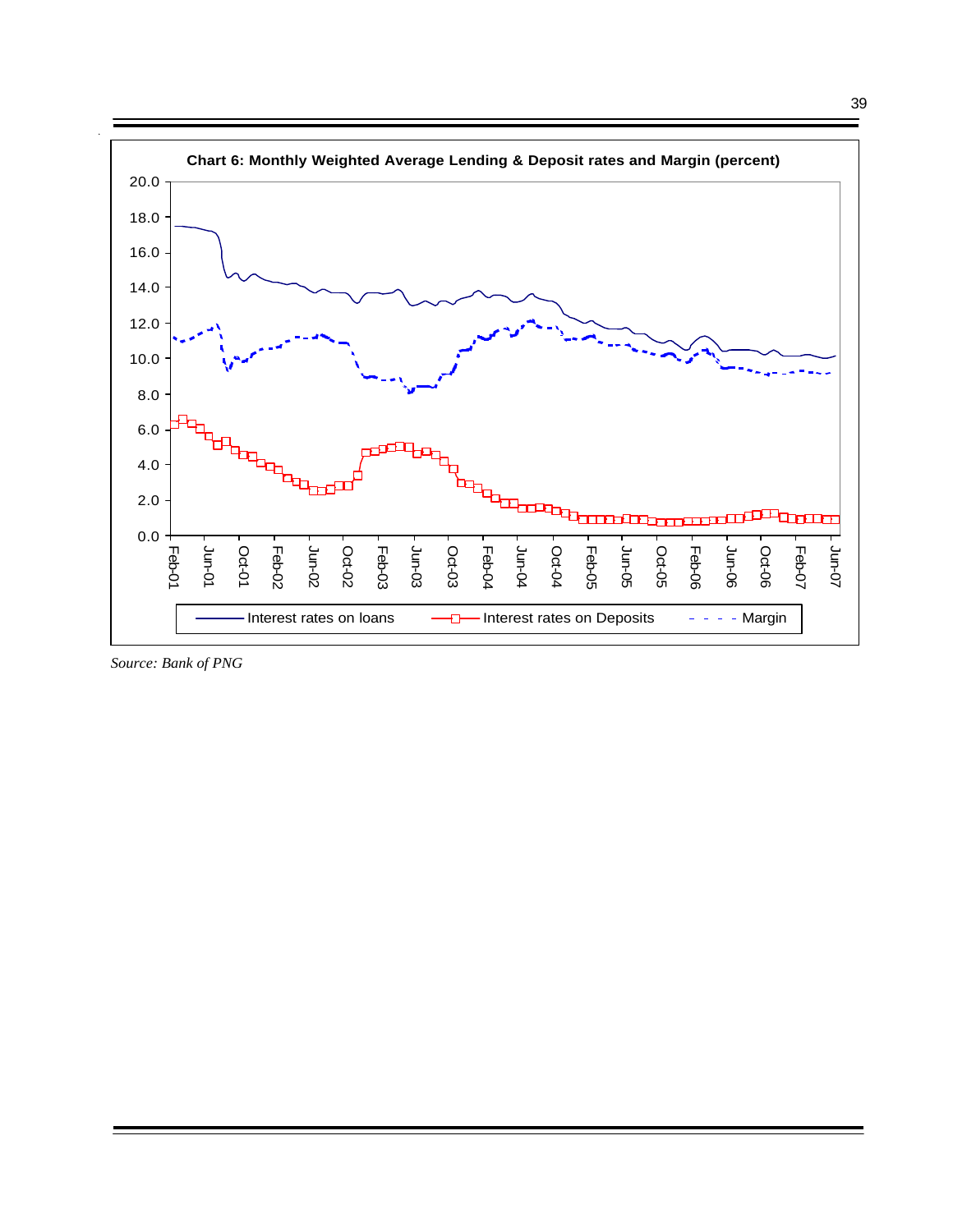# **Appendix**

# **Table 1: Monetary and Credit Aggregates (annual % changes)**

| <b>INDICATOR</b>             | 2004<br>(actual) | 2005<br>(actual) | 2006<br>(actual) | <b>JUN 2007</b><br>(actual) | <b>JAN 2007</b><br><b>MPS</b><br>$(\text{proj})$ | 2007<br>(proj) | 2008<br>(proj) | 2009<br>(proj) |
|------------------------------|------------------|------------------|------------------|-----------------------------|--------------------------------------------------|----------------|----------------|----------------|
| <b>Broad Money Supply</b>    | 30.2             | 30.7             | 39.0             | 35.1                        | 25.5                                             | 27.9           | 14.3           | 14.5           |
| <b>Monetary Base</b>         | 29.8             | 3.0              | 21.7             | 12.9                        | 17.5                                             | 7.7            | 9.5            | 8.4            |
| Claims on the Private Sector | $-3.8$           | 25.2             | 36.8             | 35.2                        | 15.0                                             | 10.7           | 20.7           | 22.0           |
| Net Claims on Gov't          | 23.0             | $-24.7$          | $-11.6$          | $-36.6$                     | 64.1                                             | 25.6           | $-18.8$        | $-7.9$         |
| Net Foreign Assets           | 30.4             | 33.5             | 58.2             | 63.5                        | 21.0                                             | 30.0           | 15.9           | 11.0           |

*Source: Bank of PNG*

# **Table 2: Summary of Other Macroeconomic Indicators**

| <b>INDICATOR</b>                                     | 2004<br>(actual) | 2005<br>(actual) | 2006<br>(actuals) | <b>MAR</b><br>2007<br>(actual) | <b>JAN 2007</b><br><b>MPS</b><br>(proj) | 2007<br>$(\text{proj})$ | 2008<br>(proj) | 2009<br>(proj) |
|------------------------------------------------------|------------------|------------------|-------------------|--------------------------------|-----------------------------------------|-------------------------|----------------|----------------|
| <b>CONSUMER PRICE INDEX (annual % changes)</b>       |                  |                  |                   |                                |                                         |                         |                |                |
| Headline                                             | 2.4              | 4.6              | 1.3               | 4.5                            | 6.0                                     | 6.0                     | 4.0            | 4.0            |
| Trimmed-mean                                         | 1.9              | 3.3              | 0.4               | 6.0                            | 4.0                                     | 7.5                     | 4.0            | 4.0            |
| Exclusion-based                                      | 1.0              | $-1.4$           | 2.9               | 6.9                            | 4.0                                     | 8.5                     | 4.0            | 4.0            |
| <b>BALANCE OF PAYMENTS (kina millions)*</b>          |                  |                  |                   |                                |                                         |                         |                |                |
| Current account                                      | 393              | 1,987            | 1,254.8           | $-123.2$                       | $-649$                                  | 533.3                   | 2,442.2        | 1,257.7        |
| Financial account                                    | $-80$            | $-1.691$         | 584.6             | 457.4                          | 1,604                                   | 557.0                   | $-1,468.7$     | $-473.0$       |
| Overall balance                                      | 330              | 296              | 1.976.8           | 342.4                          | 955                                     | 1.090.2                 | 973.6          | 784.6          |
| Gross Int. Reserves                                  | 2,072            | 2,368            | 4,344.7           | 4,687.1                        | 5,350                                   | 5,438.2                 | 6,411.8        | 7,196.4        |
| <b>IMPORT COVER (months)*</b>                        |                  |                  |                   |                                |                                         |                         |                |                |
| Total                                                | 5.6              | 6.0              | 8.6               | 8.5                            | 9.0                                     | 8.4                     | 10.7           | 12.2           |
| Non-mineral                                          | 7.5              | 8.2              | 12.6              | 16.1                           | 18.1                                    | 14.9                    | 17.9           | 18.9           |
| <b>EXPORT PRICE*</b>                                 |                  |                  |                   |                                |                                         |                         |                |                |
| Crude oil (US\$/barrel)                              | 41               | 55               | 67.3              | 61.8                           | 60                                      | 62.0                    | 60.6           | 59.8           |
| Gold (US\$/ounce)                                    | 398              | 403              | 554.7             | 627.0                          | 523                                     | 635.3                   | 603.7          | 579.4          |
| Copper (US\$/pound)                                  | 124.9            | 161.6            | 296.6             | 271.3                          | 230.0                                   | 275.0                   | 270.0          | 270.0          |
| FISCAL OPERATIONS OF THE GOVERNMENT*                 |                  |                  |                   |                                |                                         |                         |                |                |
| Surplus/Deficit (K'm)                                | 80.6             | 7.6              | 430.2             | 514.0                          | $-35.0$                                 | $-35.0$                 | 223.7          | 85.0           |
| % of GDP                                             | 1.6              | 0.6              | 2.5               | 2.9                            | $-0.2$                                  | $-0.2$                  | 1.2            | 0.4            |
| <b>REAL GROSS DOMESTIC PRODUCT (annual % growth)</b> |                  |                  |                   |                                |                                         |                         |                |                |
| <b>Total GDP</b>                                     | 2.9              | 3.3              | 3.7               | $-$                            | 4.5                                     | 4.5                     | 3.5            | 6.8            |
| Non-mineral GDP                                      | 3.5              | 3.1              | 4.1               | --                             | 4.2                                     | 4.2                     | 4.0            | 4.0            |

Ξ

 *Source: Bank of PNG, NSO and Department of Treasury \* Actuals to May 2007*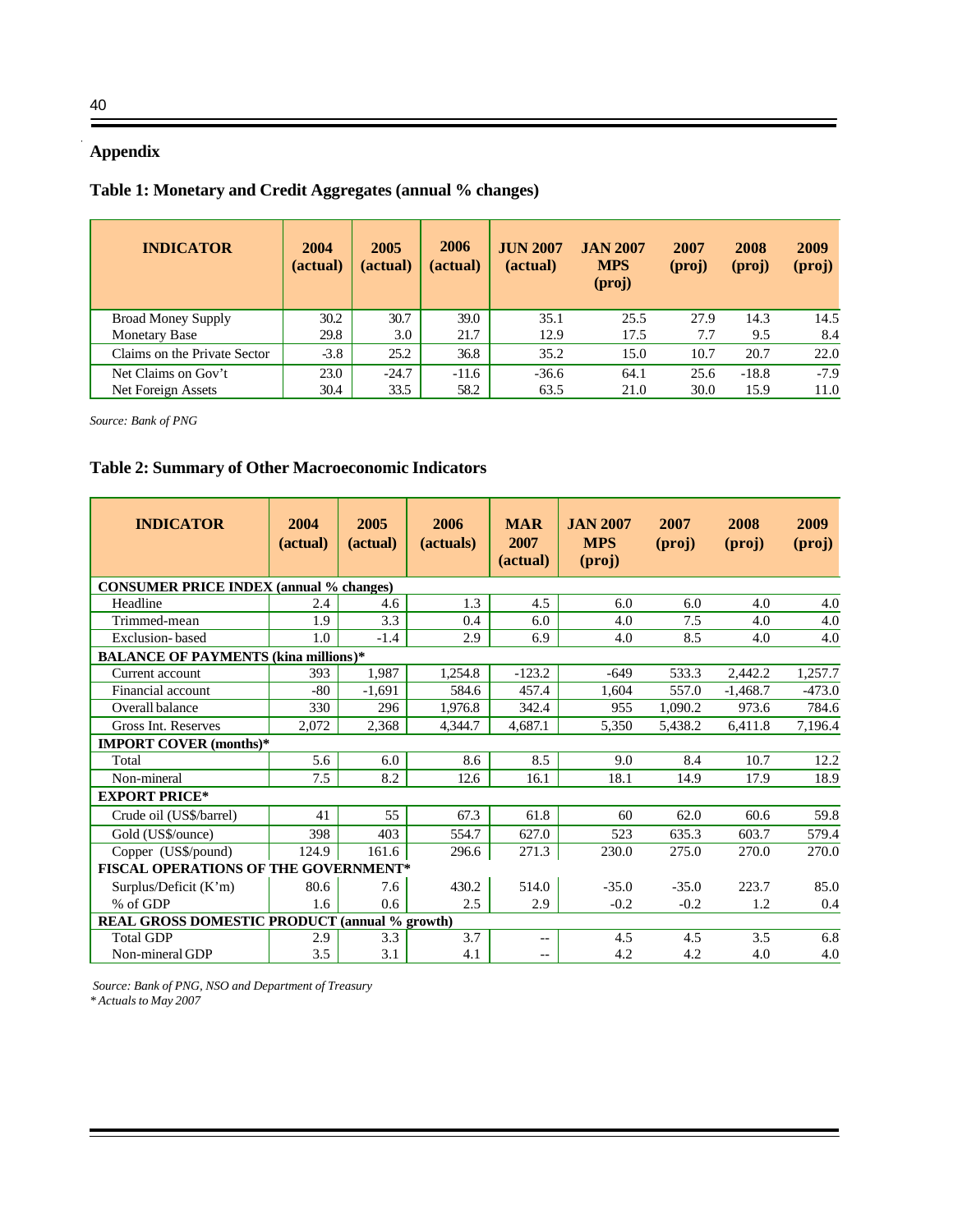## **SUPPLEMENT TO THE JULY 2007 MONETARY POLICY STATEMENT**

#### **1. Introduction**

The Bank of Papua New Guinea on releasing the July 2007 MPS stated that the Bank would reassess its neutral monetary policy stance when the outcomes of the June quarter inflation and fiscal operations of the National Government in the first six months of 2007 became available. The availability and assessment of these data were considered critical to determining the stance of monetary policy in the second half of 2007.

#### **2. Inflation**

The Consumer Price Index (CPI) released by the National Statistical Office (NSO) for June 2007 indicated downward revisions for the annual headline inflation of negative 1.0 percent in the December quarter of 2006 and 1.0 percent in the March quarter of 2007. The annual June headline inflation was 1.0 percent, which is well below the Bank's projections of 6 to 8 percent made in the July 2007 MPS.

The Bank now projects headline inflation to be around 4 percent in 2007. While the revised headline inflation is low, the Bank is mindful that the underlying measures indicate that there are some inflationary pressures.

#### **3. Fiscal Operations**

Preliminary estimates of the fiscal operations of the National Government over the six months to June 2007 showed an overall surplus of K420.6 million, compared to a surplus of K363.0 million in the corresponding period of 2006. This represents 2.4 percent of nominal GDP. The surplus resulted from higher revenue, which more than offset a significant increase in development expenditure and a moderate increase in recurrent expenditure.

Total expenditure for the first six months of 2007 was K2,323.6 million, and represents 42.6 percent of the budgeted amount for 2007.

Total development expenditure for the first six months of 2007 was K831.1 million, and represents 50.8 percent of the budgeted expenditure for 2007. The increase was related to higher counterpart funding for rojects, combined with higher foreign grants for AusAID related projects.

Recurrent expenditure over the first six months of 2007 was K1,492.5 million, and represents 44.3 percent of the 2007 budgeted appropriation. Of this total, K845.9 million relates to National Departmental expenditure, and represents 43.9 percent of the budgeted appropriations. Provincial Government recurrent expenditure was K337.9 million, and represents 45.2 percent of the budgeted amount. Interest payments totalled K197.0 million, reflecting the increased issuance of Inscribed stocks.

The Government's deposits with the banking system was K1,495.2 million at the end of June 2007, which reflected the surplus deposited in trust accounts for development projects.

The development and recurrent expenditure is within Budget and consistent with the Medium Term Development Strategy.

## **4. Monetary Policy Stance**

Given the low headline inflation and favourable fiscal outcomes and low inflation expectations, the Bank reaffirms its neutral stance of monetary policy for the second half of 2007.

The Bank will continue to monitor developments in the monetary aggregates and the proposed Supplementary Budget for 2007 and other potential risks outlined in the July 2007 MPS, and adopt appropriate monetary policy management strategies to achieve price stability.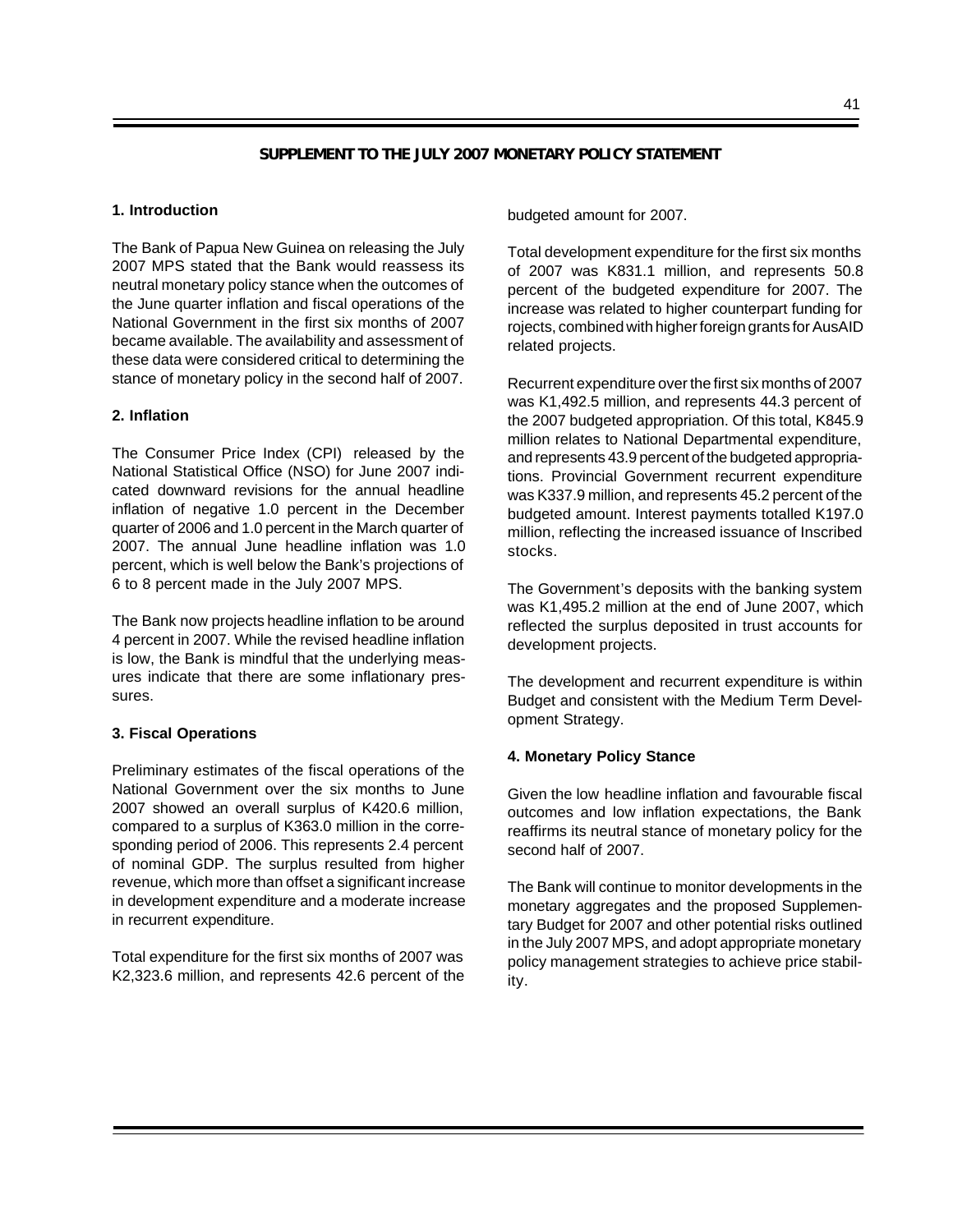#### **FOR THE RECORD**

Debt ratios are used to assess the external-debt sustainability of a country and to assist countries by indicating potential debt-related risks facing the economy, into the medium-term. They are also used to support sound debt management strategies and provide an insight into the country's debt situation.

Three types of debt ratios are used in the PNG External Exposure Article as a means of measuring PNG's external vulnerability. They include:

- (i) Debt Service to Exports Ratio
- (ii) Debt to Exports Ratio
- (iii) Debt to GDP Ratio

#### **Debt Service to Exports Ratio**

The debt service to exports ratio is defined as the ratio of debt service payments comprising of principle and interest to the value of export of goods and services for the economy. This ratio is used as an indicator of a country's ability to meet external debt obligations from export earnings. It provides an indication of the country's debt sustainability because it shows how much of a country's export revenue will be used up in servicing its debt and thus, how vulnerable the payment of debt service obligations is to an unexpected decline in export earnings.

#### **Debt to Exports Ratio**

The debt to export ratio is defined as the ratio of total debt outstanding to the value of export of goods and services for the economy. This ratio is a measure of the sustainability of the country's external debt and is an indication of a country's ability to meet its future external debt obligations from export earnings. An increasing debt-to-exports ratio, over time implies that total debt is growing faster than the economy's basic source of external revenue, indicating that the country may face problems in meeting its future external debt obligations.

#### **Debt to GDP Ratio**

This ratio is defined as the ratio of the total external debt outstanding to nominal GDP. By using GDP as the denominator, this ratio provides an indication of the potential to service external debt by switching resources from production of domestic goods to the production of exports.

Previously, current account receipts, excluding transfers, were used in the calculation of the ratio for debt service-to-exports ratio and debt-to-exports ratio. According to the "External Debt Statistics: Guide for Compilers and Users" published by International Monetary Fund (IMF), hereafter referred to as the Guide, export of goods and services are used to measure the export component of the ratios. In order to conform to standard international practice of measuring these ratios, alterations were made in the PNG's External Exposure Article published in the June 2007 Quarterly Economic Bulletin.

The amendments are as follows:

- (i) Debt Service to Exports Ratio: The method previously used to calculate this ratio was total debt service over current account receipts. In order to conform to the Guide export of goods and services, i.e. balance of trade, is used as the denominator.
- (ii) Debt to Exports Ratio: The previous method used to calculate this ratio was total debt over current account receipts. In order to conform to the Guide export of goods and services, i.e. balance of trade, is used as the denominator.
- (iii) Debt to GDP Ratio: This ratio was not affected by the change.

Other changes made include segregating the different ratio measures by inserting the title of the different type of ratios used. These amendments have been made to align the methodology and names of the respective ratios used in the article in conformity to the Guide.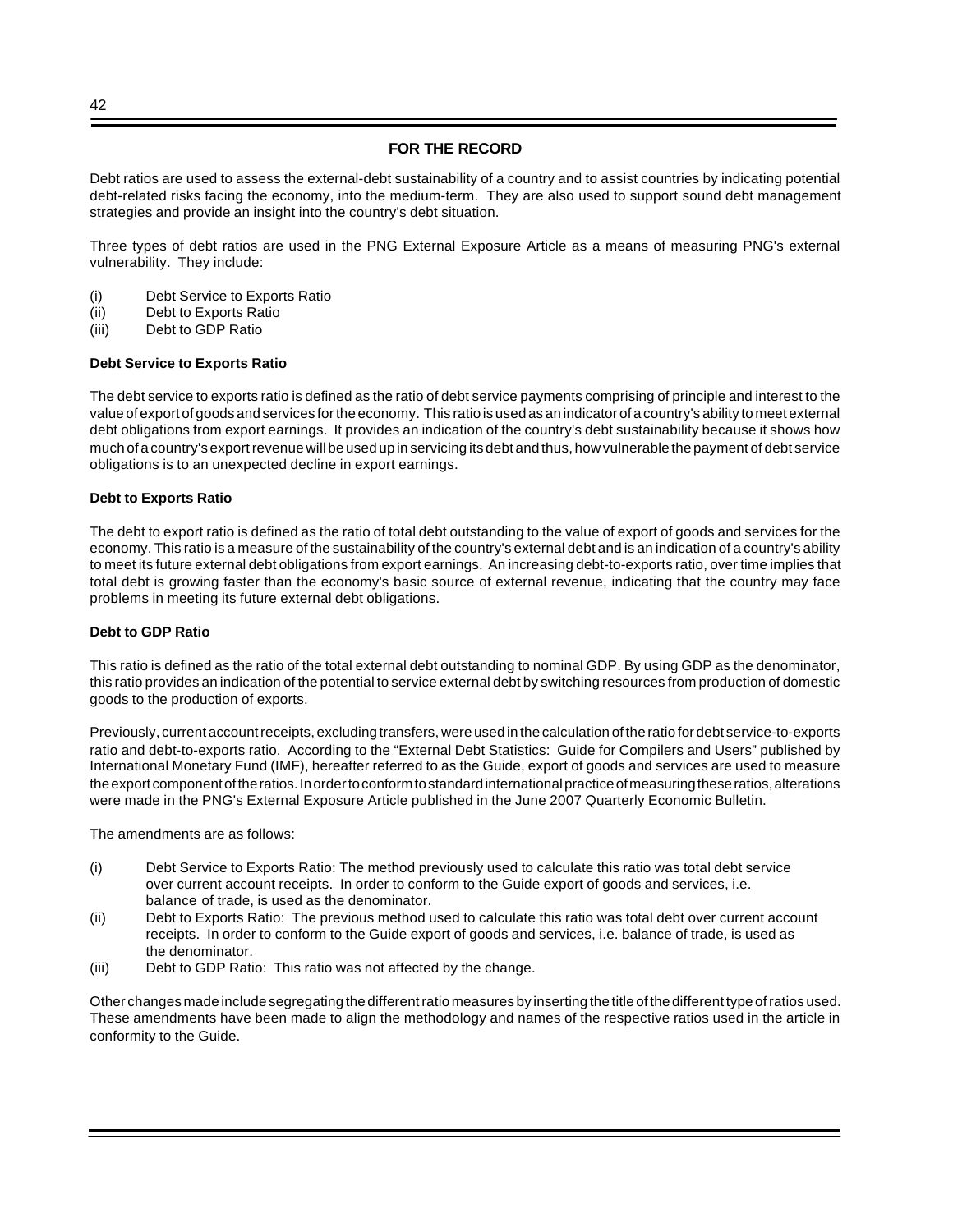## **FOR THE RECORD**

## **REVISIONS TO THE MARCH QUARTER 2007 AND DECEMBER QUARTER 2006 CONSUMER PRICE INDEX (CPI)**

Changes have been made to the March quarter 2007 and December quarter 2006 Consumer Price Indexes following revisions by the National Statistical Office (NSO). The revised indexes were published in the June quarter 2007 CPI Bulletin.

In the December quarter, the expenditure groups' indexes that were revised upward were the 'Food', 'Rents, council charges, fuel/power', 'Household equipment and operation' and 'Miscellaneous' expenditure groups. The expenditure groups' indexes that were revised downward were the 'Drinks, tobacco and betelnut', 'Clothing and footwear' and 'Transport and communication'. The significant change was in the 'Transport and communication' expenditure group index, mainly reflecting a huge downward adjustment to the fares subgroup index. These revisions were due to technical and data entry errors.

As a result of these revisions, the December 2006 quarterly headline inflation rate was revised downwards to negative 2.0 percent from an increase of 0.3 percent. The annual headline inflation rate was revised downwards to negative 1.0 percent, from 1.3 percent. The December quarter 2006 exclusion-based inflation was revised upwards to 5.3 percent, from 0.4 percent, while the annual exclusion-based inflation was revised upwards to 6.3 percent, from 1.4 percent. The quarterly trimmed mean inflation was revised upwards to 0.5 percent, from negative 0.7 percent, while the annual trimmed mean inflation was revised upwards to 1.7 percent, from 0.4 percent.

In the March quarter of 2007, inflation rates were revised following changes in all expenditure groups, except the 'Rents, council charges, fuel/power' and 'Household equipment and operation' groups. The downward revisions to the expenditure groups included the 'Food', 'Clothing and footwear', 'Transport and communication' and 'Miscellaneous' groups while the 'Drinks, tobacco and betelnut' group were revised upwards. The major revision was in the 'Transport and communication' group reflecting a significant downward adjustment to the fares subgroup index. These revisions were due to technical and data entry errors.

As a result of these revisions, the quarterly headline inflation rate in March 2007 was revised downwards to negative 1.0 percent, from an increase of 1.0 percent, while the annual headline inflation rate was revised downwards to 1.0 percent, from 4.5 percent. The March quarter 2007 exclusion-based measure was revised downwards to 1.3 percent, from 7.0 percent. Annual exclusion-based inflation was also revised downwards to 6.0, from 6.9 percent. The quarterly trimmed mean inflation was revised downwards to 0.7 percent, from 5.6 percent. The annual trimmed mean inflation was revised downwards to 2.9 percent, from 6.0 percent.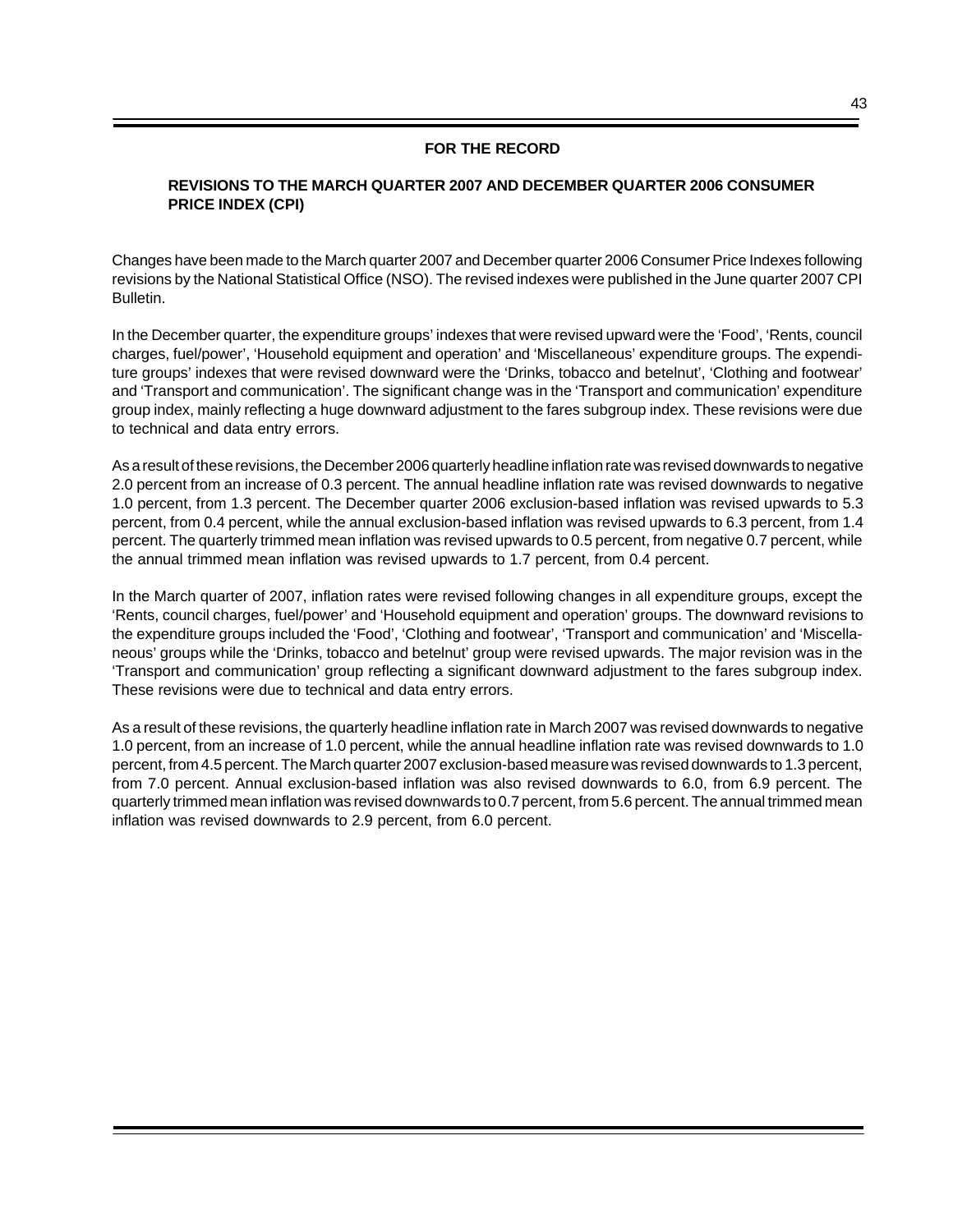#### **FOR THE RECORD**

#### **MONTHLY KINA FACILITY RATE ANNOUNCEMENTS**

The Central Bank introduced the Kina Facility Rate (KFR) in February 2001 as the official rate to indicate its stance of monetary policy. The KFR is a monthly rate and any changes to it should translate to changes in market interest rates. Changes to the KFR is based on assessment of economic fundamentals consistent with the overall objective of monetary policy of price stability in the economy. From January 2005, the KFR announcements by the Bank were;

| 2005 | 03 January   | Maintained at 7.00 %                  |
|------|--------------|---------------------------------------|
|      | 01 February  | Maintained at 7.00 %                  |
|      | 01 March     | Maintained at 7.00 %                  |
|      | 04 April     | Maintained at 7.00 %                  |
|      | 02 May       | Maintained at 7.00 %                  |
|      | 06 June      | Maintained at 7.00 %                  |
|      | 04 July      | Maintained at 7.00 %                  |
|      | 01 August    | Maintained at 7.00 %                  |
|      | 05 September | Reduced by 100 basis points to 6.00 % |
|      | 03 October   | Maintained at 6.00 %                  |
|      | 07 November  | Maintained at 6.00 %                  |
|      | 05 December  | Maintained at 6.00 %                  |
| 2006 | 02 January   | Maintained at 6.00 %                  |
|      | 06 February  | Maintained at 6.00 %                  |
|      | 06 March     | Maintained at 6.00 %                  |
|      | 03 April     | Maintained at 6.00 %                  |
|      | 01 May       | Maintained at 6.00 %                  |
|      | 05 June      | Maintained at 6.00 %                  |
|      | 03 July      | Maintained at 6.00 %                  |
|      | 07 August    | Maintained at 6.00 %                  |
|      | 04 September | Maintained at 6.00 %                  |
|      | 02 October   | Maintained at 6.00 %                  |
|      | 06 November  | Maintained at 6.00 %                  |
|      | 04 December  | Maintained at 6.00 %                  |
| 2007 | 02 January   | Maintained at 6.00 %                  |
|      | 05 February  | Maintained at 6.00 %                  |
|      | 05 March     | Maintained at 6.00 %                  |
|      | 02 April     | Maintained at 6.00 %                  |
|      | 07 May       | Maintained at 6.00 %                  |
|      | 04 June      | Maintained at 6.00 %                  |
|      | 02 July      | Maintained at 6.00 %                  |
|      |              |                                       |

For details of the KFR, see Table 6.3 (S34) of the QEB. KFR announcements prior to January 2005 are reported in various bulletins starting with the March 2001 QEB.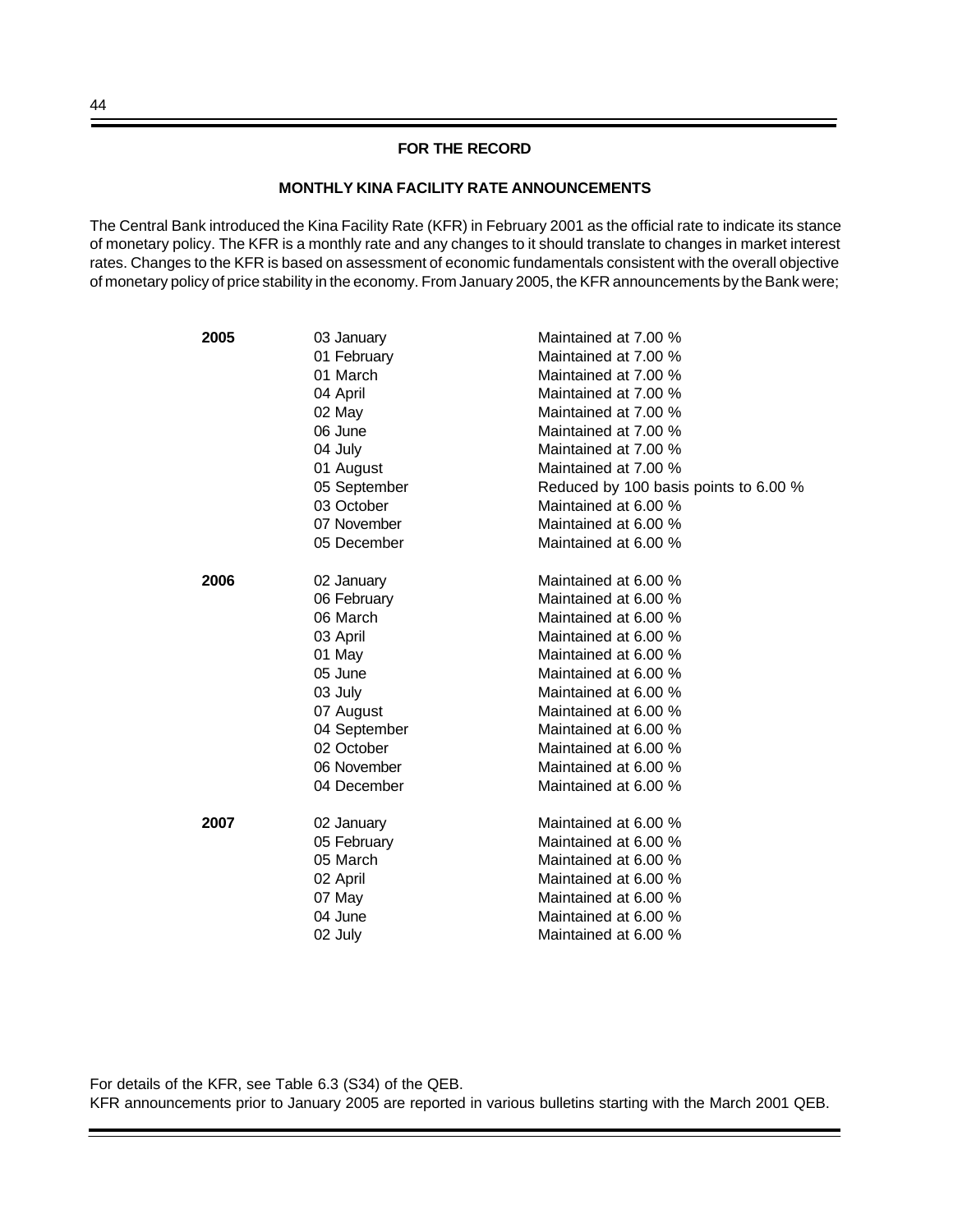#### **GLOSSARY OF TERMS AND ACRONYMS**

| <b>Balance of Payments</b>                 | A statistical statement that systematically summa-<br>rises a country's economic transactions with the rest<br>of the world, over a specific time period. It comprises<br>the Current and Capital and Financial Accounts.                                                                                             |
|--------------------------------------------|-----------------------------------------------------------------------------------------------------------------------------------------------------------------------------------------------------------------------------------------------------------------------------------------------------------------------|
| <b>Broad Money Supply (M3*)</b>            | Total volume of money comprising narrow money (M1*)<br>and quasi money in the economy at a point in time. See<br>'narrow' and 'quasi' money.                                                                                                                                                                          |
| <b>Cash Reserve Requirement (CRR)</b>      | A requirement imposed on commercial banks to hold<br>cash as a percentage of total deposits and other<br>prescribed liabilities at all times.                                                                                                                                                                         |
| <b>Capital Account</b>                     | Records all transactions that involves the receipts or<br>transfers of capital and acquisitions/disposal of non-<br>produced, non-financial assets such as purchase of<br>production facilities, i.e. plants and machinery, etc.                                                                                      |
| Central Bank Bill (CBB) <sup>11</sup>      | A monetary policy instrument of the Central Bank used<br>to manage liquidity in the banking system by either<br>injecting or defusing it in order to achieve a desired level<br>of interest rate.                                                                                                                     |
| <b>Current Transfers Account</b>           | Records all foreign transactions that are not transfers<br>of capital and cannot be repaid. These includes dona-<br>tions, gifts and grants, superannuation funds and<br>licensing fees.                                                                                                                              |
| <b>Exchange Settlement Account (ESA)</b>   | Accounts of the commercial banks with the Central<br>Bank for settlement transactions with each other.                                                                                                                                                                                                                |
| <b>Exclusion-based CPI measure</b>         | An underlying inflation measure which involves zero<br>weighting of volatile sub-groups or items such as fruit<br>& vegetables, betelnut and prices that are largely<br>determined by non-market (seasonal) forces, as well<br>as alcoholic drinks, cigarettes & tobacco, etc. See<br>'Underlying CPI' <sup>5</sup> . |
| <b>Financial Account</b>                   | Records all transactions associated with changes of<br>ownership of foreign financial assets such as holdings<br>of monetary gold, special drawing rights (SDR), claims<br>on non-residents and foreign liabilities.                                                                                                  |
| <b>Headline Consumer Price Index (CPI)</b> | A measure of inflation as calculated and published<br>quarterly by the National Statistical Office (NSO),<br>which measures the total price movements in goods<br>and services in the basket.                                                                                                                         |

11 See 'For the Record' on page 34 in the 2004 September QEB.

Ξ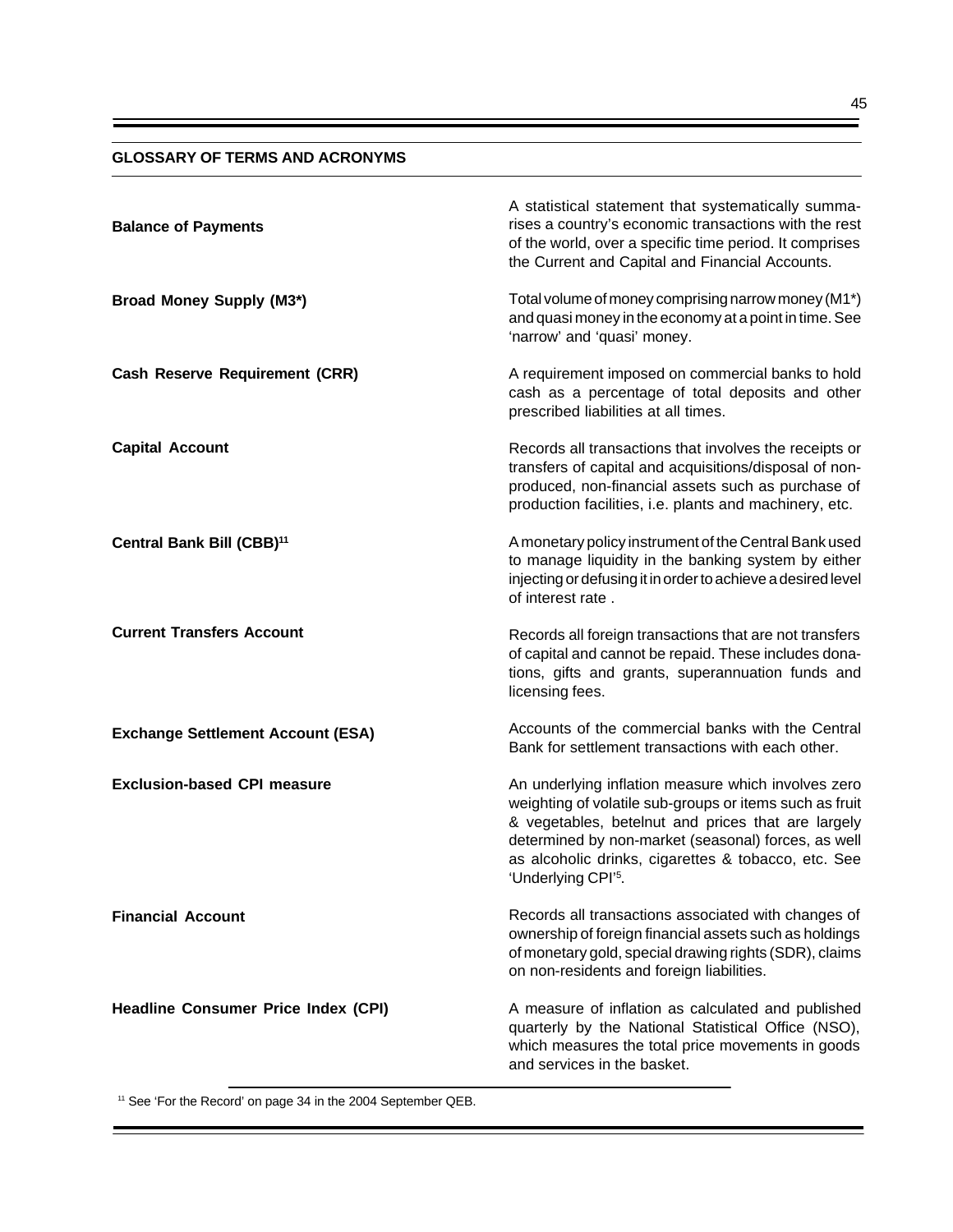| <b>Income Account</b>                   | Records transactions such as compensation of em-<br>ployees, which cover wages, salaries, and other ben-<br>efits in cash and kind, dividends and interest earned on<br>investments between PNG and the other countries.                                 |
|-----------------------------------------|----------------------------------------------------------------------------------------------------------------------------------------------------------------------------------------------------------------------------------------------------------|
| <b>Inscribed Stock (bond)</b>           | A Government debt instrument sold to the public for<br>a maturity term of one year or longer for Budget<br>financing.                                                                                                                                    |
| Kina Facility Rate (KFR)                | Official benchmark rate used by the Bank of Papua<br>New Guinea to signal its monetary policy stance. The<br>KFR is announced monthly by the Governor and<br>published in the newspapers and on the Bank's website.                                      |
| <b>Liquid Assets</b>                    | Assets of the commercial banks, which are near liquid<br>form, comprising cash, ESA balances, CBBs, Treas-<br>ury bills and Inscribed stocks less than 3 years to<br>maturity.                                                                           |
| Minimum Liquid Asset Ratio (MLAR)       | A prudential requirement imposed by the Central Bank<br>on commercial banks to hold liquid assets as a<br>percentage of total deposits and other prescribed<br>liabilities at all times.                                                                 |
| <b>Monetary Base (or Reserve Money)</b> | Comprised of currency held by the public and liquid<br>assets of the commercial banks, including deposits<br>held with the Central Bank under the Repurchase<br>Agreement Facility (RAF) or Repos.                                                       |
| <b>Narrow Money</b>                     | A component of total money supply that is considered<br>liquid or can be converted easily to cash on demand,<br>and comprises of currency in circulation (held outside<br>the banking system) and demand deposits.                                       |
| <b>Open Market Operations (OMO)</b>     | Operations of liquidity management conducted by the<br>Central Bank with commercial banks and other finan-<br>cial intermediaries involving Government securities,<br>CBB, Repos and foreign exchange trading to influence<br>short-term interest rates. |
| Over the year CPI                       | Percentage change in the CPI of a quarter compared<br>to the corresponding quarter of the previous year (Also<br>called 'annual' CPI).                                                                                                                   |
| <b>Portfolio Investment</b>             | Investments, mainly in equity and debt securities such<br>as bonds and notes, money market debt instruments<br>and financial derivatives, as well as long-term debt,<br>equity and securities.                                                           |
| <b>Quasi Money</b>                      | A component of total money supply that is not easily<br>convertible to cash on demand and comprises of<br>savings and term deposits.                                                                                                                     |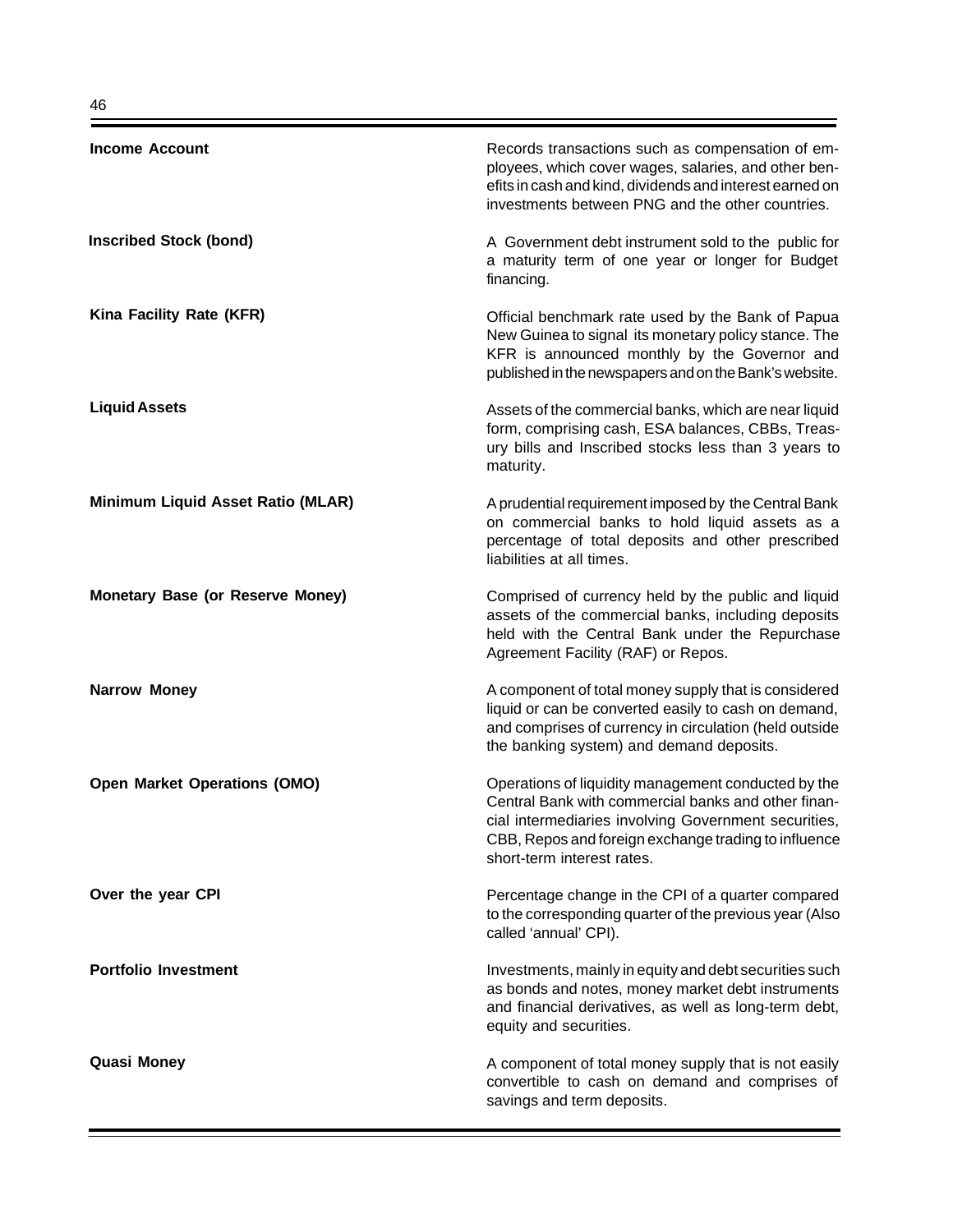| <b>Repurchase Agreement Facility (RAF)</b> | A money market instrument used by Bank of PNG to<br>lend to or borrow from the commercial banks, for<br>liquidity management, and is unwound on maturity.<br>The terms range from overnight to 14 days and can be<br>collateralised, for instance, using Treasury bills. |
|--------------------------------------------|--------------------------------------------------------------------------------------------------------------------------------------------------------------------------------------------------------------------------------------------------------------------------|
| <b>Tap Facility</b>                        | A facility conducted by the Central Bank for sale of<br>Treasury bills and Inscribed stocks to the public.                                                                                                                                                               |
| <b>Temporary Advance Facility</b>          | A statutory mechanism stipulated under Section 54 of<br>the Central Banking Act 2000, that provides the Na-<br>tional Government with access to short-term financing<br>to meet mismatches in revenue.                                                                   |
| <b>Trade Account</b>                       | Records all economic transactions associated with<br>merchandise exports and imports of physical goods.                                                                                                                                                                  |
| Trade Weighted Index <sup>12</sup>         | The Trade Weighted Index (TWI) measures the value of<br>the kina against a basket of currencies of PNG's major<br>trading partners.                                                                                                                                      |
| <b>Treasury Bill</b>                       | Government security or debt instrument sold at a<br>discount value, but redeemed at face value on maturity<br>for purposes of Budget financing. In PNG, Treasury<br>bills are issued for 28, 61, 91, 182 and 364 day<br>maturities.                                      |
| <b>Trimmed-mean CPI measure</b>            | A fixed proportion of prices at each end of the distribu-<br>tion of price changes are zero weighted and the mean<br>of the remaining price changes recomputed. See also<br>'Underlying CPI'.                                                                            |

**Underlying CPI (exclusion-based and trimmed-mean CPI measures)**

A measure of inflaion that excludes short-term volatile movements in prices, such as seasonal factors, Government policy decisions and price controlled items.

<sup>12</sup> See 'For the Record' p.24 in the 2005 September QEB.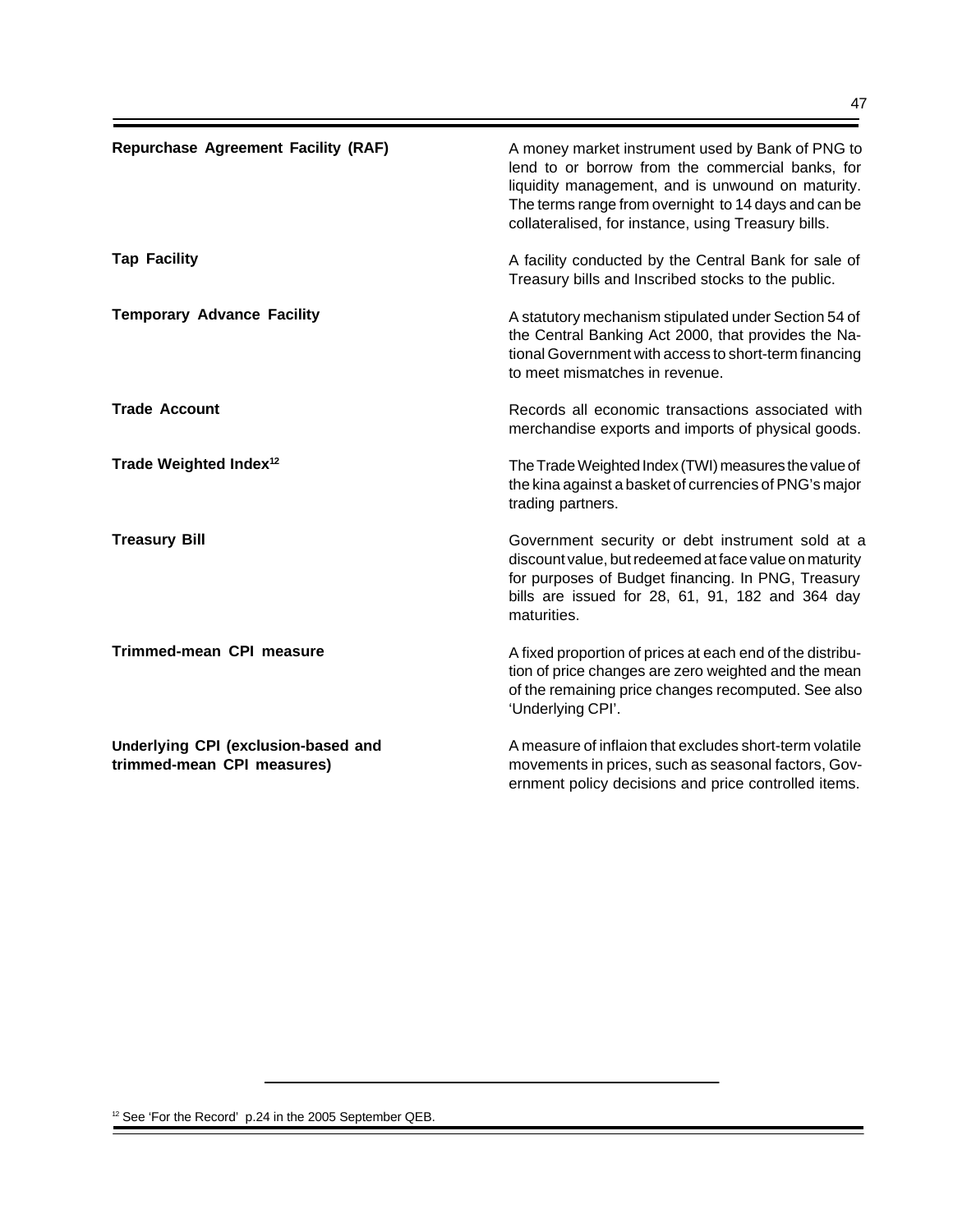# **REFERENCE "FOR THE RECORD"**

Some issues of the Quarterly Economic Bulletin (QEB) have 'For the Record' as additional information relating to changes introduced to various statistical tables. The following 'For the Record' have appeared in the QEB since March 2000.

|                          | For the Record                                                                                                |
|--------------------------|---------------------------------------------------------------------------------------------------------------|
| $\blacksquare$           | Removal of QEB Table 3.8                                                                                      |
|                          | Inflation - Consumer Price Index (CPI)                                                                        |
|                          | Changes to Table 7.2: Other Domestic Interest Rates                                                           |
|                          | Introduction of Monthly Kina Facility Rate                                                                    |
| $\overline{\phantom{a}}$ | Changes to Table 10.2: Prices and Wages                                                                       |
|                          | Measures of Inflation                                                                                         |
|                          | Changes to Table 7.1: Commercial Banks Interest Rates                                                         |
|                          | Changes to Table 7.2: Other Domestic Interest Rates                                                           |
|                          | Changes to Table 10.2 Prices and Wages                                                                        |
| $\overline{\phantom{a}}$ | Exclusion of QEB Tables 4.2: Rural Development Bank of PNG and Table 10.1: Indicators<br>of Economic Activity |
| $\blacksquare$           | Changes to Balance of Payments Tables                                                                         |
|                          | Bank of PNG Employment Index: Changes to Table 10.4 and Table 10.5                                            |
|                          | Regional and Industrial Classifications and Abbreviations                                                     |
|                          | Changes to Open Market Operations Instruments                                                                 |
|                          | Directions of Merchandise Trade                                                                               |
|                          | Changes to the Treasury Bills Auction Allocation Process                                                      |
|                          | Further Change to the Treasury Bills Auction Allocation Process                                               |
|                          | Bank of PNG Employment Survey                                                                                 |
| $\overline{\phantom{a}}$ | Introduction of Central Bank Bill (CBB)                                                                       |
|                          | Changes to Table 9.5 to include Exports from Napanapa Oil Refinery                                            |
|                          | Changes to Tables 1.2 and 1.3 'Other Items (Net)'                                                             |
|                          | Changes to Tables 8.2 and 8.5 'External Public Debt'                                                          |
|                          | Trade Weighted Exchange Rate Index                                                                            |
|                          | Employment Index - Changes to Tables 10.4 and 10.5                                                            |
|                          | Central Bank Bill (CBB) Auction - Changes to Tables 3.8 and 7.2                                               |
|                          | Updated Weights for the Trade Weighted Index (TWI)                                                            |
|                          | Expansion of Monetary and Financial Data Coverage                                                             |
|                          | Upgrade of PNG's Private Debt and Equity Recording System                                                     |
|                          | Changes to Table 8.1 - Capital Transfers                                                                      |
|                          | Revisions to the March Quarter 2007 and December Quarter 2006 Consumer Price<br>Index                         |
|                          | <b>Debt Ratios</b>                                                                                            |
|                          |                                                                                                               |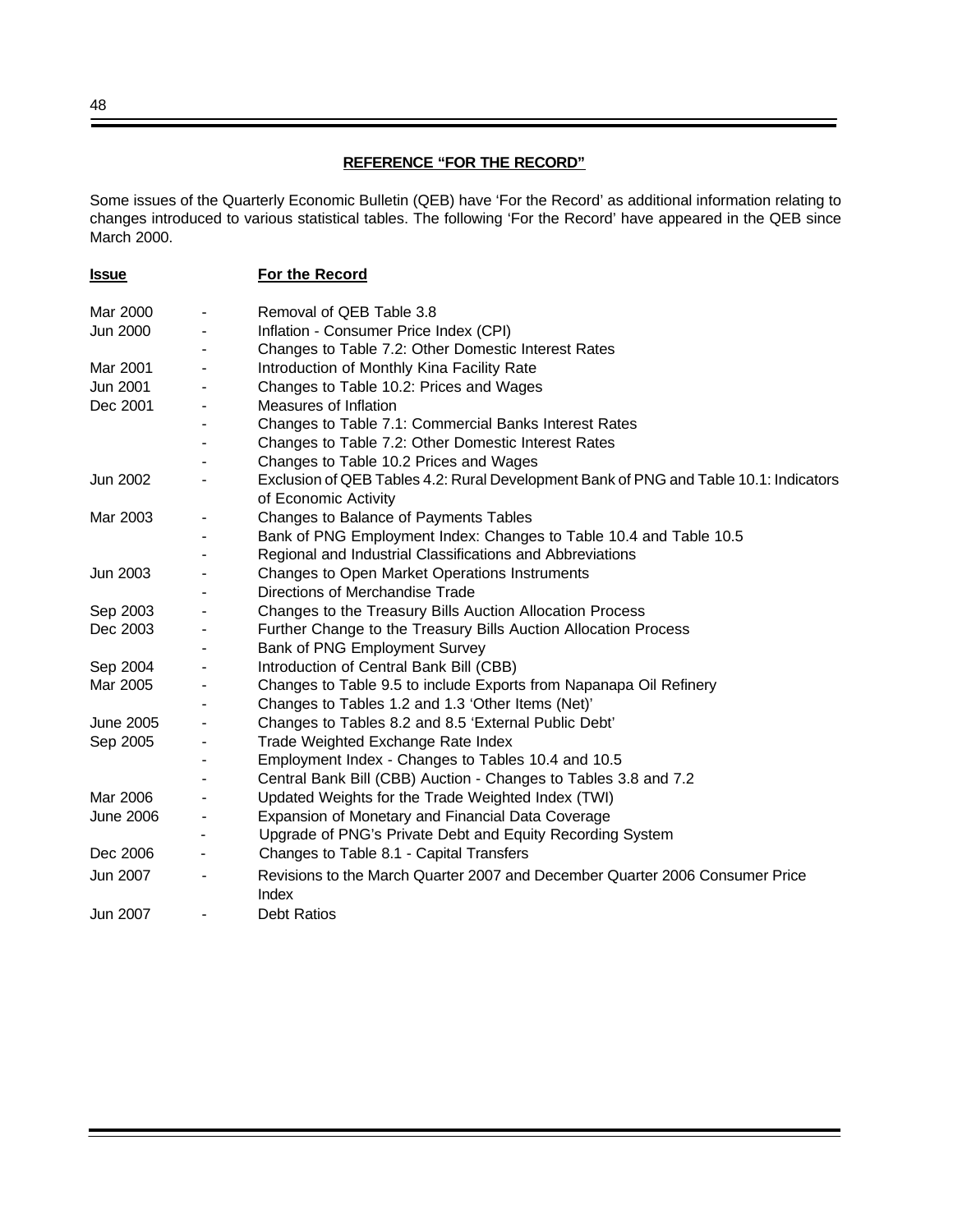#### **REFERENCE**

Each issue of the Quarterly Economic Bulletin contains a review of economic conditions for the past quarter and a comprehensive set of updated statistical tables. Articles of special interest to current economic policy are also prepared by Bank staff for inclusion in the Bulletin. The following articles have appeared in the Quarterly Economic Bulletin since March 1995.

| <u>Issue</u> | <u>Title</u>                                                                           |
|--------------|----------------------------------------------------------------------------------------|
| Mar 1995     | Monetary Policy for 1995                                                               |
| Dec 1995     | The 1996 National Budget                                                               |
| Dec 1995     | Monetary Policy for 1996                                                               |
| Mar 1996     | Papua New Guinea's Total External Exposure                                             |
| Dec 1996     | The 1997 National Budget                                                               |
| Dec 1996     | Monetary Policy for 1997                                                               |
| Mar 1997     | Papua New Guinea's Total External Exposure                                             |
| Dec 1997     | Monetary Policy for 1998                                                               |
| Mar 1998     | The 1998 National Budget                                                               |
| Mar 1998     | Papua New Guinea's Total External Exposure                                             |
| Dec 1998     | The 1999 National Budget                                                               |
| Dec 1998     | Monetary Policy for 1999                                                               |
| Mar 1999     | Papua New Guinea's Total External Exposure                                             |
| Sep 1999     | The 1999 Supplementary Budget                                                          |
| Dec 1999     | The 2000 National Budget                                                               |
| Jun 2000     | Semi-annual Monetary Policy Statement, July 2000                                       |
| Dec 2000     | The 2001 National Budget                                                               |
| Dec 2000     | Semi-annual Monetary Policy Statement, January 2001                                    |
| Jun 2001     | Semi-annual Monetary Policy Statement, July 2001                                       |
| Dec 2001     | Semi-annual Monetary Policy Statement, January 2002                                    |
| Dec 2001     | The 2002 National Budget                                                               |
| Jun 2002     | Semi-annual Monetary Policy Statement, July 2002                                       |
| Sep 2002     | The 2002 Supplementary Budget                                                          |
| Dec 2002     | Semi-annual Monetary Policy Statement, January 2003                                    |
| Dec 2002     | The 2003 National Budget                                                               |
| Mar 2003     | Special article: Export Price Index, Volume Index and Weights Calculations Methodology |
| Jun 2003     | Semi-annual Monetary Policy Statement, July 2003                                       |
| Dec 2003     | The 2004 National Budget                                                               |
| Dec 2003     | Semi-annual Monetary Policy Statement, January 2004                                    |
| Sep 2004     | Semi-annual Monetary Policy Statement, July 2004                                       |
| Dec 2004     | Semi-annual Monetary Policy Statement, January 2005                                    |
| Dec 2004     | The 2005 National Budget                                                               |
| Jun 2005     | Papua New Guinea's Total External Exposure                                             |
| Jun 2005     | Semi-annual Monetary Policy Statement, July 2005                                       |
| Dec 2005     | The 2006 National Budget                                                               |
| Dec 2005     | Semi-annual Monetary Policy Statement, January 2006                                    |
| Jun 2006     | Papua New Guinea's Total External Exposure                                             |
| Jun 2006     | Semi-annual Monetary Policy Statement, July 2006                                       |
| Dec 2006     | The 2007 National Budget                                                               |
| Dec 2006     | Semi-annual Monetary Policy Statement, January 2007                                    |
| Jun 2007     | Papua New Guinea's Total External Exposure                                             |
| Jun 2007     | Semi-annual Monetary Policy Statement, July 2007                                       |
| Jun 2007     | Supplement to the July 2007 Monetary Policy Statement                                  |